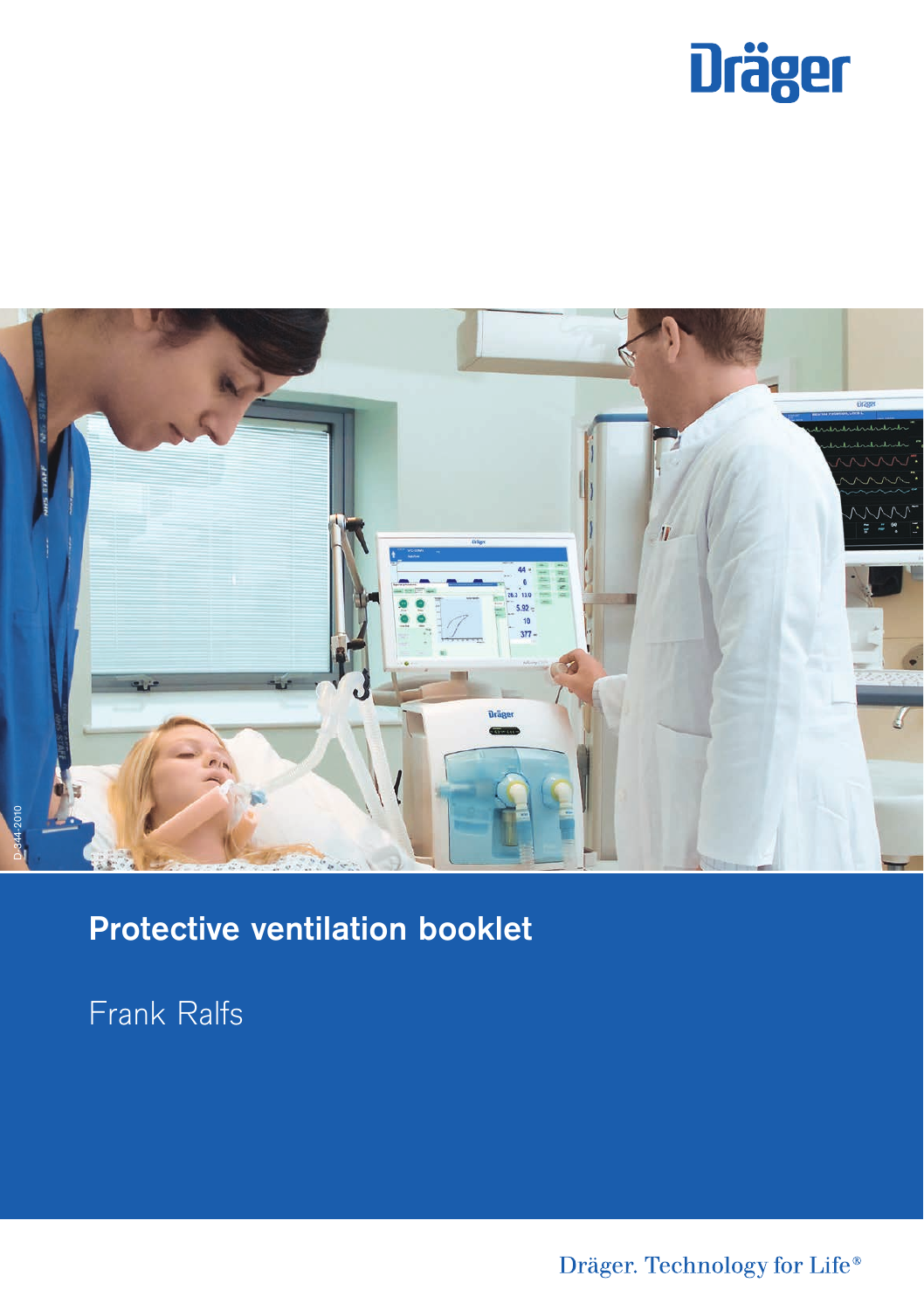#### Important notes

Medical knowledge is subject to constant change due to research and clinical experience. The authors of this publication have taken utmost care to ensure that all information provided, in particular concerning applications and effects, is current at the time of publication. This does not, however, absolve readers of the obligation to take clinical measures on their own responsibility. Liability claims against the authors or the editor which are based upon material or hypothetical damages caused by the use or non-use of information provided are excluded.

The use of registered names, trademarks, etc. in this publication does not imply, even in the absence of a specific statement, that such names are exempt from the relevant protective laws and regulations.

Dräger Medical GmbH reserves all rights, especially the right of reproduction and distribution. No part of this publication may be reproduced or stored in any form by mechanical, electronic or photographic means without the prior written permission of Dräger Medical GmbH.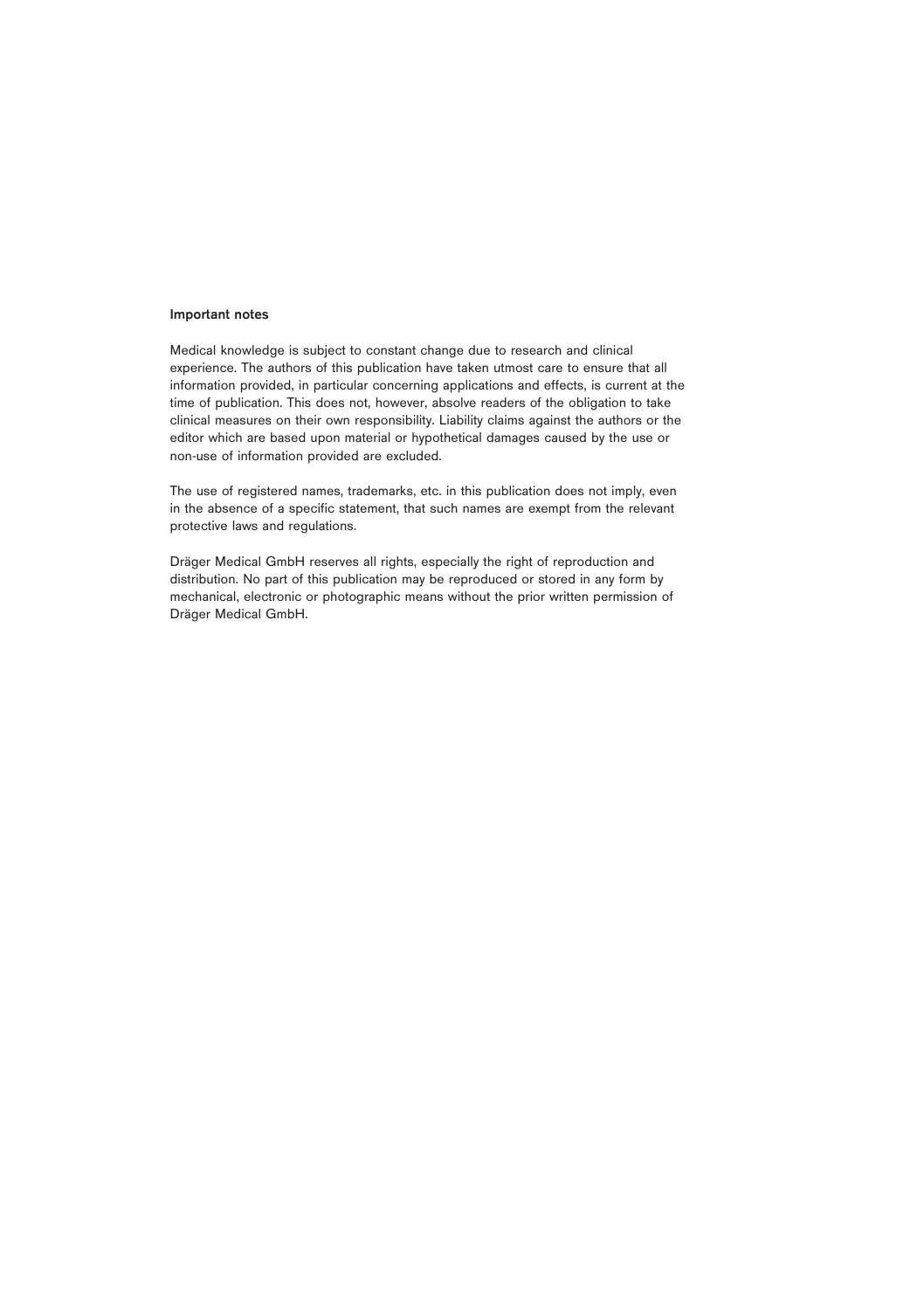# Protective ventilation booklet

Frank Ralfs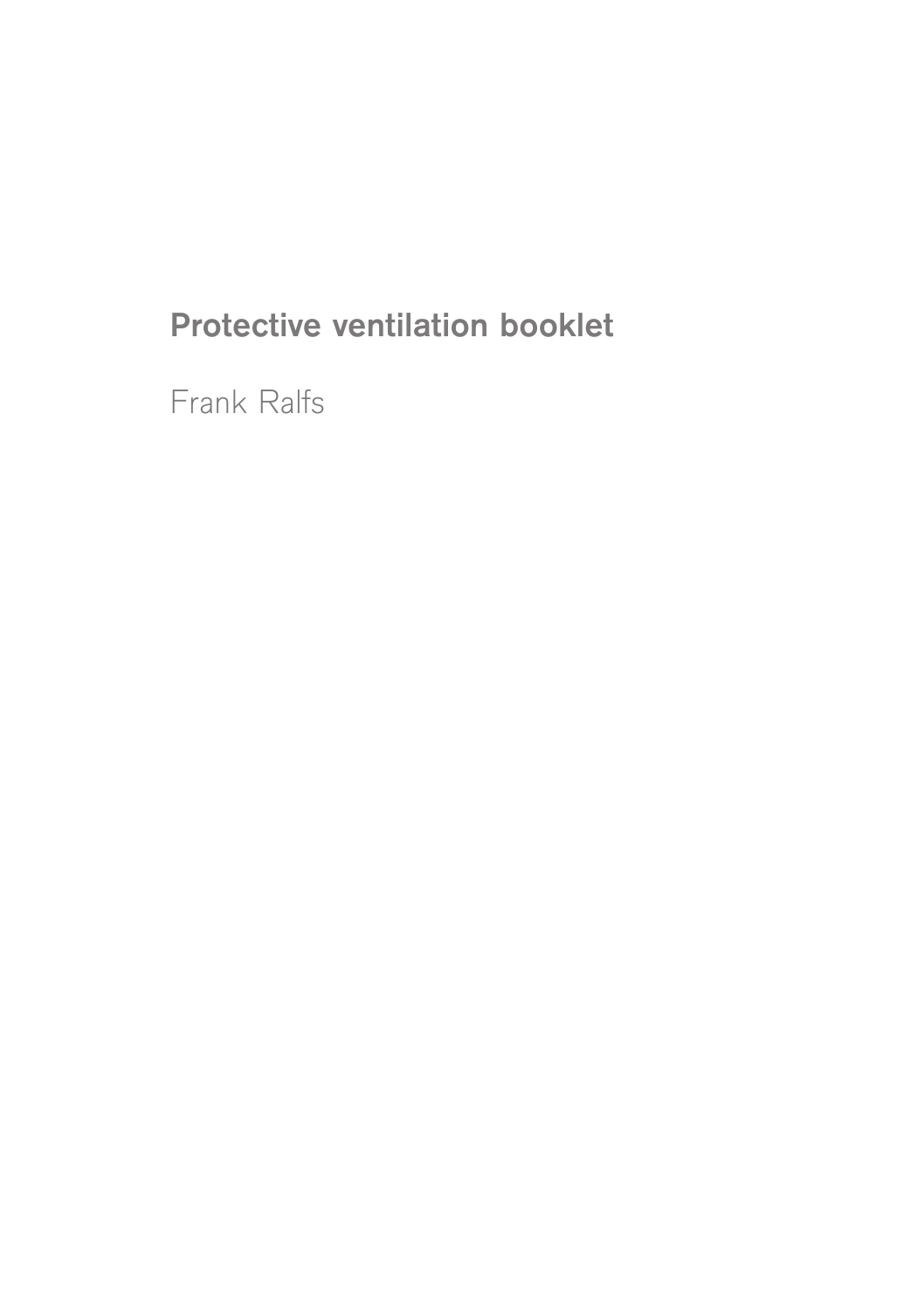Editor

Dräger Medical GmbH Moislinger Allee 53–55 D-23542 Lübeck www.draeger.com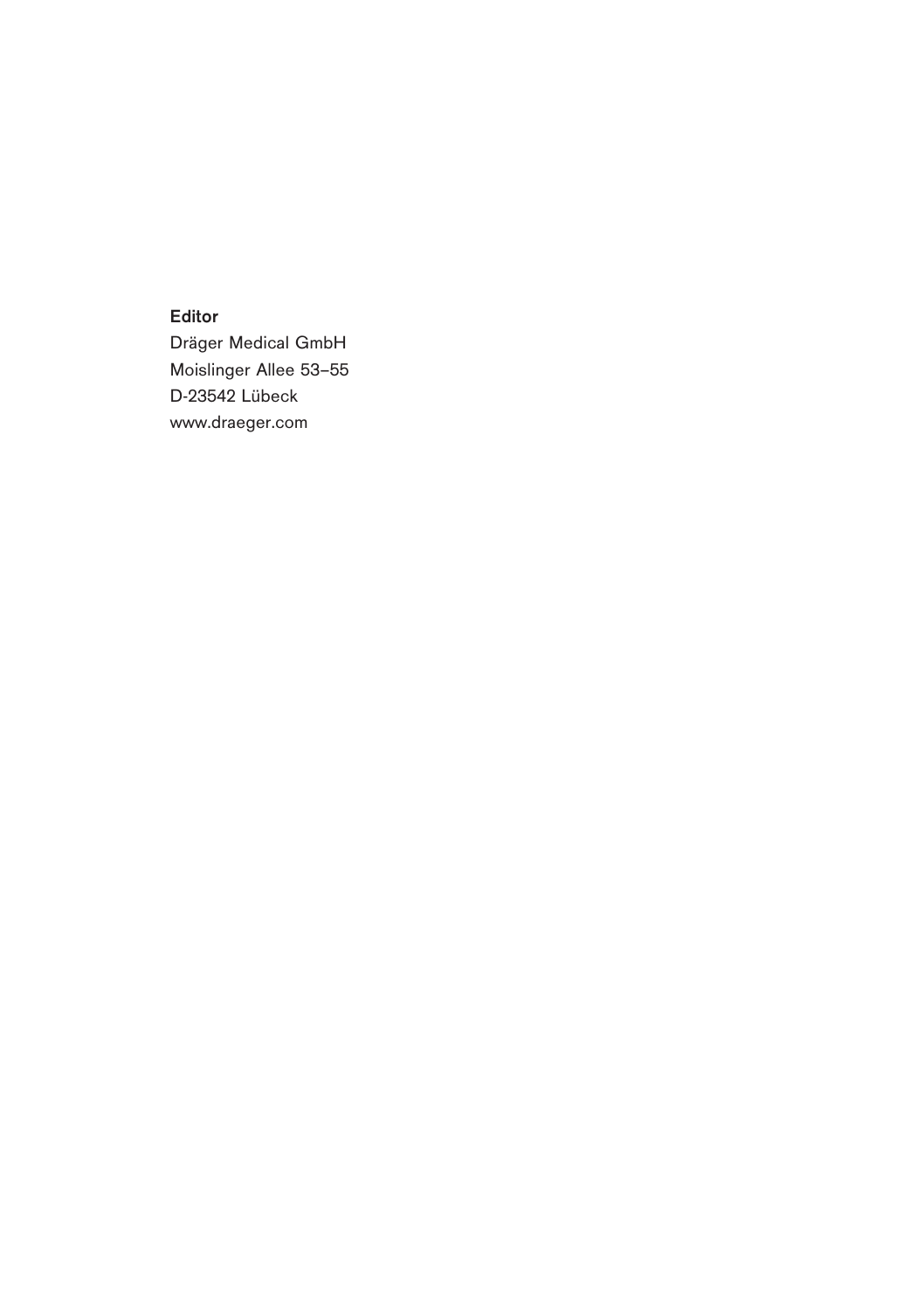## **CONTENTS**

| Foreword                                  | 06 |
|-------------------------------------------|----|
| <b>Introduction</b>                       | 08 |
| Adverse effects of mechanical ventilation | 09 |
| The concept of protective ventilation     | 12 |
| Optimization of tidal volume and PEEP     | 22 |
| Conclusions about protective ventilation  | 33 |
| Tools for lung protective ventilation     | 34 |
| <b>Conclusion and outlook</b>             | 46 |
| <b>References</b>                         | 48 |
|                                           |    |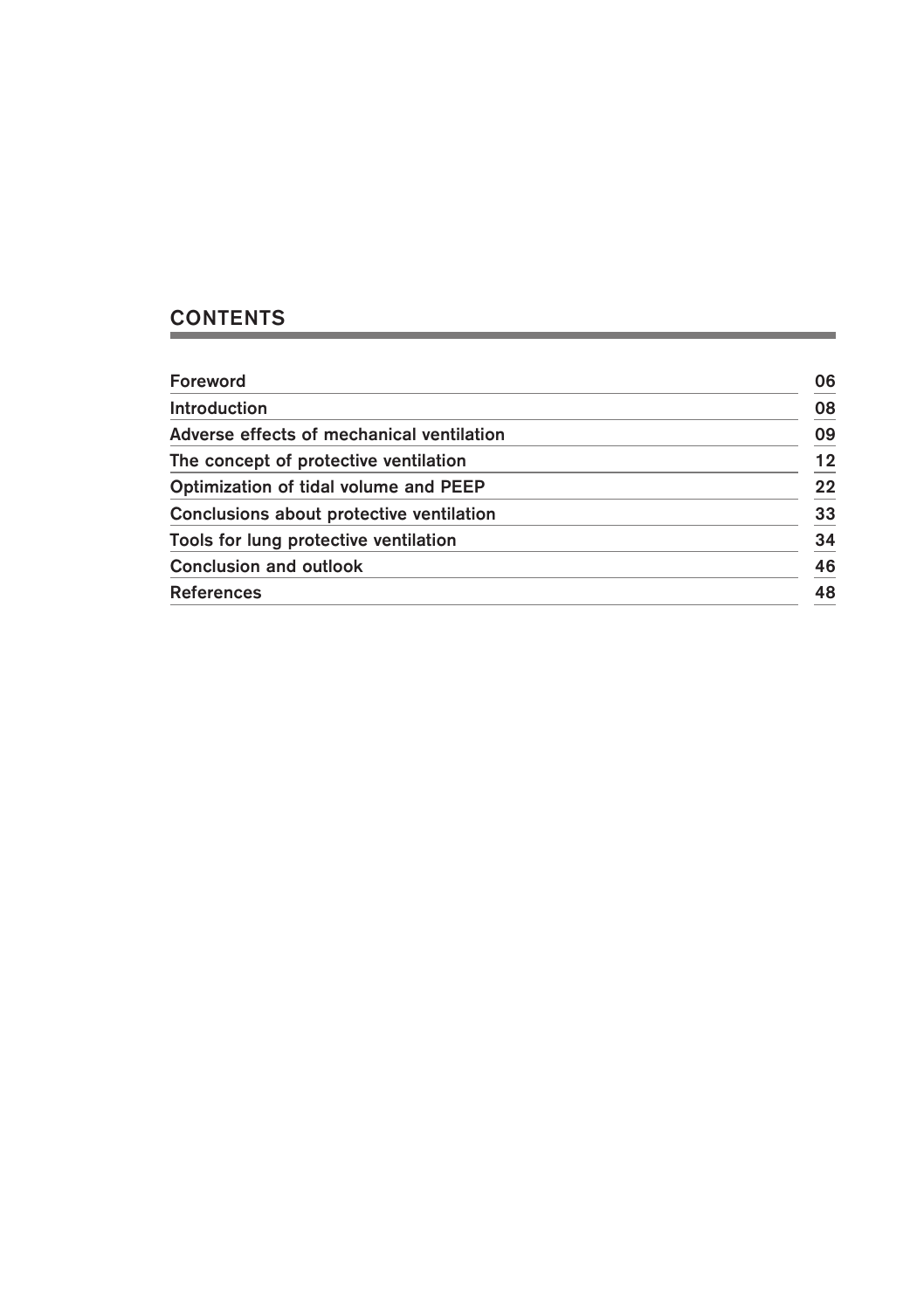

### Lluis Blanch MD Critical Care Center, Hospital de Sabadell. Insitut Universitari Parc Tauli. Universitat Autònoma de Barcelona. Spain CIBER de Enfermedades Respiratorias. Instituto de Salud Carlos III. Spain. Email: lblanch@tauli.cat

# 1. Foreword

Mechanical ventilation is life saving in patients with acute respiratory distress syndrome (ARDS) although it can inadvertently promote or increase previous lung damage when inappropriate intrathoracic pressures or high tidal volumes (VT) are used. In the early stages of ARDS, collapsed units can be stabilized by applying sufficient levels of positive end-expiratory pressure (PEEP). However, although PEEP has been in use for more than 40 years, the appropriate levels of positive pressure at end-expiration are still under debate. Limiting VT and plateau pressure decreases mortality in ARDS. The ARDSnet trial on VT demonstrated that, in terms of overall survival, using a VT of 6 ml/kg is better than using a VT of 12 ml/kg at a similar level of PEEP, i.e. similar lung volume at end-expiration. In patients with acute lung injury (ALI)/ARDS, lung deformation above similar resting lung volume and the propensity to injury is much lower during ventilation with lower VT.

Cyclic opening and closing of unstable lung units may cause shear stress at the epithelium of the alveolar walls and further aggravate lung damage. A number of experimental models of ARDS have shown that ventilation with high PEEP attenuates lung injury by reducing the number of atelectatic or edematous alveoli at end-expiration. Furthermore, short-term application of unusually elevated inspiratory (to open up lung units) and expiratory (to maintain the units open) airway pressures have proven beneficial in improving oxygenation and lung mechanics, in restoring near normal lung volume at end-expiration, and in attenuating histologic lesions in several animal models of lung injury. However, after initial enthusiasm, a number of questions about optimal lung recruitment or non-conventional options for mechanical ventilation remain unanswered. Many different methods of performing alveolar recruitment at the bedside have been proposed, but the best rationale of use, frequency, and duration have not been established and no conclusive results on clinical outcomes have been reached.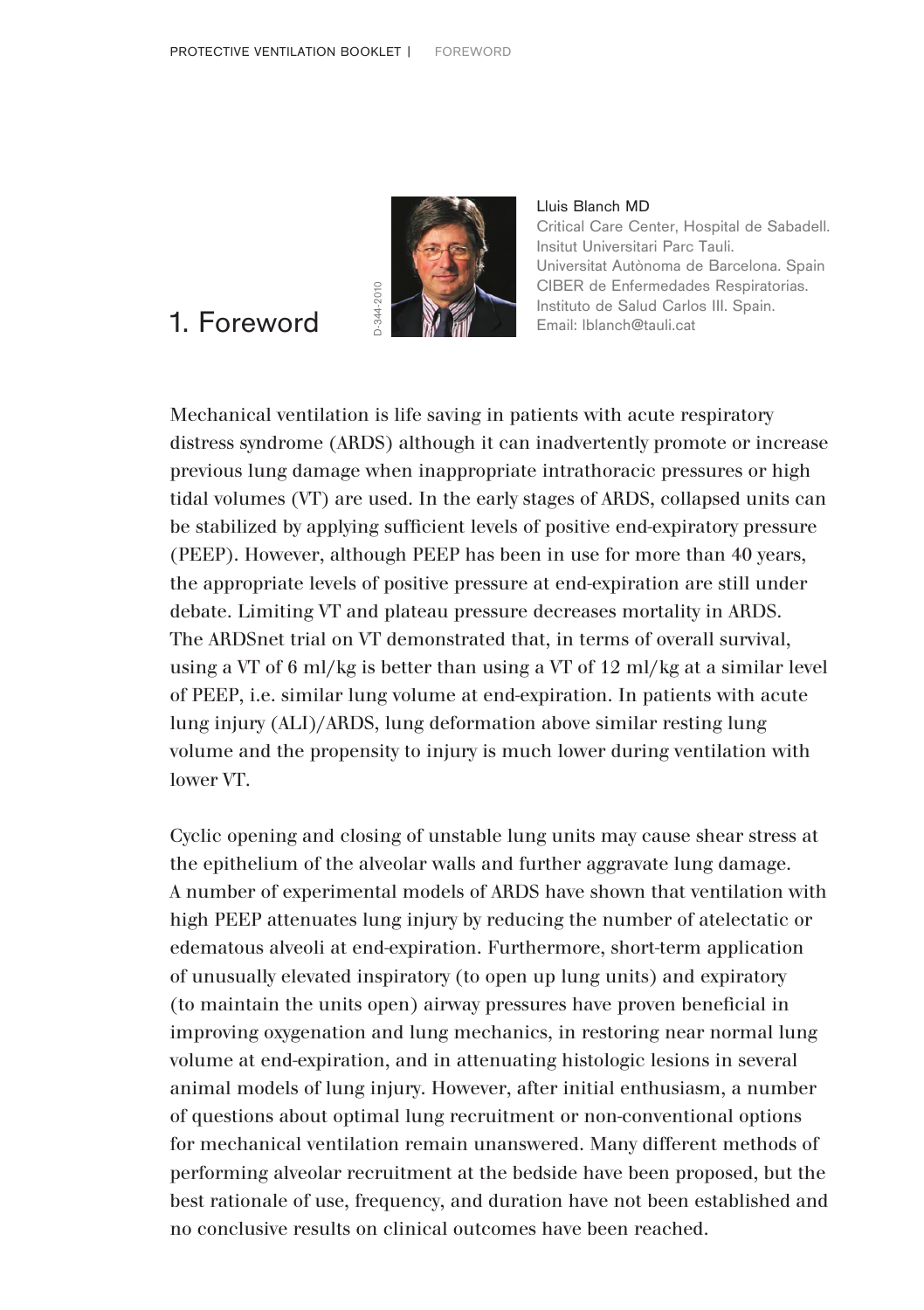New modes of mechanical ventilation have been designed in an attempt to improve the quality of patient-ventilator synchrony with fewer clinical interventions and thus decrease human workload. Beyond the classic volume control assisted ventilation, pressure control assisted ventilation, and pressure support ventilation modes, modern ventilators provide a myriad of alternative built-in modes of total, partial, or adaptive breath-by-breath or within-the breath ventilator support, some of which are difficult for clinicians or caregivers to understand because it is so difficult to predict how individual patients are going to react. Moreover, no randomized controlled trial has clearly shown that one conventional ventilation mode leads to better outcomes than another mode, with the exception of pressure support ventilation compared with synchronized intermittent mandatory ventilation to wean patients from mechanical ventilation.

An understanding of the pathophysiology of ALI and the control of breathing driven by the patient's complex brain centers to fulfill the patient's needs is mandatory at the bedside. Regardless of the mode employed, the ventilator must be set up based on the aforementioned principles and continuously monitored. In other words, clinicians should not force patients to be ventilated according to the brain of the individual who operated the ventilator. This is a key principle for professionals caring for patients receiving mechanical ventilation.

In summary, this booklet provides a comprehensive overview of common problems encountered when caring for mechanically ventilated patients with ALI as well as practical solutions and alternatives. I would like to congratulate the author and the company for undertaking this initiative. The clear and concise descriptions they provide in this complex field will help practitioners involved in providing respiratory care and utilizing its associated technology. The booklet should be considered an essential reference manual in pulmonary critical care.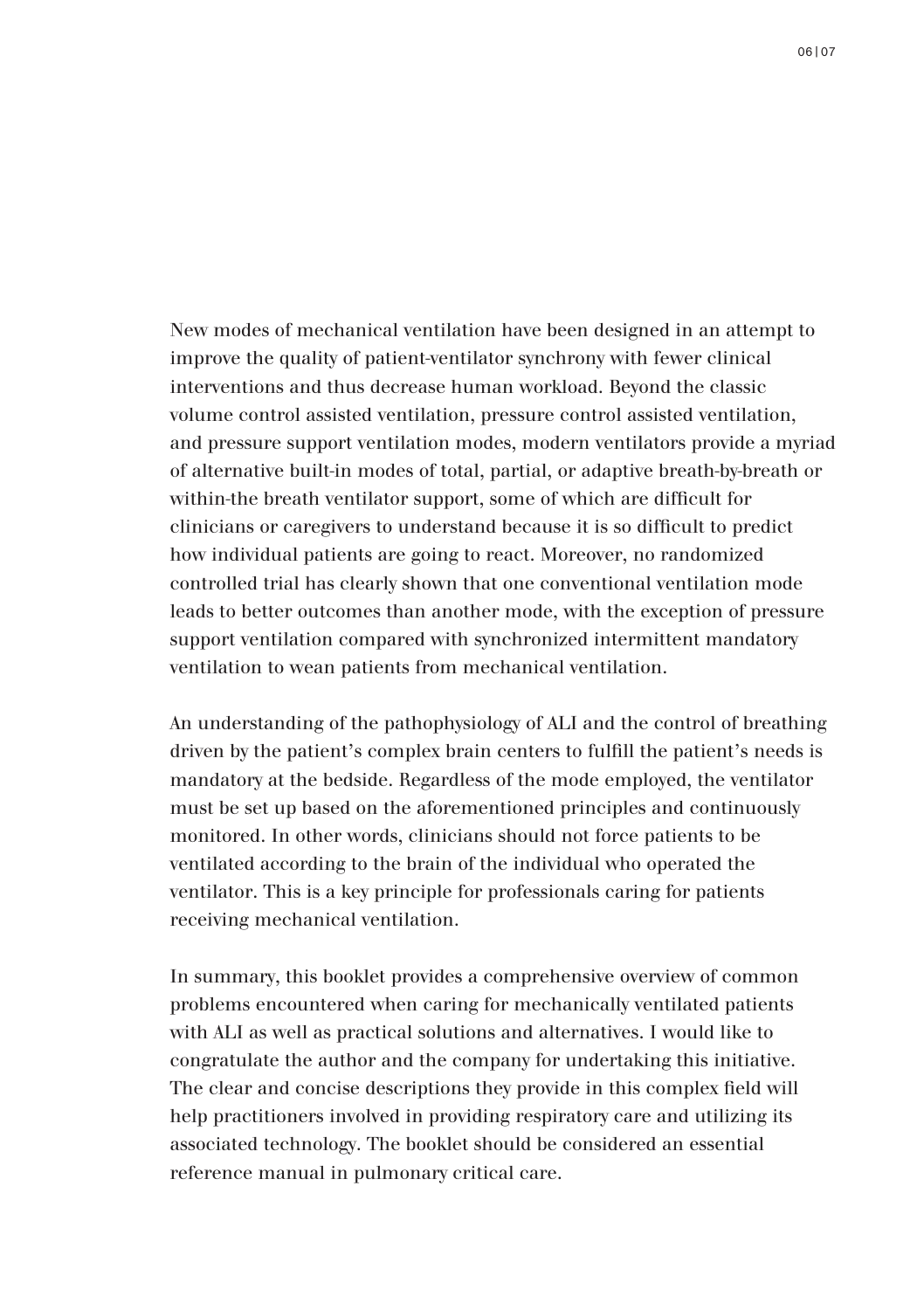# 2. Introduction

Breathing contributes to the physiological status quo called homeostasis which is the precondition for every cell of the human body to live and function. Patients who, for various reasons, fail to maintain their gas exchange themselves, need to be treated with artificial positive pressure ventilation.

Negative pressure ventilation was in widespread use with the iron lung during the polio epidemics in the 1950's. Clinical application and also mortality turned out to be much better with positive pressure ventilation which is why it is today without therapeutic alternative for the treatment of patients with respiratory failure. Negative pressure ventilation is rarely used nowadays apart from marginal adjunctive assistance for some patients [1]. Extracorporeal membrane oxygenation (ECMO) provides an additional option to supplement positive pressure ventilation in cases where conventional or high frequency positive pressure ventilation fails to succeed. However, this method is invasive and associated with side effects such as bleeding, infection and additional organ failure [2].

Positive pressure mechanical ventilation has side effects as well. Though life supporting, it may paradoxically contribute to the high mortality still seen in patients with acute respiratory distress syndrome and acute lung injury (ARDS, ALI) [3, 4]. This is particularly the case when treatment regimes are used which do not consider side effects of mechanical ventilation. So the question remains: What is now considered to be state of the art?

The objective of this booklet is to provide an overview of various approaches to more protective mechanical ventilation. It describes tools which may help make their application easier, safer and more efficient. The objective of this booklet is not to advise caregiver to follow or advocate any particular method of protective respiratory care.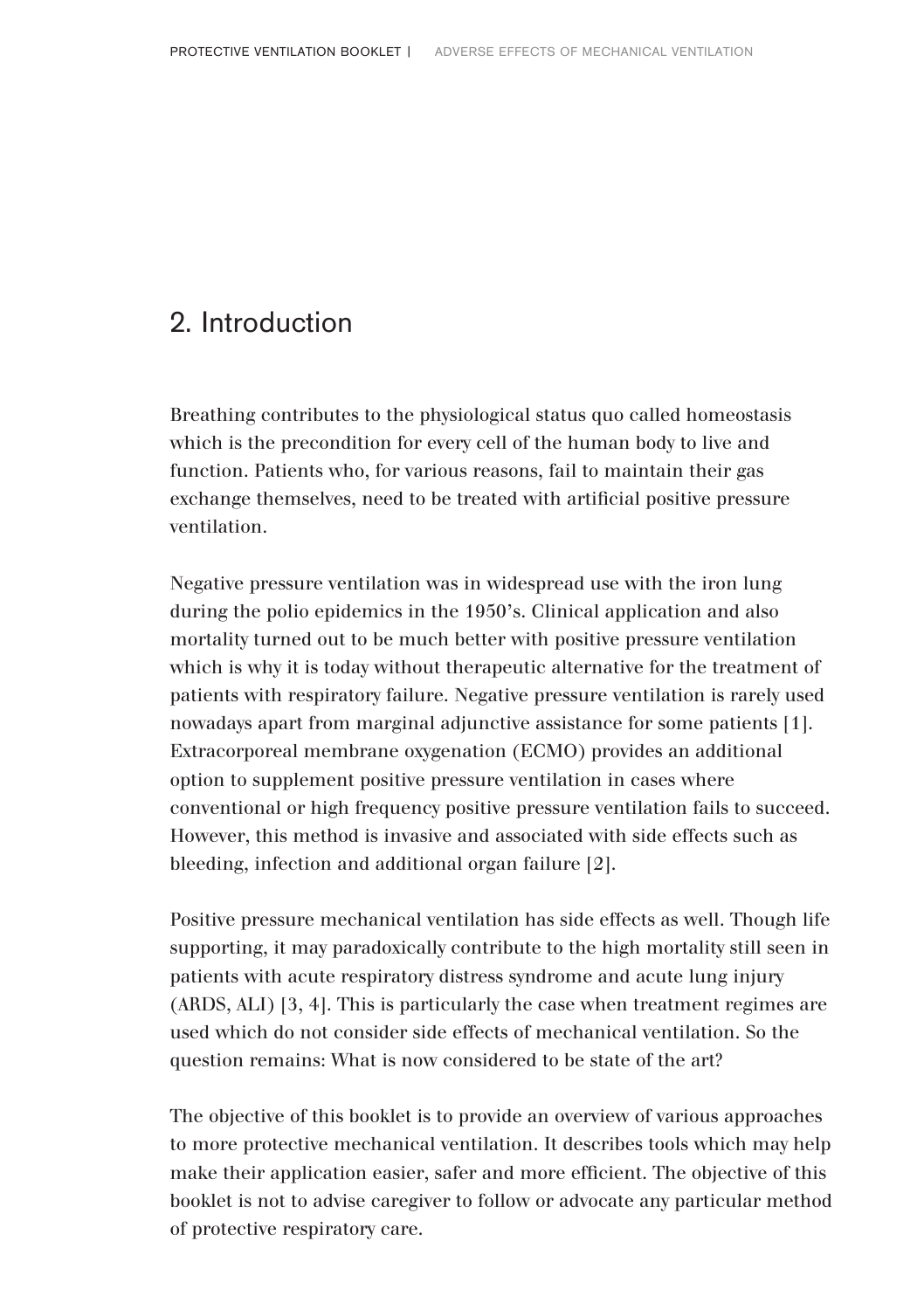# 3. Adverse effects of mechanical ventilation

During the last several decades, awareness of the potentially adverse effects of mechanical ventilation has grown. Circumventing the natural defense mechanisms of the upper airway in intubated patients and suppression of cough reflexes can lead to ventilator associated pneumonia (VAP) [5]. Because of this, it has a high priority to begin weaning the patient off the ventilator as quickly as possible. It has been shown that non-invasive ventilation can reduce the incidence of VAP [6].

Mechanical ventilation, particularly in patients with ARDS/ALI may also lead to ventilator associated lung injury (VALI), also referred to as ventilator induced lung injury (VILI) [7, 8]. Cyclic collapse and reopening of alveoli may damage the lung tissue and is consequently referred to as "atelectrauma" [9]. This may damage structures, particularly in restrictive lung diseases where the lung tends to collapse without adequate positive end-expiratory pressure (PEEP) and may reopen during tidal ventilation [10].

Mechanical ventilation using high volumes ("volutrauma") may likewise damage the lung by overdistending lung tissue [9]. Unfortunately, due to their mechanical properties, healthier alveoli with a greater compliance are particularly prone to this type of injury.

Ventilation with high intra-pulmonary pressures in itself, formerly referred to as "barotrauma" seems not to damage the lung, unless a pressure is exerted "across" the lung, thus, a high trans-pulmonary pressure prevails [11].

In a concept borrowed from mechanical engineering, the terms strain and stress have been established in lung physiology to describe the impact of mechanical ventilation on pulmonary structures. The term "stress" describes the condition of a trans-pulmonary pressure exerted "across" the lung. The term "strain" describes the condition of a tidal volume delivered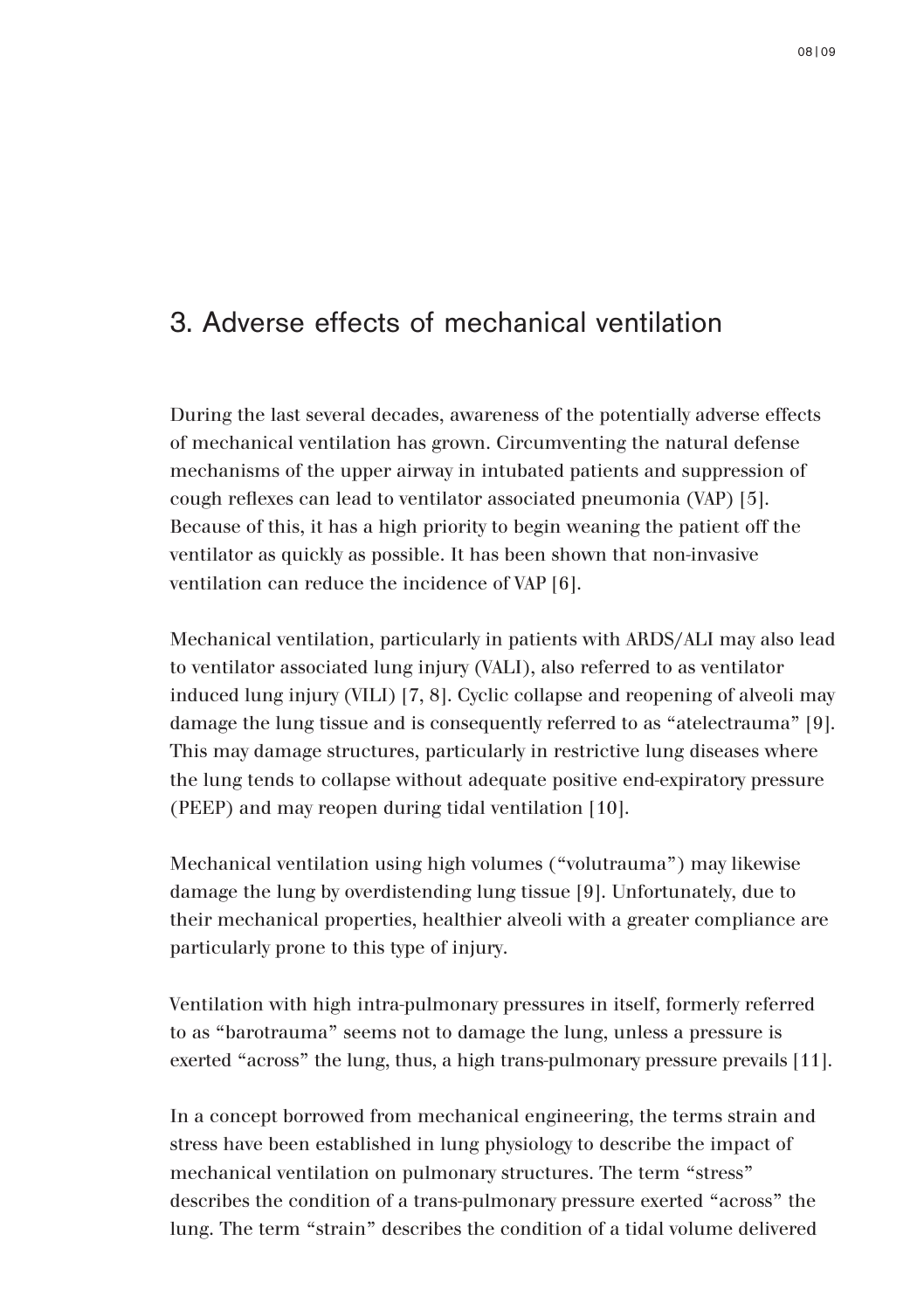

Figure 1: Contributors to mechanical ventilation-induced lung injury. PEEP (Positive endexspiratory pressure) generally opposes injury or edema formation (minus sign) except when it contributes to overinflation (plus sign) [7].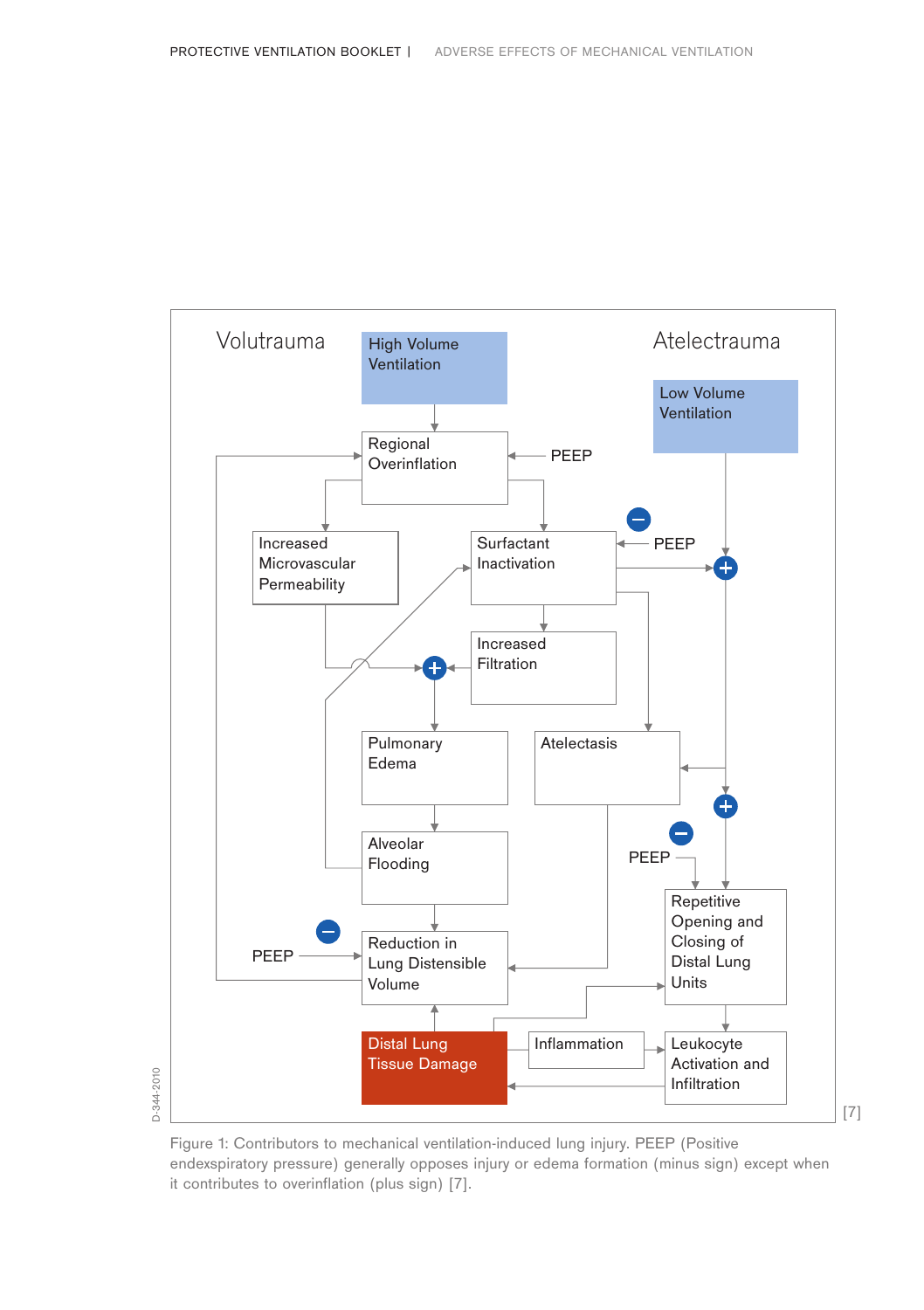to a lung in relation to the end-expiratory lung volume [13]. Taking into account the "baby-lung concept" (in ARDS, the lung is "small" rather than "stiff") [16], looking at the "strain" provides a different way to judge the amount of tidal volume delivered to a lung: rather than relating it to predicted body weight, which may underestimate the injurious effect of even small tidal volumes in patients with large non-areated lung compartments [15].

Both non-physiological strain and stress may initiate a "biotrauma" in which biophysical and biochemical injuries lead to increased alveolar-capillary permeability, surfactant inactivation and the release of inflammatory mediators [12, 13].

The transmission of pulmonary infection, bacterial translocation and release of mediators into the systemic circulation with subsequent systemic inflammation may be one cause of multi organ system failure and high mortality rates encountered in patients with ARDS and high mortality rates [4, 14].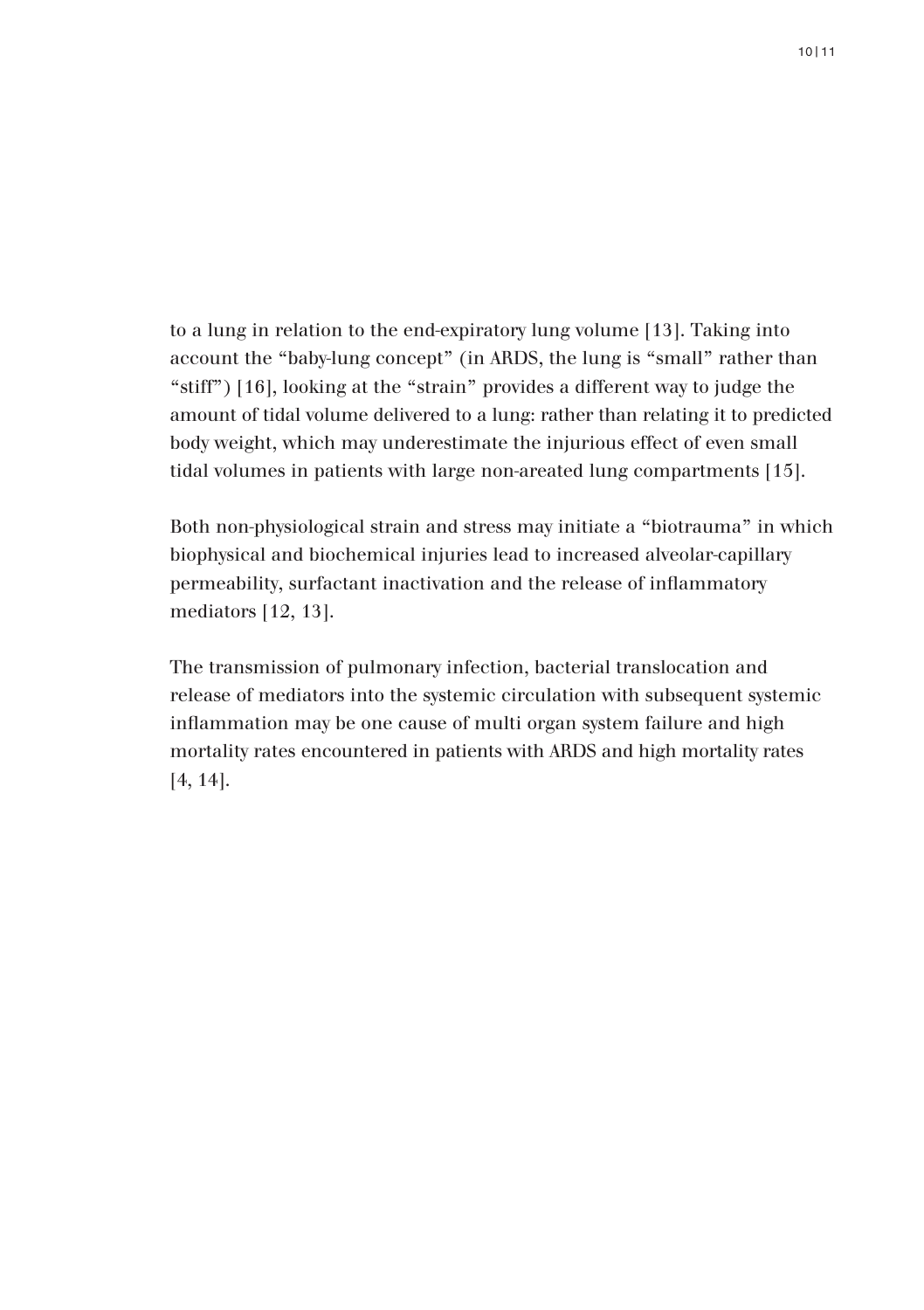# 4. The concept of protective ventilation

Taking into account the aforementioned concept to explain adverse effects of mechanical ventilation, optimizing ventilator settings to avoid cyclic atelectasis and overdistension of alveoli should translate into improved outcomes in patients with acute lung injury [9].

This translates into a challenge of balancing different objectives; oxygenation and ventilation  $(CO_2$  elimination) targets, the influence on the circulation and the search for the "safest" window for gas exchange with different choices of pressures, volumes - and timing.

High PEEP may help to avoid atelectasis and, if set appropriately, reduce pulmonary resistance [68]. This, however, also shifts the tidal ventilation towards higher end-inspiratory lung volumes. Small tidal volumes may avoid the development of "volutrauma" but may lead to an increased dead space fraction and hypercapnia. High plateau pressures resulting from high endexpiratory pressures and the tidal volumes necessary to control hypercapnia may cause barotrauma, overdistention and can impair cardiac function and circulation.

Many respiratory disorders result in very inhomogeneous pulmonary conditions. As maintaining stable blood gases is the predominant goal, even the most protective ventilation settings may not be able to avoid inducing VILI in some regions of such a lung  $[15]$ . The acceptance of elevated  $CO<sub>2</sub>$ levels in favor of a "safer" zone for ventilation ("permissive hypercapnia") [17, 18] has been discussed however, the question remains: What is the best overall strategy to apply mechanical ventilation in patients with severe ARDS?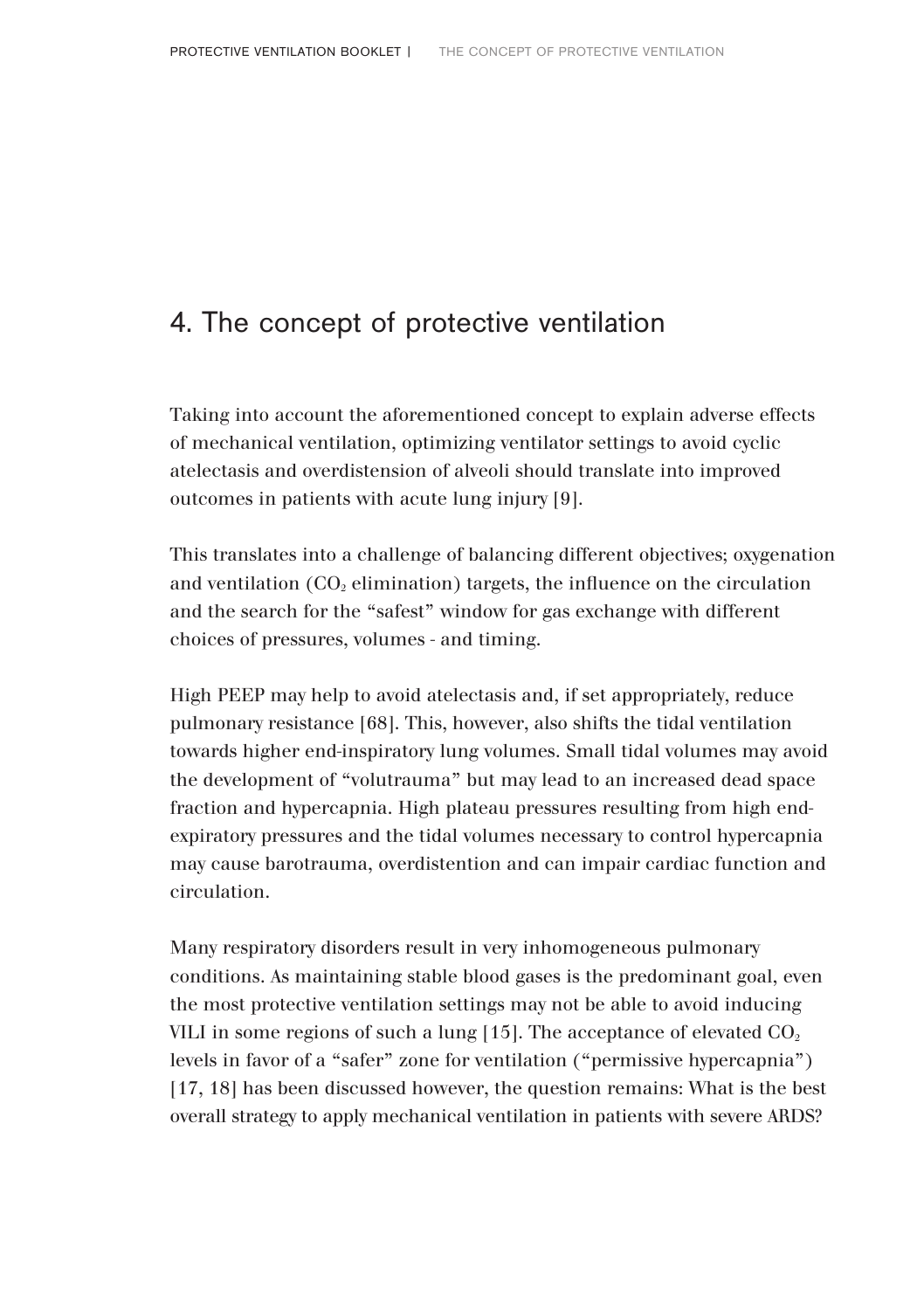

Figure 2: Theoretical "safe zone" in a static pressure volume loop between tidal derecruitment/recruitment and overdistension.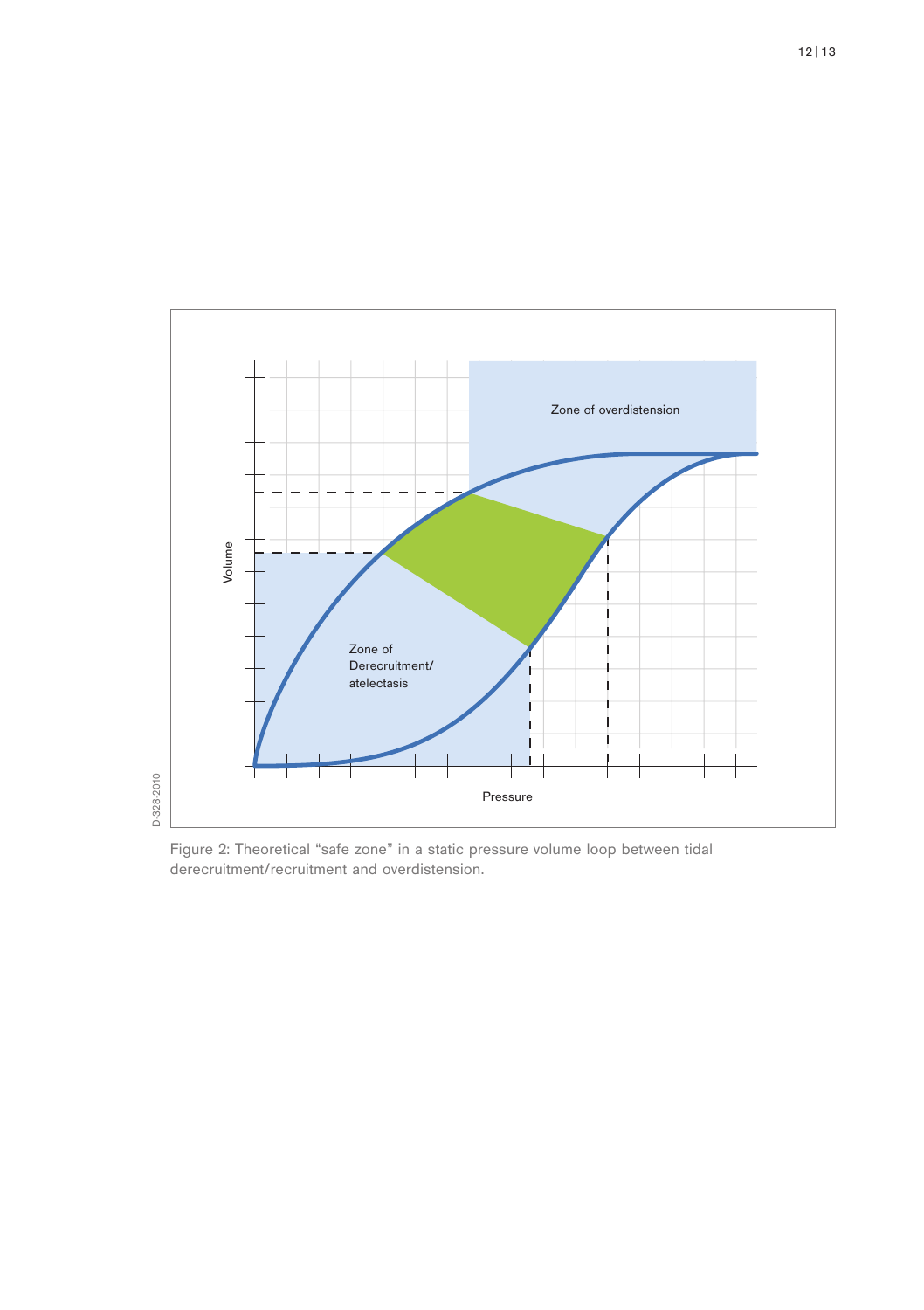

Figure 3: Diaphragmatic activity during spontaneous breathing favors redistribution of gas to dependent, well perfused areas.

### 1. SPONTANEOUS BREATHING

Patients breathing spontaneously during mechanical ventilation have an improved pulmonary compliance and can thus maintain their endexpiratory lung volumes more easily. Atelectrauma secondary to cyclic collapse and tidal recruitment seems to be reduced [21]. Spontaneous breathing and a reduction in sedation levels lead to a shorter duration of respiratory support and ICU stay [22].

Patients in a supine position, actively using their diaphragm demonstrate improved ventilation of their dorsal lung regions. Ventilation is increasingly directed to the well perfused, dependend lung regions, improving V/Q matching. It has long been recommended to allow spontaneous breathing not only during weaning but particularly in the phase of acute respiratory failure in order to avoid or alleviate ventilator induced lung injury by aforementioned mechanisms [22].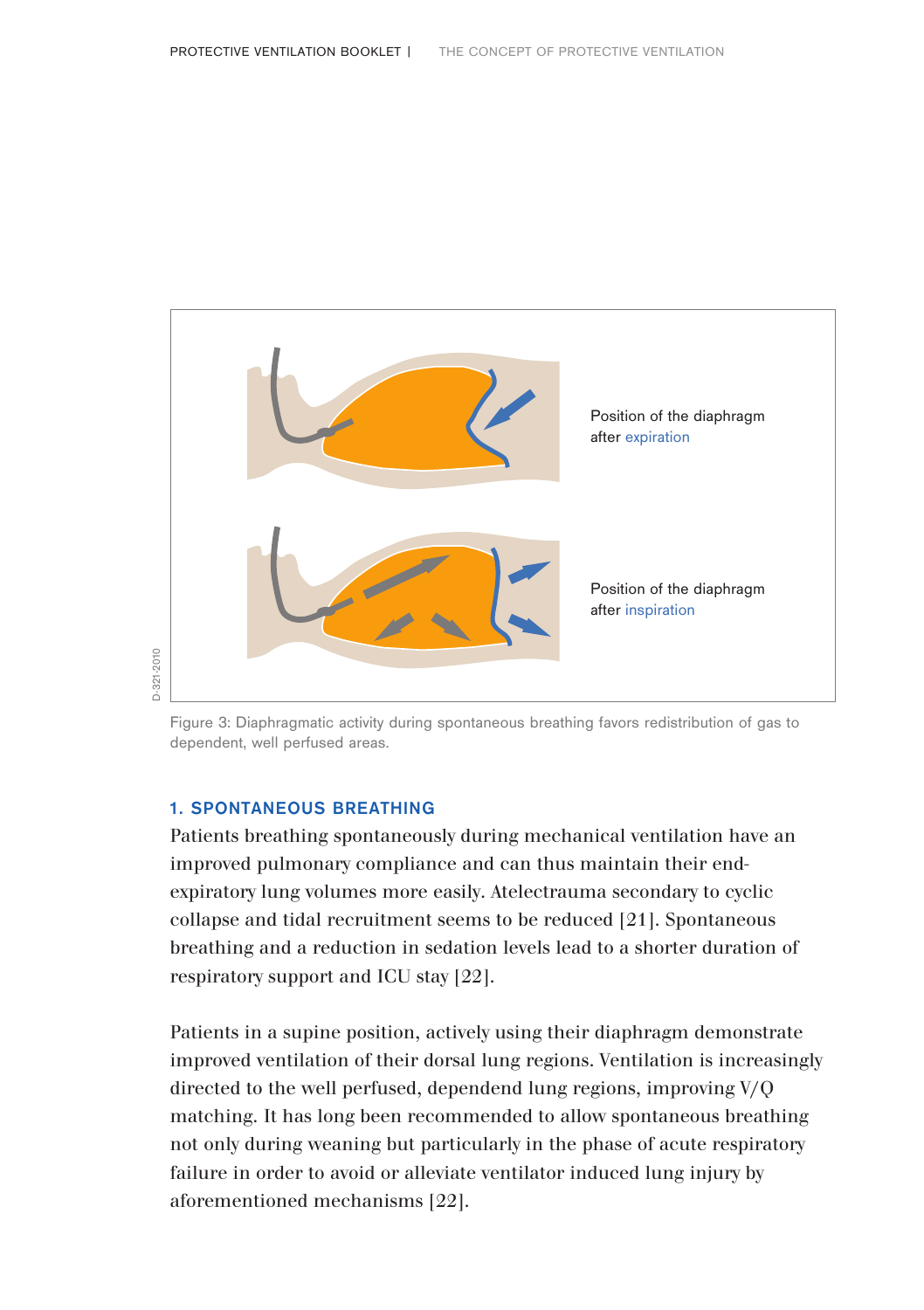### 2. VARIABLE VENTILATION

Healthy biological systems show a physiological variability which lends to them a greater flexibility and more robust function as compared to biological systems under conditions of disease. The latter tend to lose their variability and exhibit a greater monotony in physiologic variables. A reduced heart rate variability is considered a marker for myocardial infarction and congestive heart failure [23].

A non-variable breathing pattern may be observed in patients who failed to wean from mechanical ventilation [24]. Accordingly, it has been proposed to reintroduce variability to mechanical ventilation to provide a more physiological respiratory pattern and to improve outcome. Variable ventilation in controlled ventilation has been associated with improved oxygenation, a reduction of mean peak airway and airway pressures as well as improved pulmonary function in animal models [25, 26, 27, 28]. Similar results were found in experimental studies on variable pressure support ventilation [29, 30]. Interestingly, the externally induced tidal volume variability of 100 % of the adjusted delta pressure support which yielded the best results in this study in terms of oxygenation and intrapulmonary shunt was similar to the variability that can be found in healthy subjects [31].

Mechanisms explaining the observed improvement in respiratory function include lung recruitment, surfactant release and improved V/Q matching as a consequence of the redistribution of pulmonary blood flow [29, 30]. A positive influence on respiratory sinus arrhythmia (RSA), associated with lower shunt fraction and lower dead space ventilation has also been found [33]. In a lung model study, Suki et al. referred to as stochastic resonance of biological systems which, if stimulated, led to improved responses of such a system [32].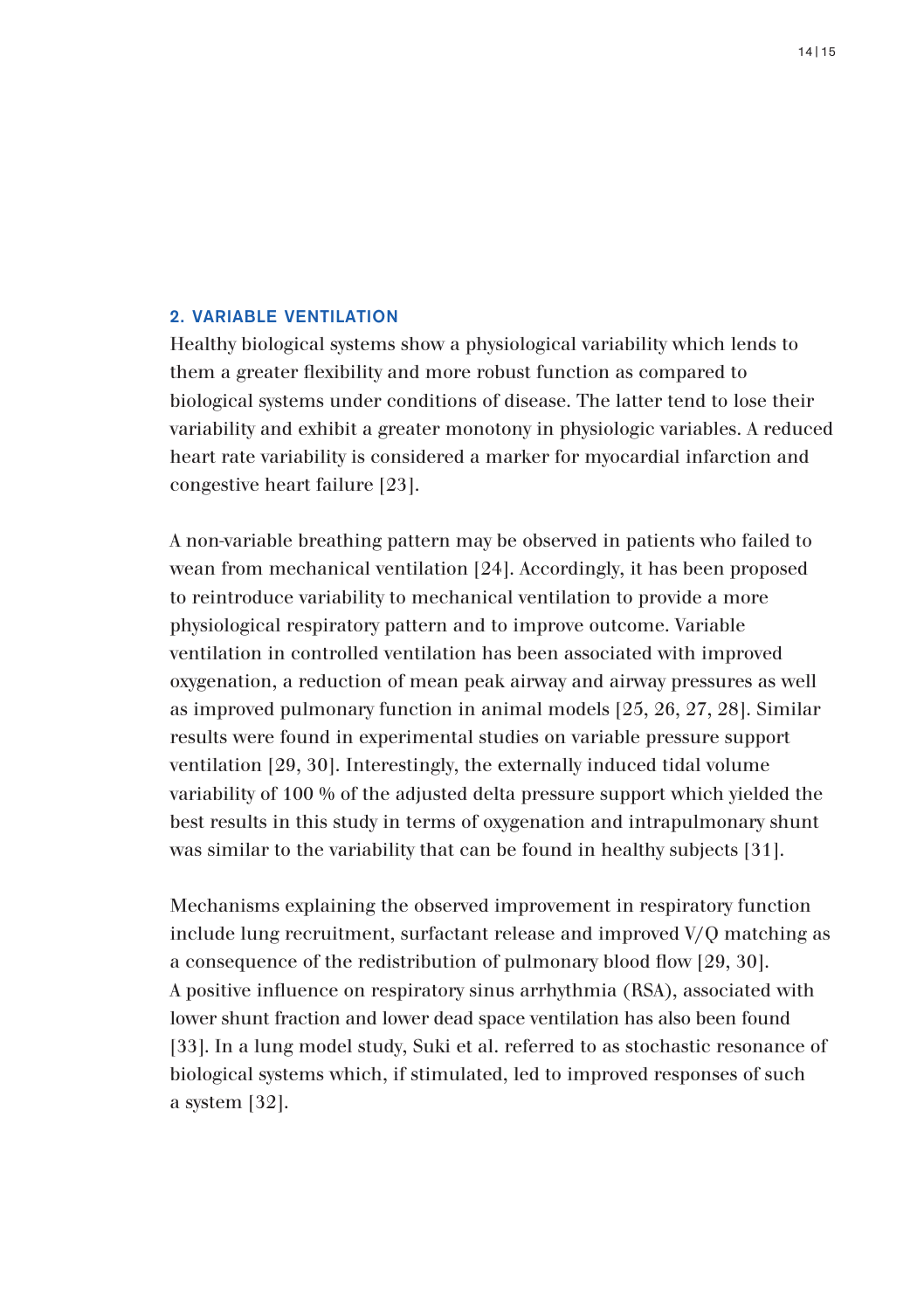

Figure 4: Protective ventilation with high frequency oscillation: very low tidal volume ventilation with high continous distending pressures maintains lung volume while efficiently removing CO<sub>2</sub>.

### 3. APRV / HFO

The hypothesis of the protective nature of both high frequency ventilation and airway pressure release ventilation draws on the assumption that both achieve the gas exchange in the "safe zone" of the pressure volume curve. A relatively high mean airway pressure (referred to as continuous distending pressure in HFO (High Frequency Oscillation) or Phigh in APRV (Airway Pressure Release Ventilation), which is required to maintain a "healthy" end-expiratory lung volume and to assure proper oxygenation in restrictive lung diseases, is used in both approaches. At the same time, there is little movement "upwards" and "downwards" on the pressure volume curve.

During HFO, the patient usually requires sedation and  $CO<sub>2</sub>$  removal is mediated by different mechanisms, frequently using tidal volumes which are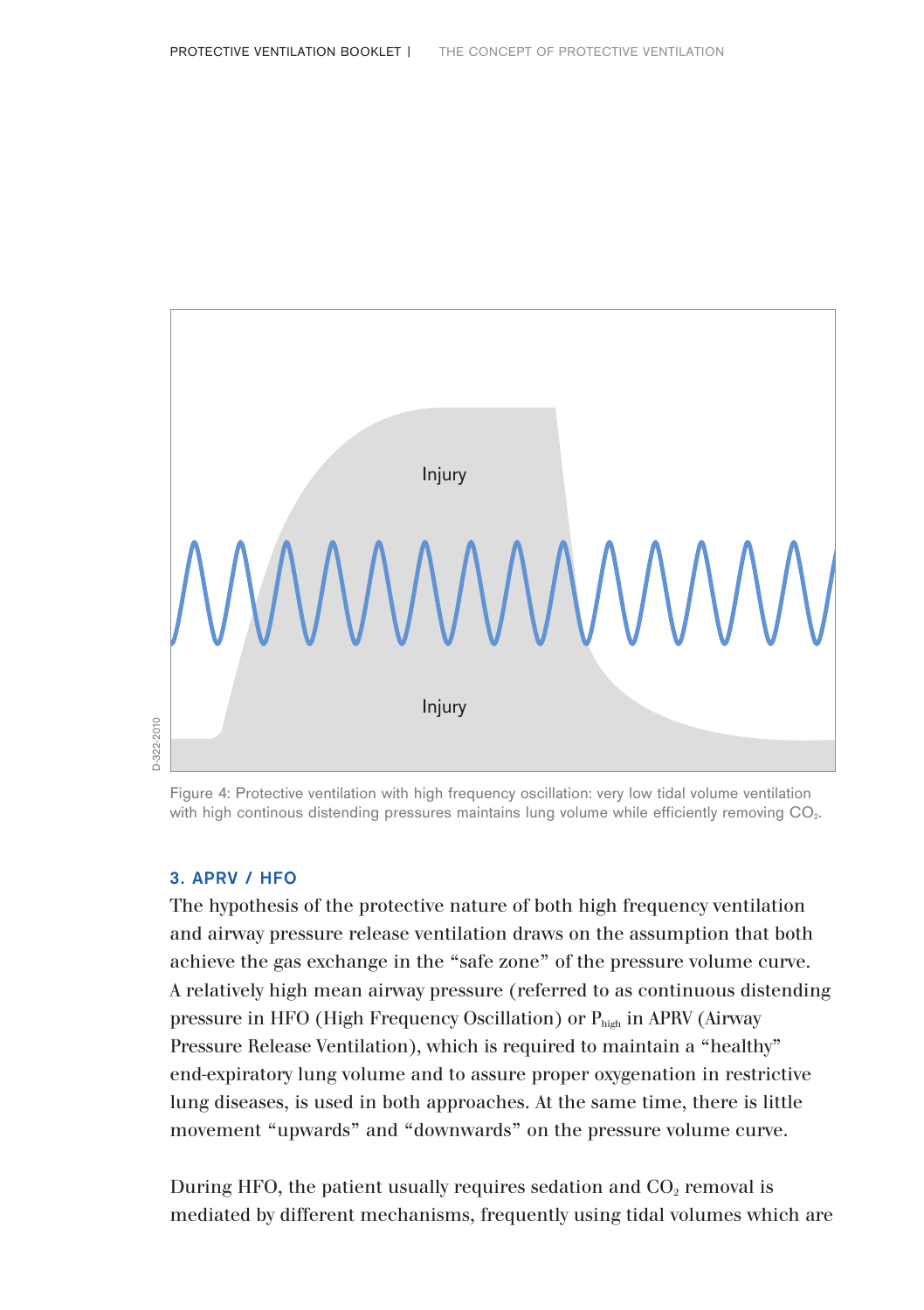

Figure 5: Balancing adequate end-expiratory lung volume and hyperinflation with APRV. A high continuous airway pressure maintains lung volume, intermittent releases contribute to CO<sub>2</sub> elimination.

smaller than the dead space. Gas exchange mechanisms include convection (bulk flow), asymmetrical velocity profiles, Taylor dispersion, molecular diffusion, pendelluft or cardiogenic mixing [34]. The majority of studies on HFO were carried out in neonatal patients with an overall small reduction in chronic lung disease (CLD) but a small increase of intracranial hemorrage (ICH) and periventricular leukomalacia (PVC) [40]. More recent experimental studies comparing high frequency oscillation with conventional protective ventilation indicate promising physiological and inflammatory results [35].

During APRV, the patient does not necessarily need to be sedated and should be breathing spontaneously on the  $P_{high}$  level, which accounts for a portion of the  $CO<sub>2</sub>$  removal. Brief pressure releases facilitate gas exchange and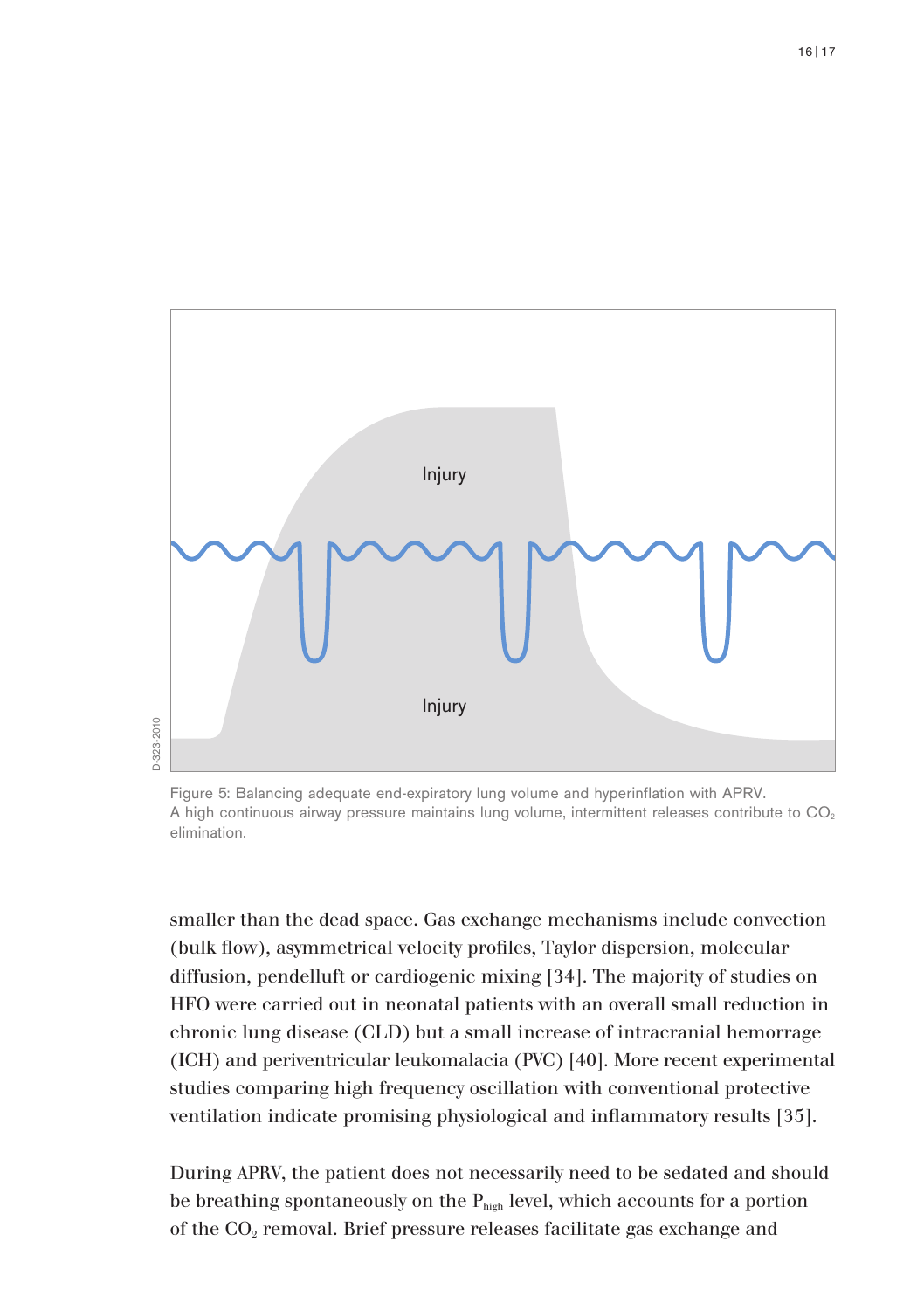eliminate  $CO<sub>2</sub>$  but they must be kept short in order to maintain appropriate end-expiratory lung volumes and avoid de-recruitment. In hypercapnic respiratory disorders, there should be more or longer releases, whereas hypoxic or restrictive disorders require fewer and shorter releases [36]. APRV seems to be associated with improved V/Q matching, less sedation and reduced peak airway pressures, as spontaneous breathing is encouraged and ventilation is turned "upside down" [37, 38].

Both HFO and APRV promote alveolar recruitment due to the continuously elevated pressure exerted during an extended period of time. As alveolar recruitment not only depends on the pressure or volume applied but also on the duration [36]: This temporal aspect plays an important role in recruitment with APRV and HFO. In addition to this, it might "be easier to stay in the safe zone of lung expansion" [39].

### 4. RECRUITMENT MANEUVERS

Different types of recruitment maneuvers and their application have been discussed controversially during the past decade.

Recruitment maneuvers have been shown to improve oxygenation and pulmonary mechanics [41]. Proponents of recruitment maneuvers point out that the tidal cycle is shifted towards the deflation portion of the pressure volume loop, where supposedly less cyclic de-recruitment and recruitment ("atelectrauma") takes place during the respiratory cycle [42]. This assumes that the PEEP is set above the "closing pressure" of the lung, or at least for a majority of the alveoli, the point at which the lung begins to collapse during exhalation [43]. The part of the delta pressure that can be spent as elastic pressure can be used exclusively for tidal ventilation in stable alveoli – not for tidal recruitment.

On the other hand, there is evidence that recruitment maneuvers may overinflate parts of the lung, particularly in inhomogeneous pulmonary diseases [44, 68]. Recruitment maneuvers temporarily reduce arterial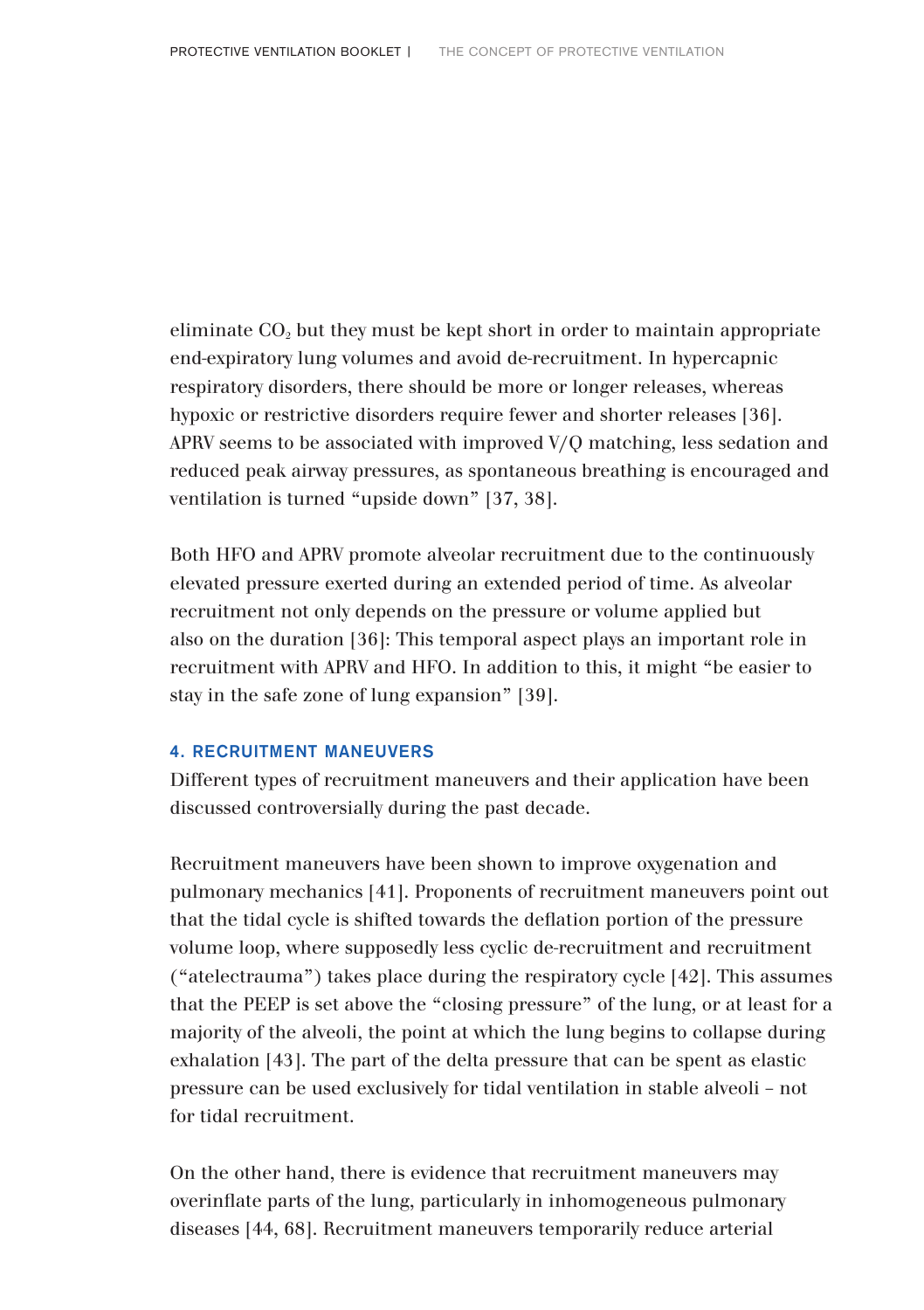

Figure 6: Recruitment maneuvers (sustained inflations) allowed ventilation with an increased end-expiratory lung volume with moderate PEEP levels in an experimental lung model of ALI [42].

pressure and cardiac output, with the extent and duration depending on the fluid status of the patient and the maneuver used [45, 46]. Recruitment maneuvers seem to be less effective if the applied ventilation settings have previously been optimized [47]. Opponents of recruitment maneuvers underscore the risk of induced over-inflation and hemodynamic impairment [48, 69].

Both the timing and the type of underlying disease seem to influence the efficacy of recruitment maneuvers. Early on in the course of disease, it appears more likely that atelectasis is reversible and that the lung can be reopened without any negative side effects [49]. The hypothesis that recruitment maneuvers are more successful in ARDS of extrapulmonary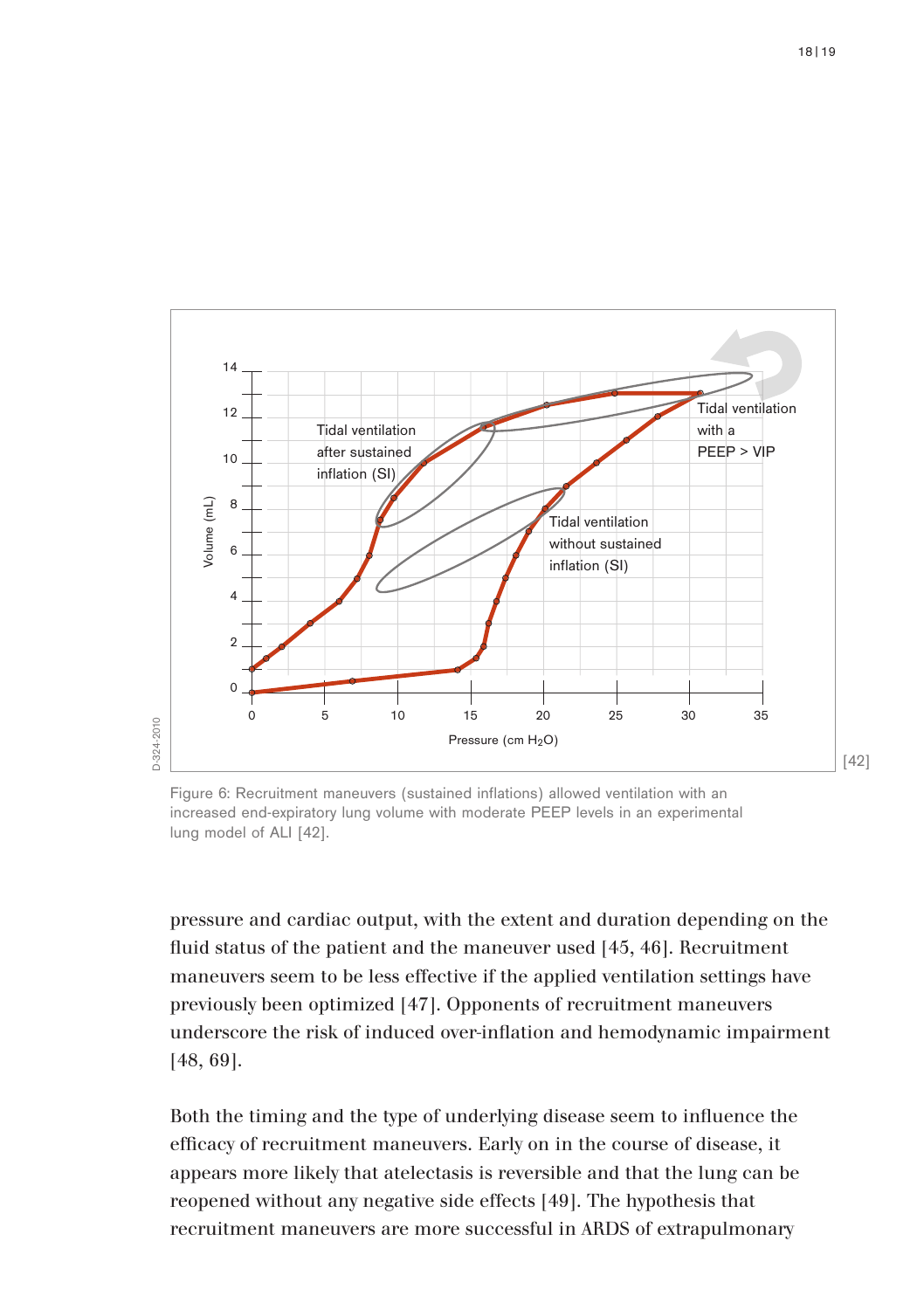origin (e.g. increased chest wall elastance or increased abdominal pressure) than of intrapulmonary origin [50, 51] has been recently questioned [52].

In the ALVEOLI trial conducted by the National Heart Lung and Blood Institute's ARDS Clinical Trials Network, the first 80 patients randomized to the higher PEEP arm of the study were subjected to recruitment maneuvers and compared to patients who did not receive recruitment maneuvers. The results show only a short-lived improvement in oxygenation and compliance [53]. A possible conclusion is that ventilation had been optimized prior to the maneuver, or that the PEEP setting was not optimized after the maneuver, which is recommended to maintain the effect.

Different types of recruitment maneuvers have been studied clinically, with inspiratory pressures between 30 and 60 cm  $H<sub>2</sub>O$  [54]: sustained inflations for up to 40 seconds, intermittent sighs with larger pressures or volumes and periodic increases in end-expiratory pressure, inspiratory pressure or both maneuvers in multiple patterns [55].

Bugedo et al. found improved oxygenation and lung compliance with limited over-inflation using a stepwise increase of PEEP and inspiratory pressure [56]. This study encompassing ten patients employed dynamic CT monitoring to assess alveolar recruitment and potential hyperinflation.

Amato et al. used sustained inflations with pressures of 35 to 40 cm  $H_2O$ for 30 to 40 seconds which may have contributed to the improved survival at 28 days, better weaning and reduced clinical barotrauma when compared to the control group [60].

Grasso et al. investigated 22 patients with ARDS using recruitment maneuvers with an inspiratory pressure of 40 cmH2O for 40 seconds and found an improved oxygenation primarily in patients with early ARDS and without reduced chest wall compliance [57].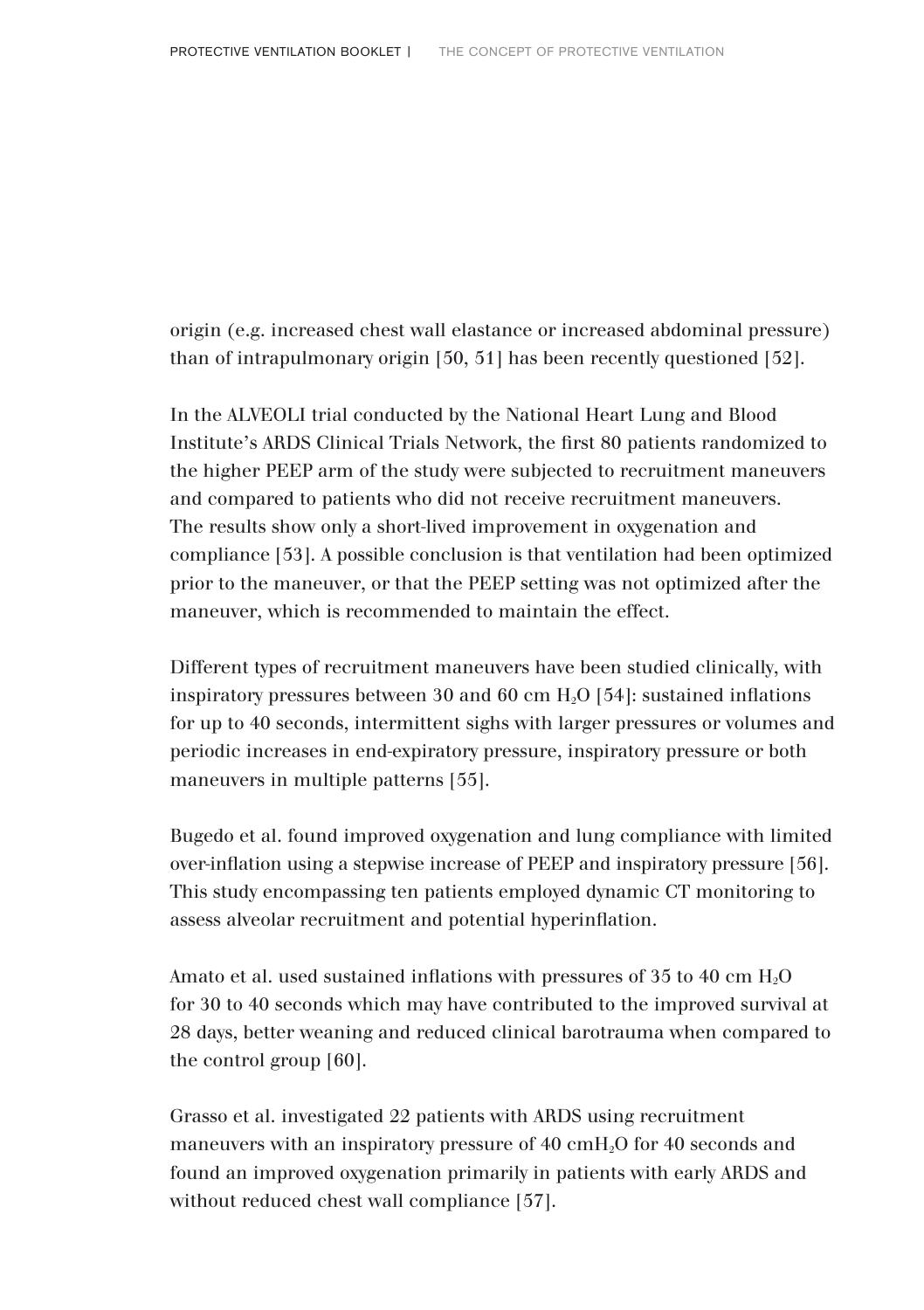Odenstedt et al. compared three different types of recruitment maneuvers with regard to circulatory and lung mechanics side effects in an animal study using continuous monitoring with electrical impedance tomography (EIT). The slow, low-pressure recruitment maneuver (PEEP at 15, VT of 10ml/kg and occasional prolonged inspirations) reduced pulmonary shunting and resulted in improved oxygenation and compliance when compared to sustained inflation with a pressure of 40 cm H2O for 30 seconds and a pressure controlled recruitment maneuver comprising a PEEP of 20 and an inspiratory pressure of 40 cm H<sub>2</sub>O for 30 seconds. Also, circulatory depression was less pronounced using this more subtle recruitment method [58].

Patroniti et al. studied pressure support ventilation with intermittent sighs once per minute. The sighs consisted of pressure controlled inspirations at either 35 cm  $H<sub>2</sub>O$  or the PS level  $+20%$  (whichever was higher) applied for 3-5 seconds. Results pointed towards improved oxygenation and respiratory mechanics [59].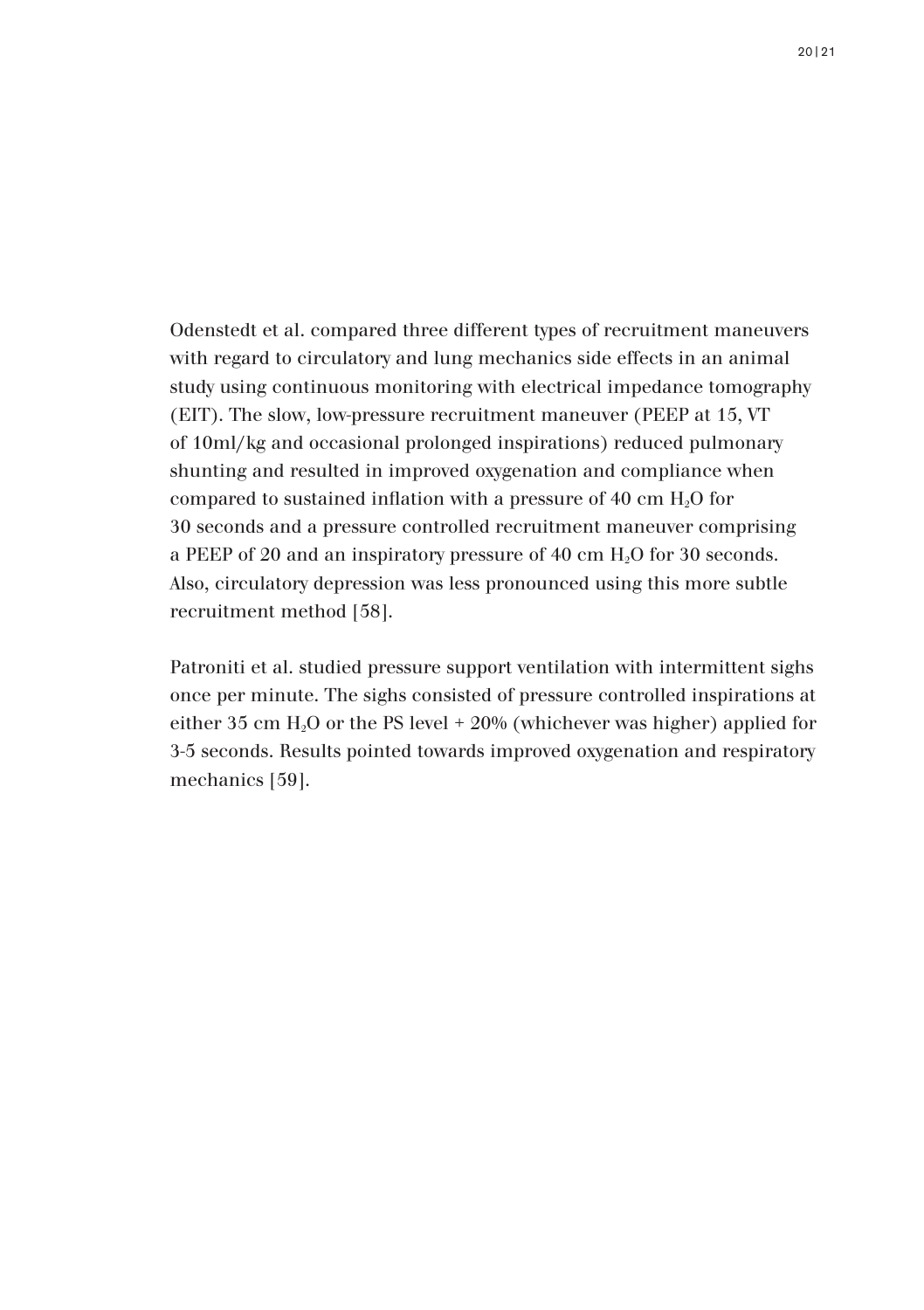# 5. Optimization of tidal volume and PEEP

### 1. GENERAL APPROACHES

### **Lower tidal volume**

In an attempt to evaluate outcome improvements due to small tidal volume ventilation as opposed to larger tidal volumes, several studies were conducted in the late 1990's. Two of those studies showed a significant improvement in mortality; Amato et al. compared tidal volumes of 6 ml/kg predicted bodyweight and a PEEP set according to the lower inflection point on a static PV curve in the protective ventilation group with 12 ml/kg predicted bodyweight and a low PEEP strategy in the control group in 53 patients [60]. In a study of 861 patients, the ARDS Clinical Trials Network also found significantly



Figure 7: Protective versus conventional ventilation: 28-day survival among 53 patients with ARDS assigned to protective or conventional mechanical ventilation [60].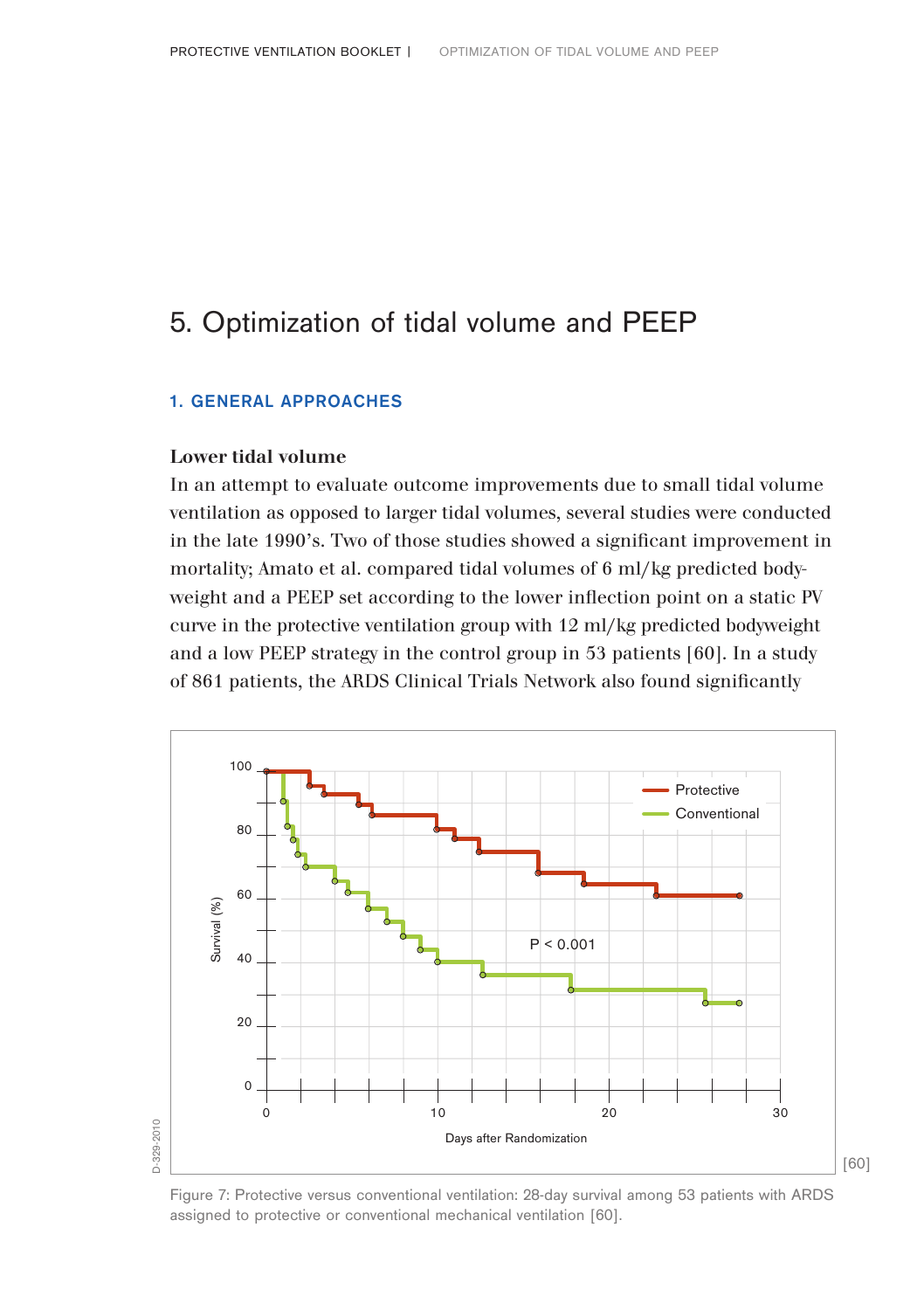

Figure 8: Low tidal volumes versus traditional tidal volumes: Probability of survival and of being discharged home and breathing without assistance during the first 180 days. Patients treated with lower tidal volumes showed a better survival and a better chance of being discharged and without assistance during the first 180 days [61].

improved mortality (31.0 percent vs. 39.8 percent) in patients ventilated with a tidal volume of 6 ml/kg predicted body weight versus a tidal volume of 12 ml/kg [61]. PEEP levels were equal in both study arms. The three other controlled studies compared weight-based tidal volumes of smaller differences in protective ventilation and used smaller plateau pressures in the control group. They were not able to show the same results [62] [63] [64].

#### **Higher PEEP**

In the ALVEOLI trial, the ARDS Clinical Trials Network encompassing 549 patients, a tidal volume of 6 ml/kg predicted body weight was applied using either a higher or lower positive end-expiratory pressure (PEEP). The PEEP setting was guided by two different  $FiO<sub>2</sub>/PEEP$  tables which determined the combination of both parameters to be used in order to achieve a target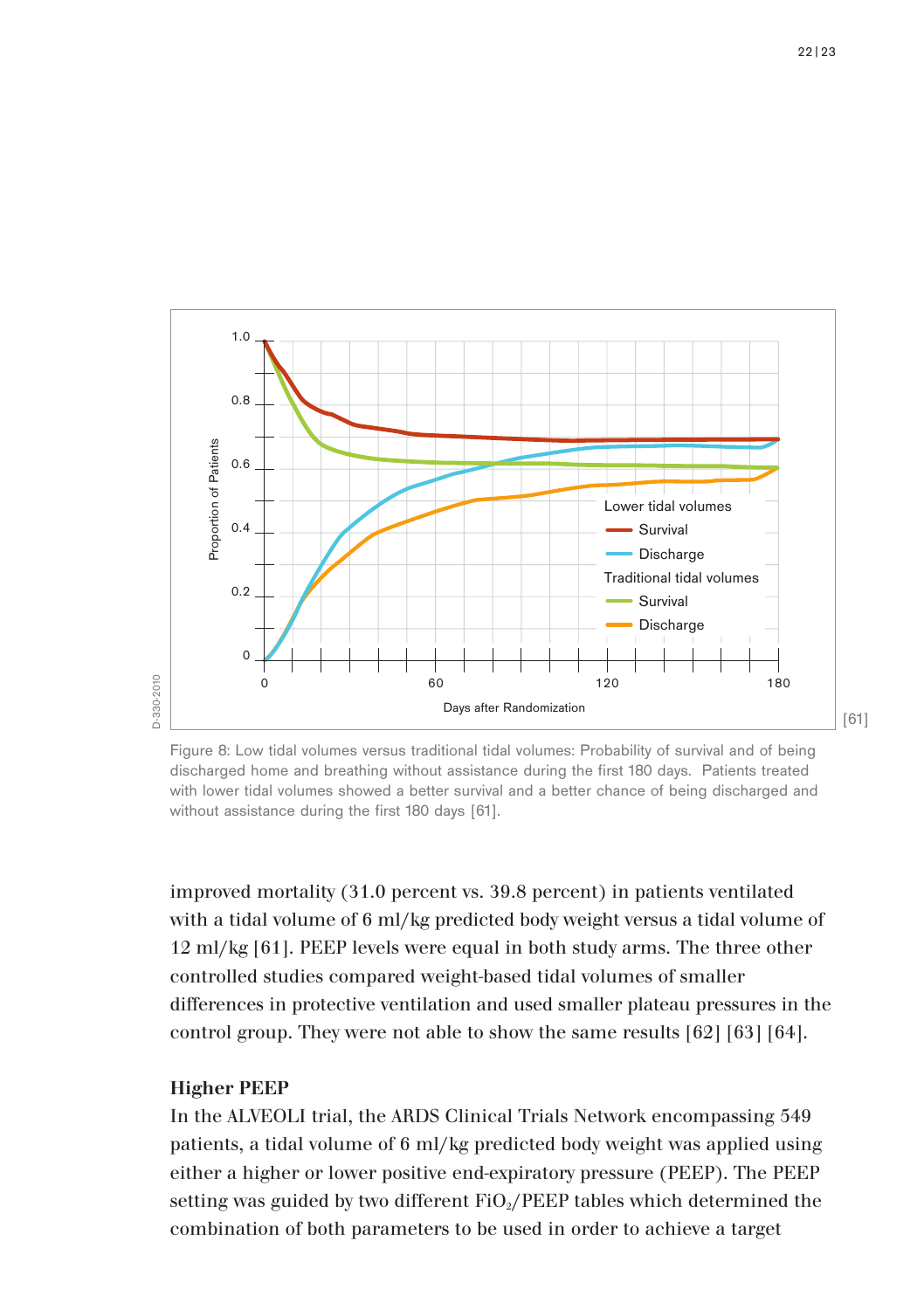

Figure 9: High PEEP versus low PEEP: probabilities of survival and of discharge home while breathing without assistance. There was no significant difference between the high PEEP and the low PEEP group [65].

oxygenation level. Although oxygenation was improved in the high PEEP group, there were no significant differences found in clinical outcomes such as in-hospital mortality or duration of mechanical ventilation [65]. More recently, two further studies investigated the effects of higher versus lower PEEP levels. The "Open Lung Ventilation Study" investigators compared a low tidal volume strategy with conventional PEEP levels in the control group with a low tidal volume strategy with higher PEEP levels, recruitment maneuvers and a plateau pressure limit at  $40 \text{ cm H}_2\text{O}$  in the open lung group. Apart from an improvement in oxygenation, there was a trend towards lower mortality in the high PEEP group, but no statistically significant difference [66].

The "EXPRESS Study" group compared a low tidal volume strategy (close to 6 ml/predicted body weight) with moderate PEEP levels in the control group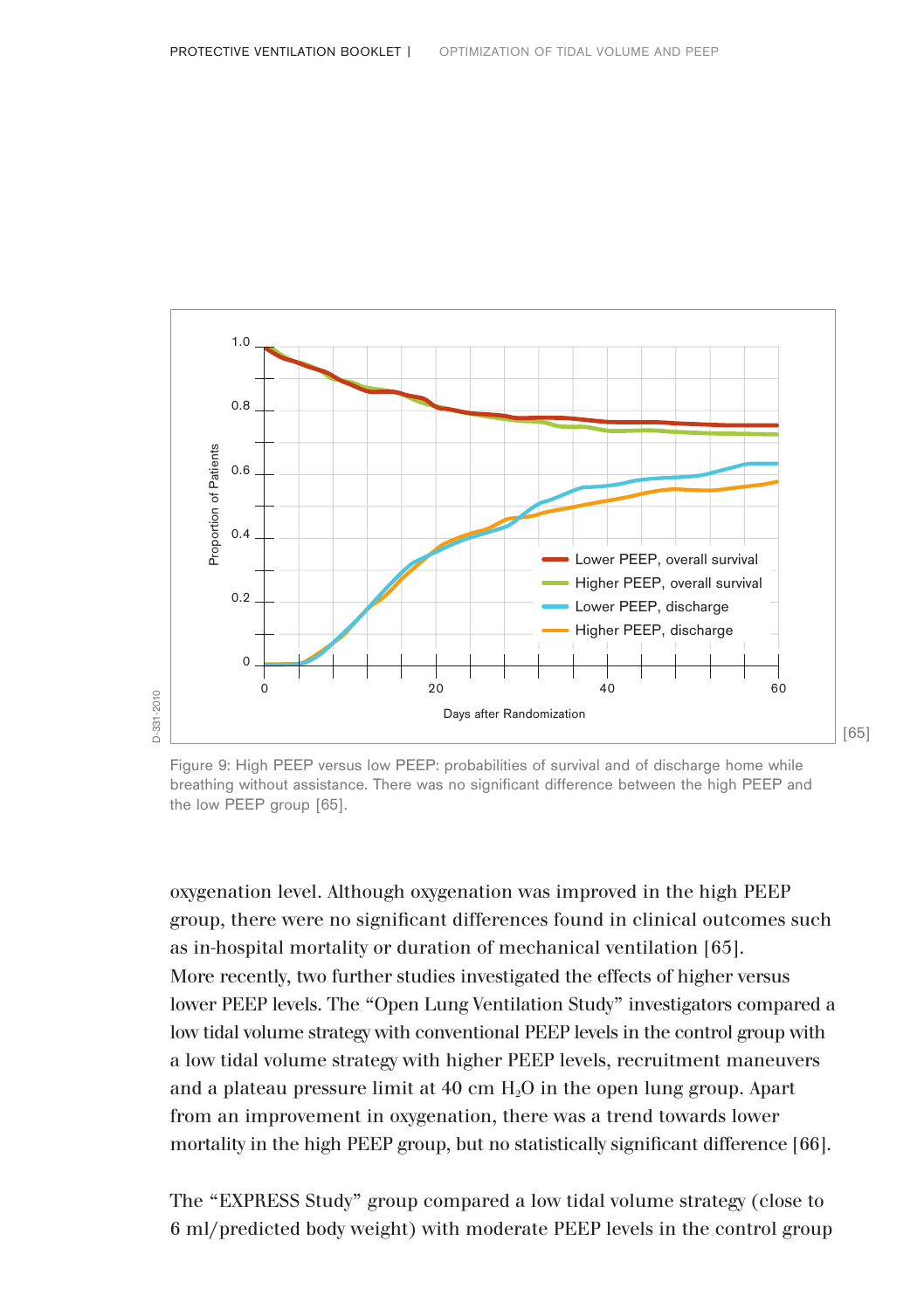(initial average of 8.4 cm  $H_2O$ ) with low tidal volume strategy with a level of PEEP set to achieve a plateau pressure of 28 to 30 cm H2O (initial average of 15,8 cm H2O). Some patients subjected to higher PEEP exhibited significantly increased fluid requirements, probably secondary to a poor tolerance of the high PEEP levels. As in the open lung study, there were indicators for improved mortality, but no significant differences [67].

### 2. PATIENT TAILORED APPROACHES

### **Breath-by-breath approaches**

Shifting PEEP and inspiratory pressure levels upwards and downwards breath by breath can be used to assess the respiratory mechanics of a patient and tailor ventilation settings accordingly. If the delta pressure in PEEP and inspiratory pressure is kept constant while doing this, the dynamic compliance provides an indication of the "steepness" of the PV curve at these pressure levels. Trended in time, the combination of PEEP and inspiratory pressure can retrospectively be optimized to best fit the mechanical properties of the lung [70]. When analyzing various monitored parameters measured during such an incremental or decremental PEEP trial, dynamic compliance and elastance correlated well with evidence gained from CT scans [71]. The ability to continuously measured arterial oxygenation is currently not commercially available and therefore remains limited to experimental settings [72].

As PEEP maintains end-expiratory lung volume, it has been recommended to begin from a level of high PEEP and inspiratory pressures at which adequate alveolar recruitment can be assumed and slowly decrease both PEEP and inspiratory pressure step by step. At the point where both tidal volumes begin to drop, de-recruitment probably starts to take place and oxygenation starts to fall. The required PEEP setting from the "pulmonary perspective" is likely to be within or above this range [73, 74]. However, as PEEP influences circulation, hemodynamic considerations must be taken into account [75].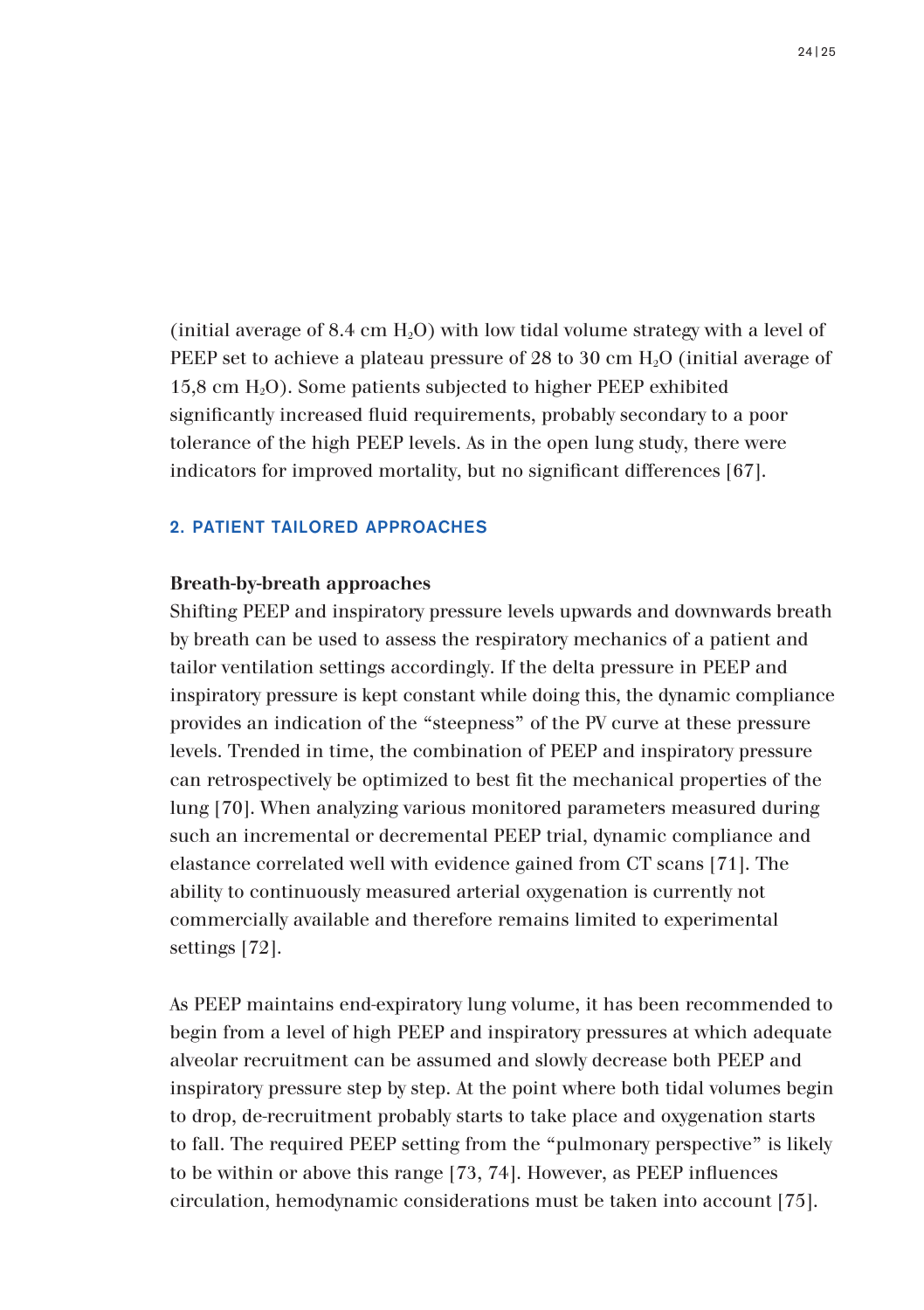

Figure 10: PV loop constructed with the super syringe method [106].

The advantage of a breath-by-breath method lies in the fact it can be easily performed with standard equipment [76] and that tidal ventilation continues even while the maneuver is performed. Recent data [71] supports the idea that the PEEP at the best respiratory compliance provides the best compromise between recruitment and hyperinflation, as was demonstrated by Peter Suter et al. earlier [77].

### **Intra-tidal approaches**

The golden standard of respiratory mechanics is the super syringe method, where the lung is filled and emptied in a stepwise manner, allowing equilibration in between the small tidal volume steps [78]. The resulting measurement points which are combined to form a static pressure volume loop exclusively representing the elastic properties of the lung.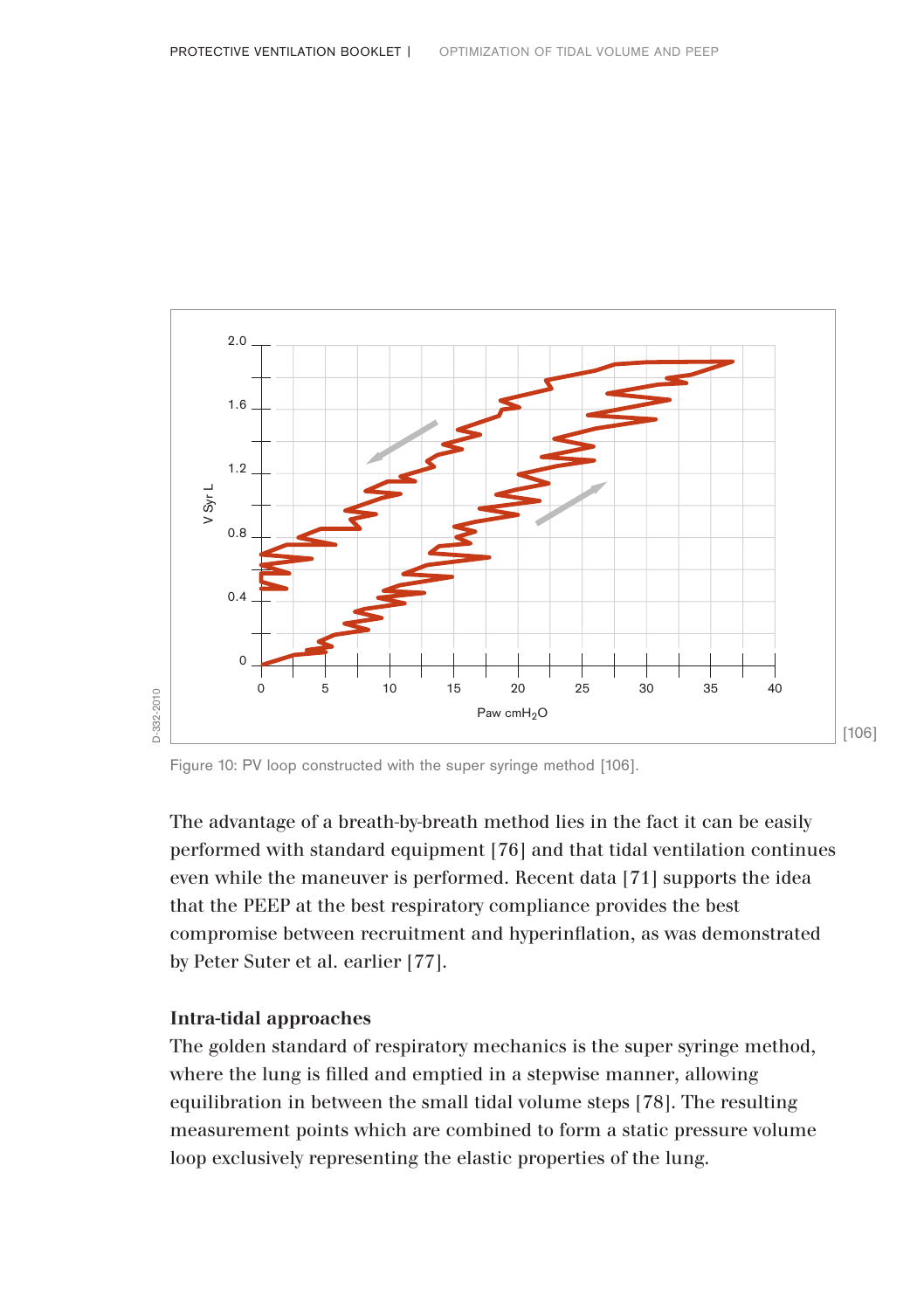As airflow ceases in between the individual "tidal steps", there is no resistive pressure involved and the measured pressures only represent the elastic recoil of the respiratory system during inspiration and expiration. Characteristic points on this pressure volume loop can be used to individually optimize ventilation settings such as PEEP and tidal volume [79].

Bedside application of the super syringe method is clinically cumbersome as it requires detachment of the patient from the ventilator, potentially leading to a loss of end-expiratory lung volume [76]. Furthermore, the super syringe method results in a significant period of "apnea".

A similar maneuver using slow and constant flow during inspiration and expiration has also been suggested [80]. Here, although flow does not cease completely, it can be neglected if it is small enough. A constant flow below 10 l/min has been found to yield identical results when compared to the super syringe method, this is because the pressure drop associated with such a flow is very small compared to the elastic pressure of the respiratory system [81, 82, 83].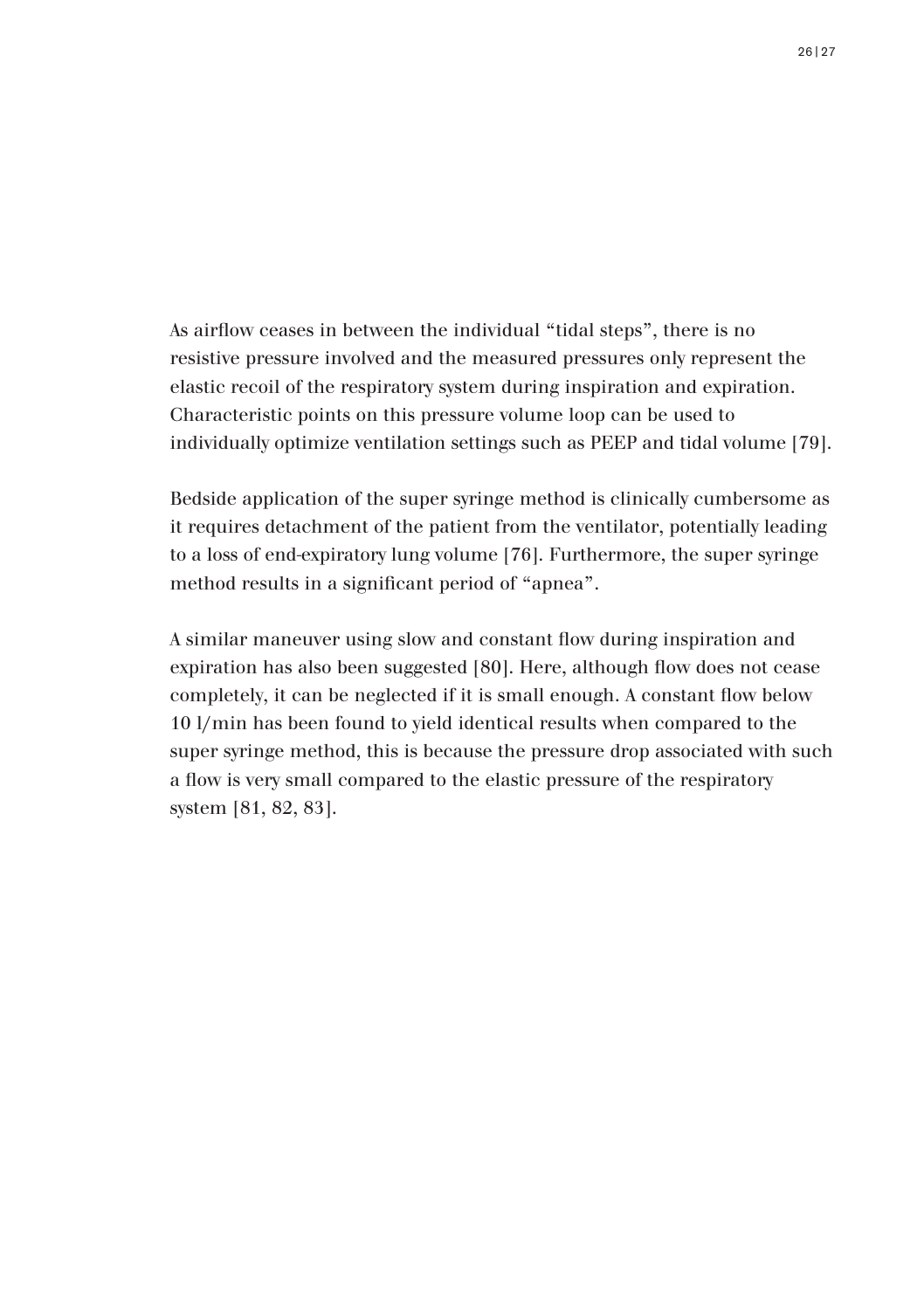Constant flow is preferable, as this merely shifts the elastic pressure volume loop slightly to the right, toward higher pressures [84], but does not change the shape of the PV loop. If flow is not constant, a resistive pressure, changing over time during inflation and deflation, could alter the shape of the pressure volume loop and complicate both the determination and the interpretation of points on the loop. Both variability and extent of flow contribute to an undesired influence of the resistive pressure on the PV loop [85].

Earlier research was priliminary focused on the lower and upper inflection points on the inflation limb of a low-flow PV curve. As these points embrace the steepest part of the pressure volume loop with the highest compliance (at least in ideal PV loops), it was traditionally recommended to ventilate the patient between the lower and upper inflection points (UIP) in order to achieve the highest tidal volume with the smallest pressure gradient [86]. If ventilation occurred below the lower inflection point (LIP), it was assumed that the lung would collapse [87]. Ventilation above the upper inflection point was assumed to cause the overdistention of the lung.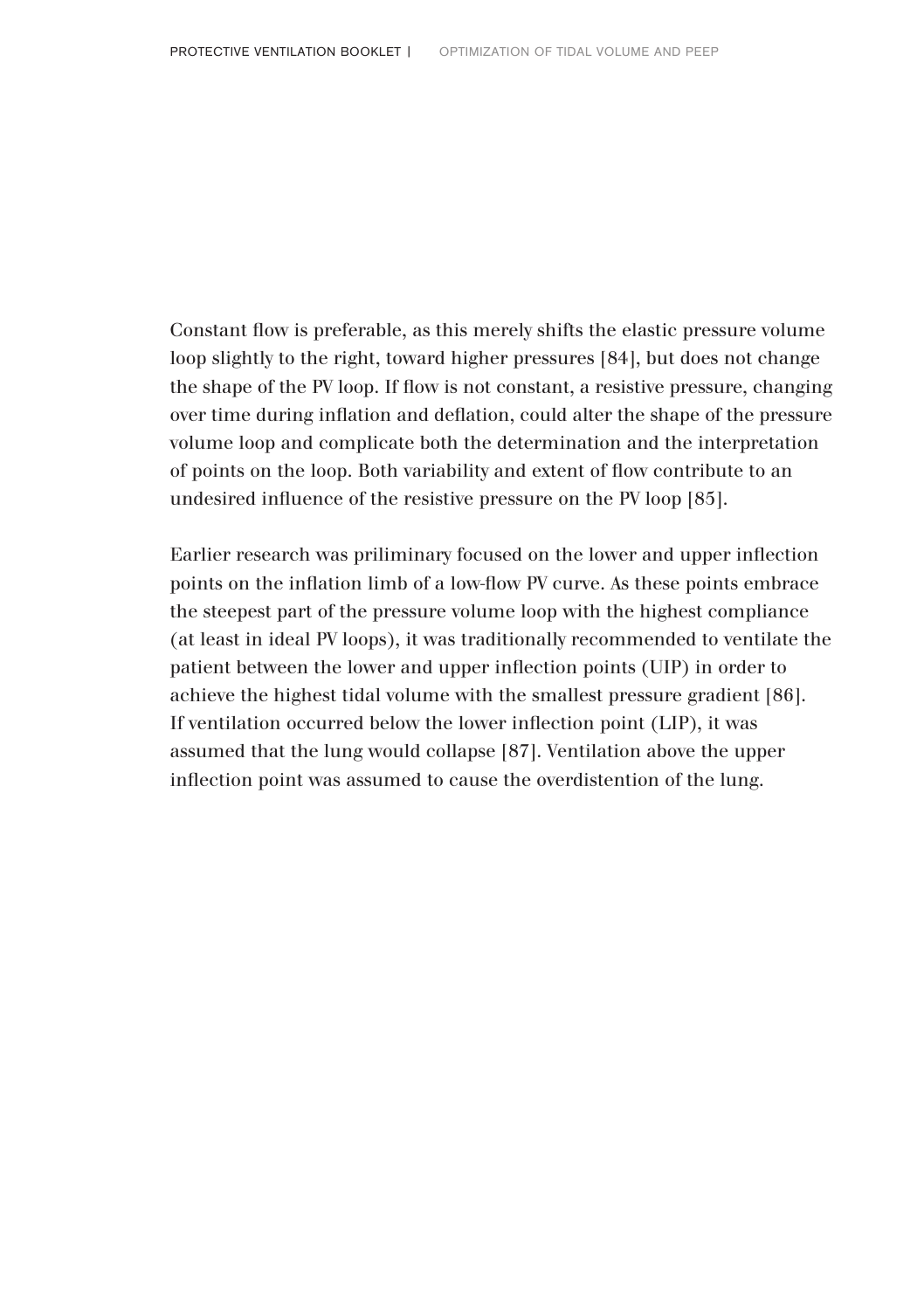

Figure 11: Repeated tidal recruitment and de-recruitment may lead to VILI (lower pictures). If alveoli are stabilized by sufficient PEEP at end-expiration, tidal ventilation is less likely to induce any negative side effects (upper pictures).

A steep portion in the inspiratory pressure volume loop may, however, indicate both "healthy" tidal ventilation as well as "unhealthy" intra-tidal recruitment. More recent theoretical and clinical studies have found evidence of alveolar recruitment above the upper inflection point [88, 89]. It was shown that it was possible to shift the upper inflection point farther upwards, suggesting that the UIP does not necessarily signify the beginning of hyperinflation but may instead hold recruitment potential [88].

Both phenomena may occur at the same time in different lung regions, partly masking each other, making therapeutic conclusions difficult. Nonetheless, both experimental and clinical studies demonstrated good results with PEEP settings of  $LIP + 2$  cm  $H<sub>2</sub>O$  [60, 90].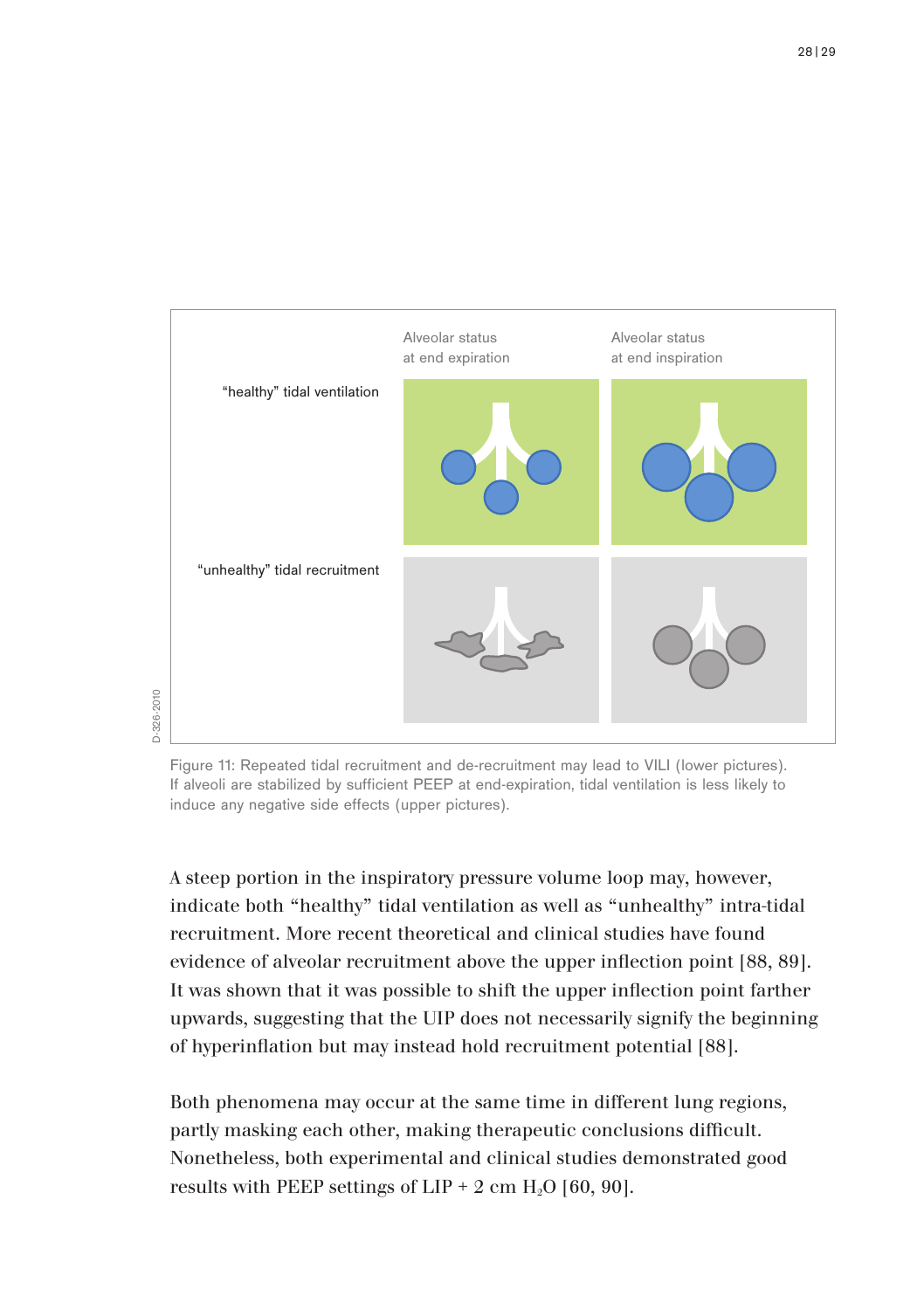

Figure 12: Characteristic points on a PV loop and their interpretation [95].

More recently, interest has shifted towards the point of maximum curvature (PMC) on the expiratory limb of the pressure volume loop. As PEEP is used to prevent loss of end-expiratory volume during exhalation, it may make sense to identify a loss of volume while slowly deflating the lung. While in some patients, the PMC corresponded well with the LIP, many times it does not [91]; this may suggest that observing deflation rather than inflation could be beneficial [92, 93, 94].

It has been theoretically and experimentally shown that the shape of the PV curve in general, is influenced by the ventilation regime applied prior to its measurement [95, 97]. In other words, the "volume history" determines the shape of the PV loop. Ventilation with lower PEEP levels prior to measuring a PV loop more frequently reveals a lower inflection point [96]. This may be explained by additional alveolar recruitment during regular ventilation.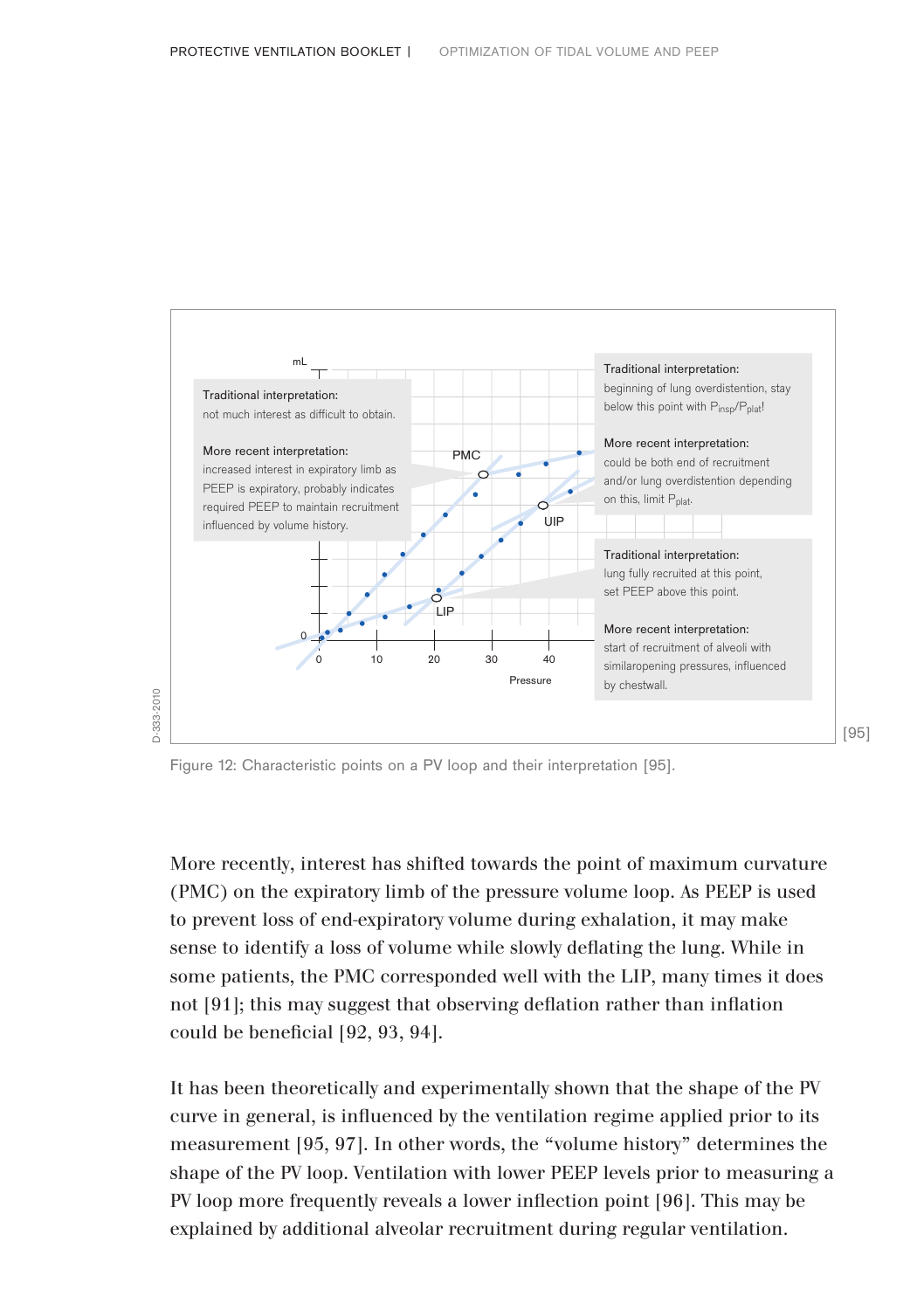

Figure 13: PV loops started from lower PEEP levels at baseline are more likely to exhibit inflection points [89].

When comparing static PV loops measured at different points in time the individual settings preceding these measurements need therefore to be taken into account.

Another important question with regard to both clinical studies and practice is to determine just how reliably and reproducibly clinicians are able to detect characteristic points on a pressure volume loop [98]. To avoid interpretation error in the determination of ideal settings derived from a static pressure volume curve a variety of sigmoidal equations have been suggested [99, 100, 101, 102, 103] for automatic detection of LIP, UIP and PMC.

During a low flow or recruitment maneuvers an elevated pressure is exerted on the lung and the chest for a prolonged period. This can have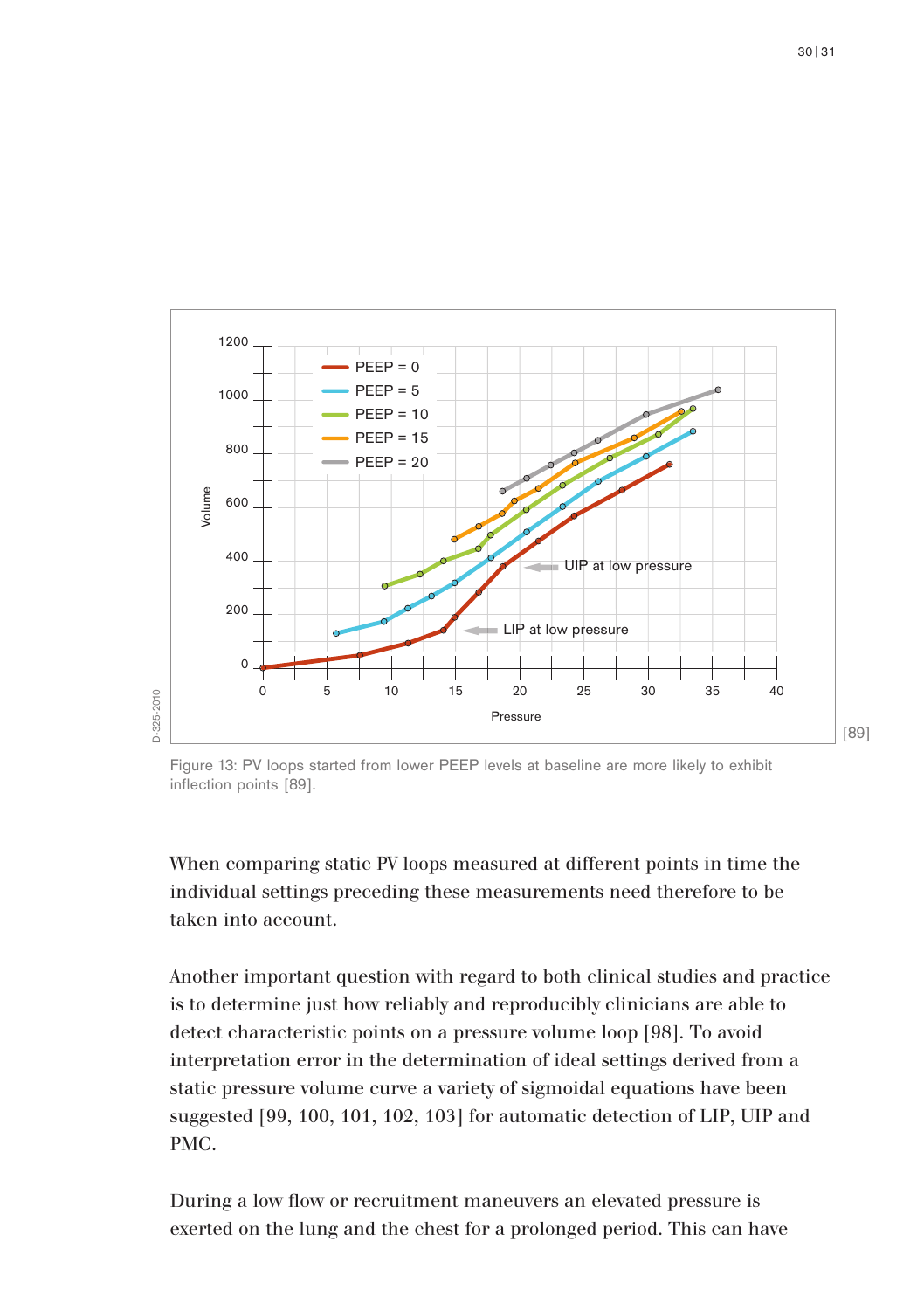

Figure 14: Sigmoidal equation to objectively quantify pressure volume loops [99].

transient hemodynamic implications such as reduced cardiac output, arterial pressure or shunting of pulmonary blood flow to less aerated regions [48, 104, 105]. Patients subjected to such maneuvers must be able to tolerate the applied pressures and volumes over the time of the maneuver and should be vigilantly monitored [75].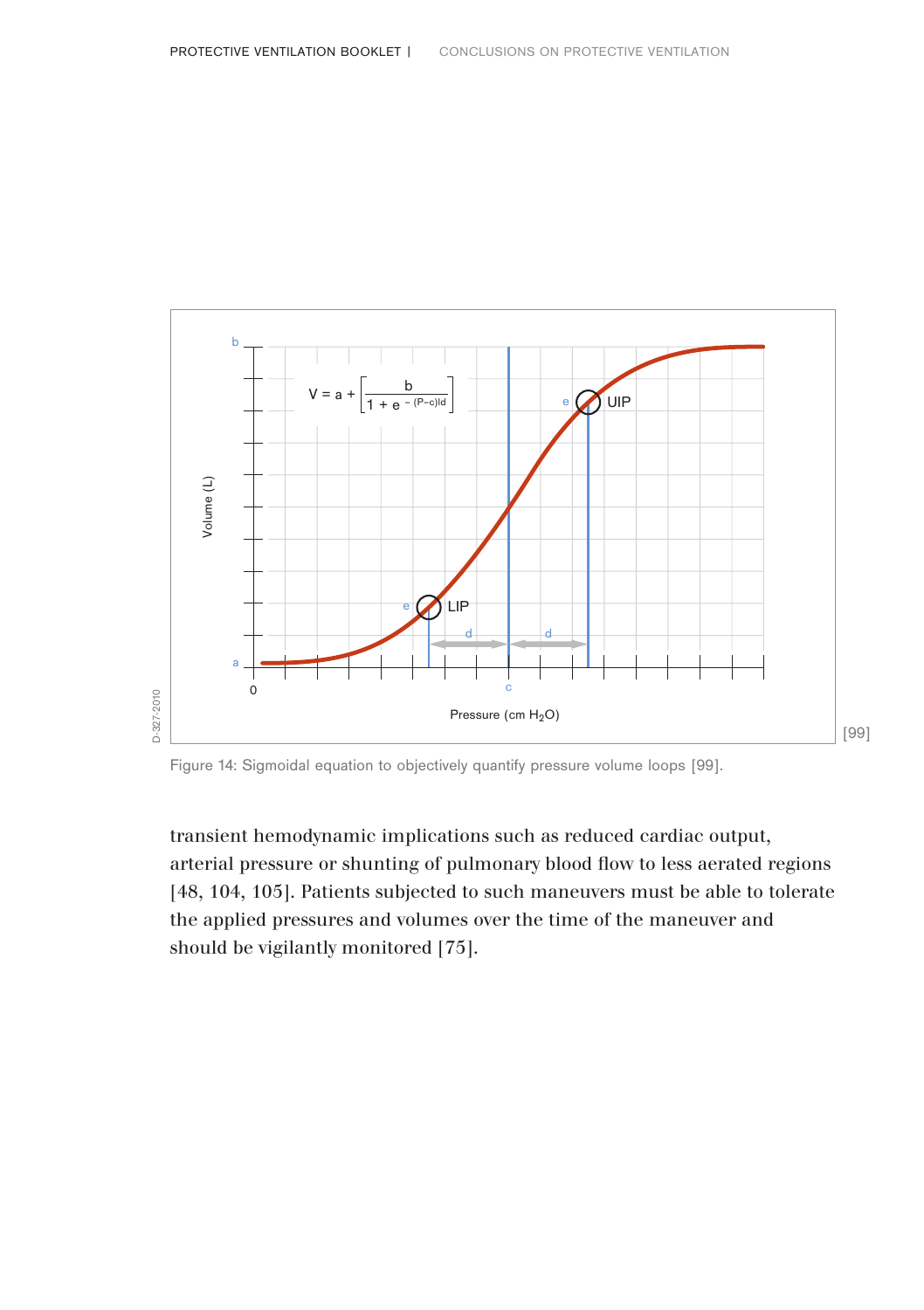# 6. Conclusions about protective ventilation

To date, the use of lower tidal volumes and limited plateau pressures in the management of patients with ALI and ARDS is the only approach to protective ventilation that has proven to reduce mortality. Many trials of other approaches showed trends towards improvements of certain variables, but, so far, do not allow unambiguous conclusions with regard to the question how to ideally adjust mechanical ventilation. There could be different reasons for this: There might be too few studies with too few patients enrolled in randomized controlled trials that have the ability to show significant improvements clearly attributable to the treatment strategy under investigation. Type and course of disease may differ among patients to such an extent that general recommendations could be to far from the optimum for individual patients. Even a low VT strategy was shown to be associated with tidal hyperinflation in patients with large non-areated lung compartments [15]. Individual adaptations of ventilator settings, however, depend on the monitoring tools by which they can be guided. Today, there are more and more such tools available in modern ventilators.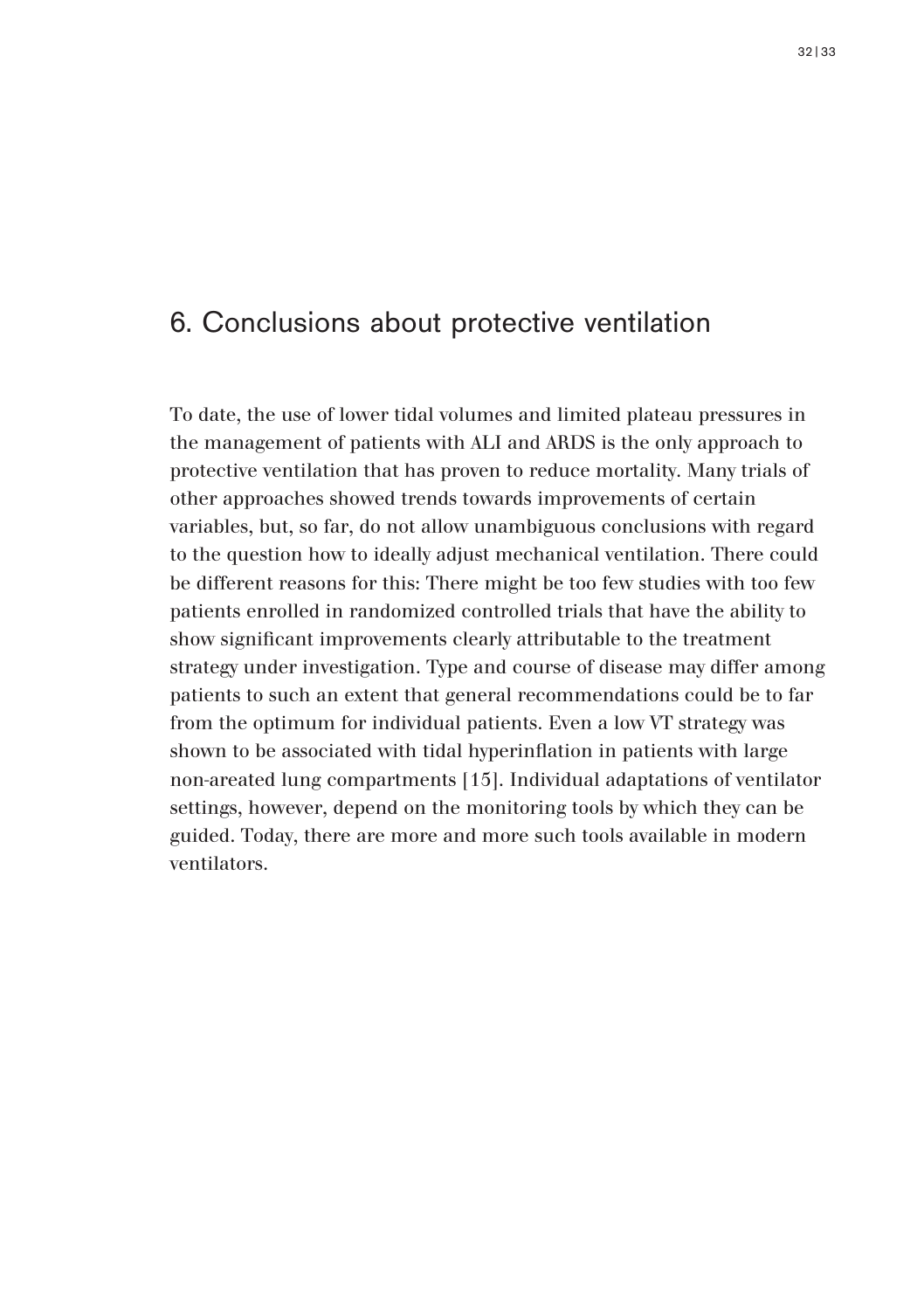# 7. Tools for lung protective ventilation

### APRV AUTORELEASE (EVITA INFINITY V500)

The objective of APRV is to balance oxygenation and ventilation by maintaining an adequate end-expiratory lung volume while eliminating enough CO<sub>2</sub> through spontaneous breathing and intermittent pressure releases.

When the underlying pulmonary condition is restrictive and hypoxic in nature, fewer and shorter releases should be scheduled to avoid derecruitment and maintain end-expiratory lung volume. When hypercapnia is an issue, more and longer releases will be required to assure sufficient ventilation. Typical settings of APRV are a  $P_{low}$  pressure of 0 to encourage a very high initial expiratory flow but a Tlow time of down to 0.1 seconds to limit the actual pressure drop in the lung. The set  $P_{low}$  pressure of 0 is therefore never reached. Changes in respiratory mechanics, however, require manual readjustment of  $T_{\text{low}}$  to achieve the same balance of ventilation and maintenance of end-expiratory lung volume. If compliance or resistance increases, the time constant of the respiratory system also increases, requiring longer  $T_{low}$  times. If compliance or resistance drop, the time constant decreases, and shorter  $T_{\text{low}}$  times are required.

With the AutoRelease function of the Evita Infinity V500, a percentage of the peak expiratory flow can be set at which APRV cycles back to the high pressure level  $P_{\text{high}}$ . This assures that the  $T_{\text{low}}$  time will be automatically and continuously optimized to achieve the desired balance between necessary CO<sub>2</sub> removal and maintenance of end-expiratory lung volume for oxygenation.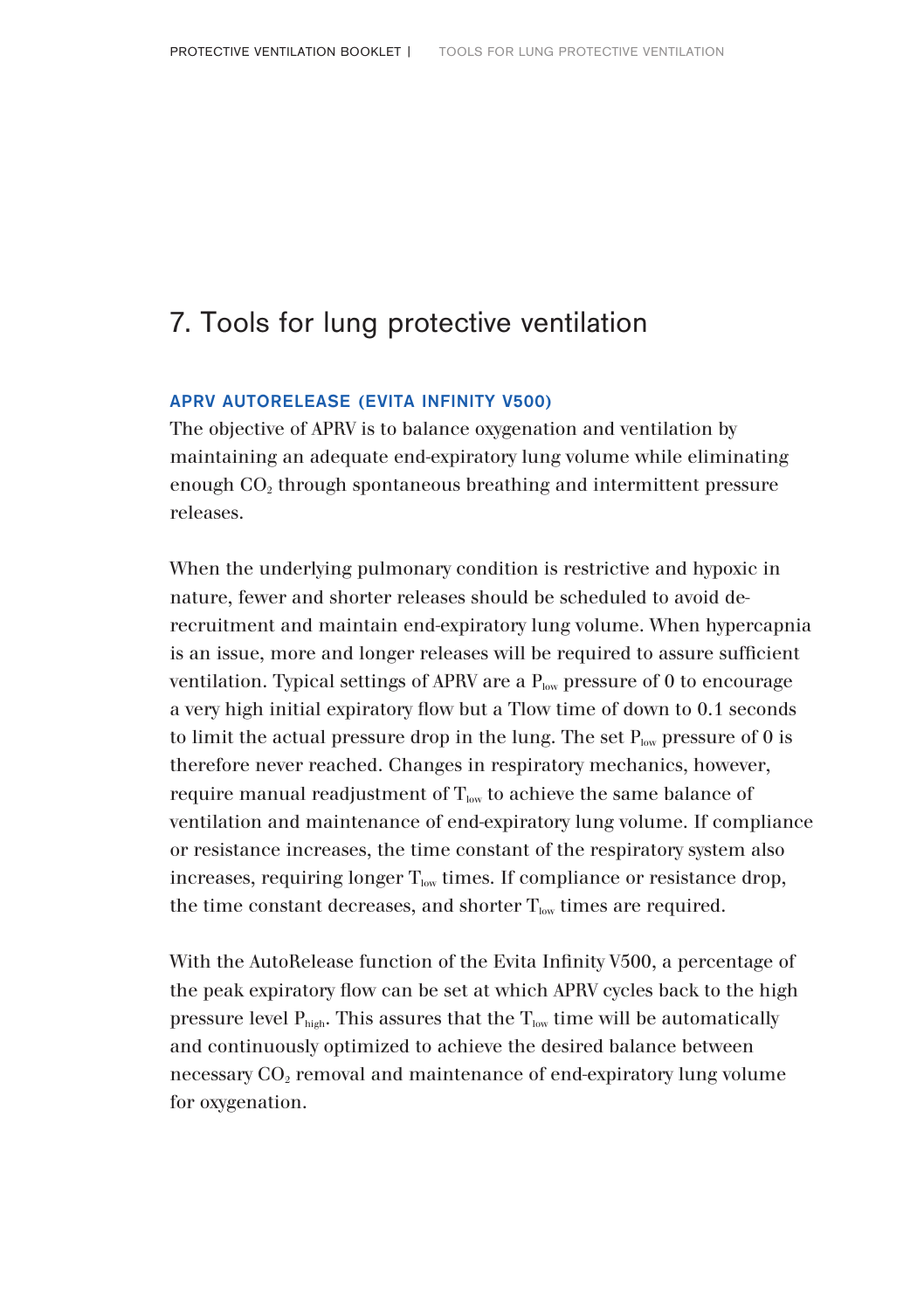

Figure 15: APRV AutoRelease in Evita Infinity V500.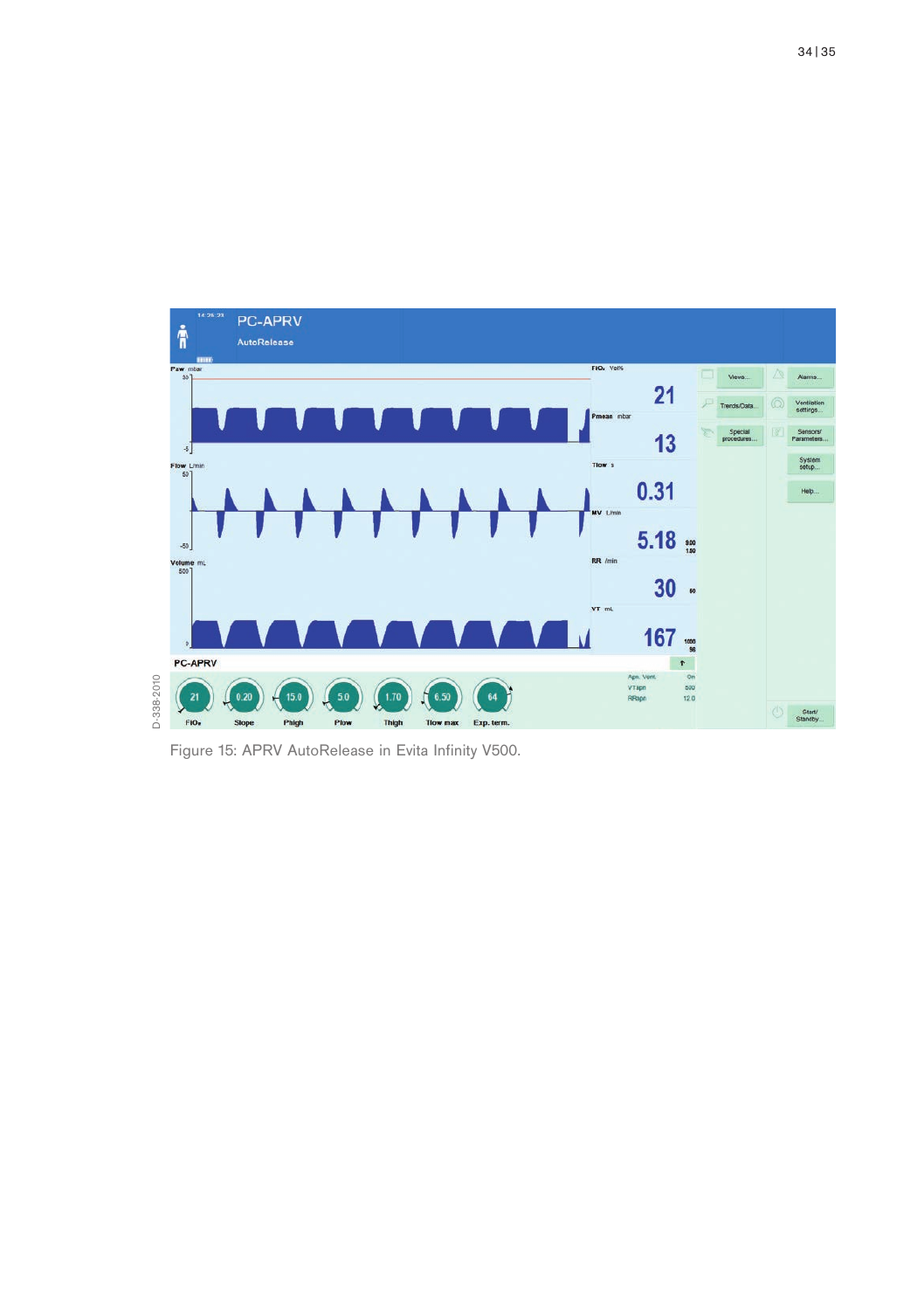

Figure 16: Sigh function in Evita Infinity V500.

### SIGH FUNCTION (EVITA INFINITY V500, EVITA XL)

With the introduction of low tidal volume ventilation it was argued that intermittent sighs to counterbalance progressive de-recruitment due to smaller tidal volumes might experience a renaissance.

The sigh function of the Evita Infinity V500 can be used in both volume controlled and pressure controlled ventilation. By programming an increased PEEP for a given number of respiratory cycles at predetermined intervals, ventilation is shifted up the pressure volume curve for a limited time. In pressure controlled ventilation, the inspiratory pressure is increased by the same amount as the PEEP, while the driving pressure remains the same. Also, in volume controlled ventilation, the same target volume at higher PEEP levels leads to higher plateau pressures. The sigh function works accordingly on both the inspiratory and expiratory sides during the preset number of respiratory cycles.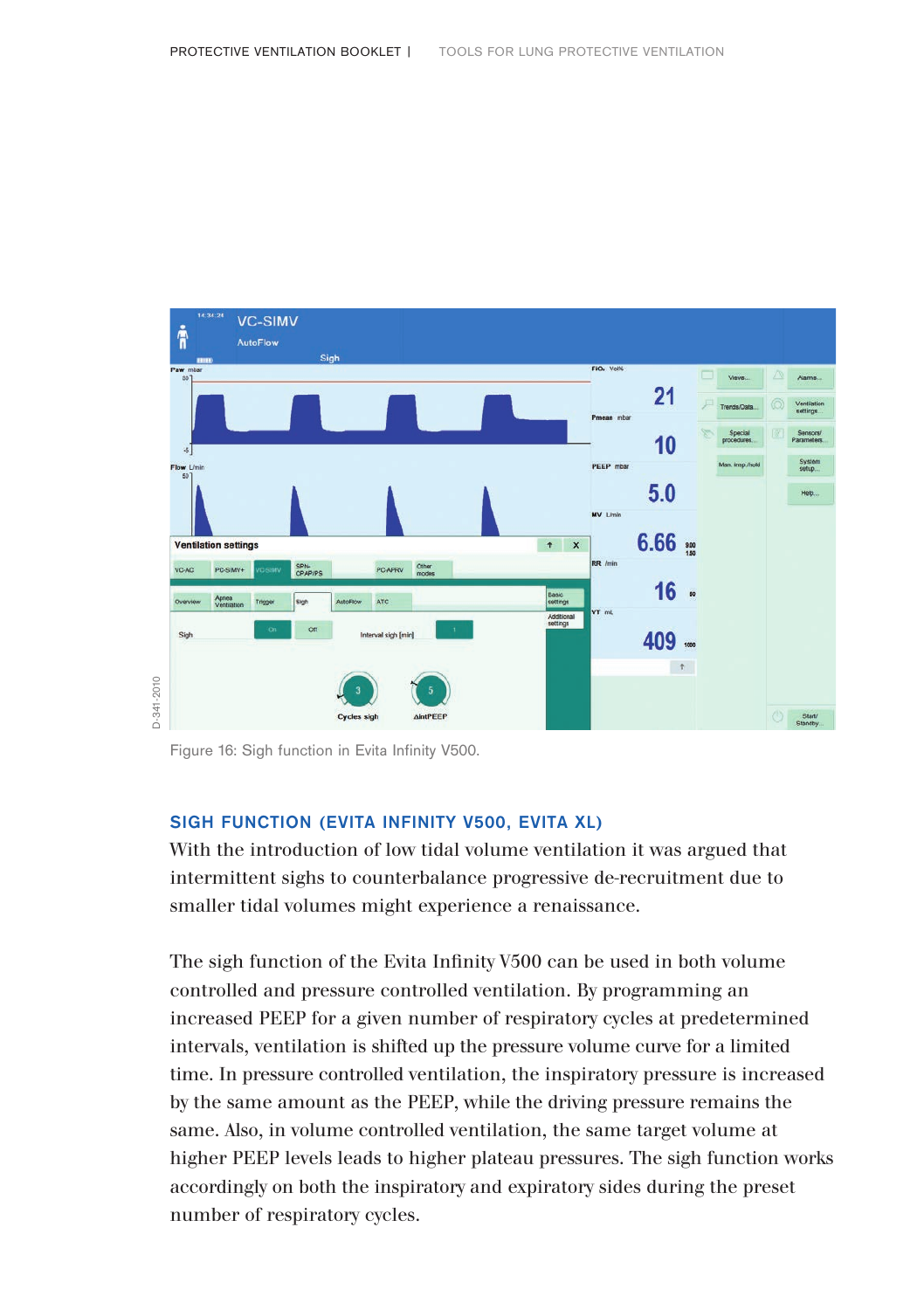

Figure 17: Variable PS in Evita Infinity V500.

### VARIABLE PS (EVITA INFINITY V500)

Biologically variable ventilation or "noisy pressure support" seems to improve oxygenation and lung function [32]. According to Suki et al., there is an optimal variability at which biological systems perform best [32]. Abreu et al. investigated various degrees of variability during spontaneous breathing and discovered that the variability which yielded the most positive results was close to the variability found during spontaneous breathing in healthy subjects [31]. In the Evita Infinity V500, the function "variable PS" can be activated as an adjunct to the SPN-CPAP/PS mode. The caregiver can adjust the degree of variability from 0 to 100%. With a delta PS of 10 cm  $\rm H_2O$ , a variability of 100% means that the actual delta PS fluctuates from 0 to 20 cm  $H_2O$ . The sequence of PS breaths follows a random function according to a Gaussian distribution. If resulting values come within 5 cm H2O of the airway pressure high alarm limit, another value will be generated and applied.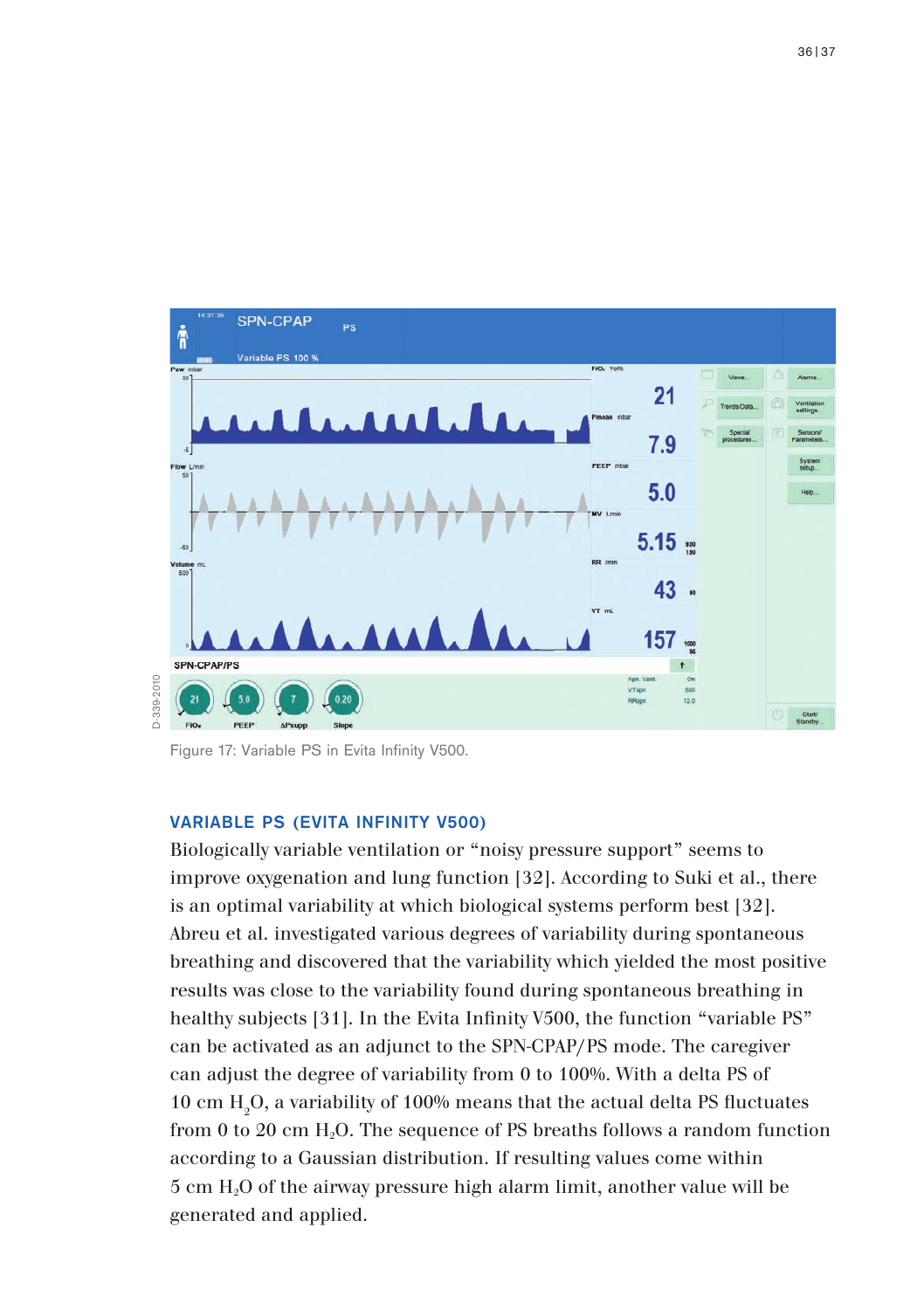

Figure 18: Inspiration hold in Evita Infinity V500.

The mean pressure support equals the set PS in the SPN-CPAP/PS mode. However, during the averaging period, the mean PS may be slightly higher or lower than the set PS. To allow an assessment of this, the additional measured values  $P_{\text{subm mean}}$  and  $VT_{\text{spon mean}}$  averaged over 10 breaths are provided.

## INSPIRATORY HOLD (EVITA XL AND EVITA INFINITY V500)

Sustained inflations can be applied using the manual insp hold button, which can be placed as a configurable button in the main menu area. Touching this button initiates a breath and if it is held down, the inspiration is prolonged until either the button is released or a time of 40 seconds has elapsed. This function therefore enables recruitment maneuvers of a predetermined pressure for up to 40 seconds.

It requires the interaction of the caregiver to hold the button down and will still provide an alarm if the minute ventilation alarm threshold is violated.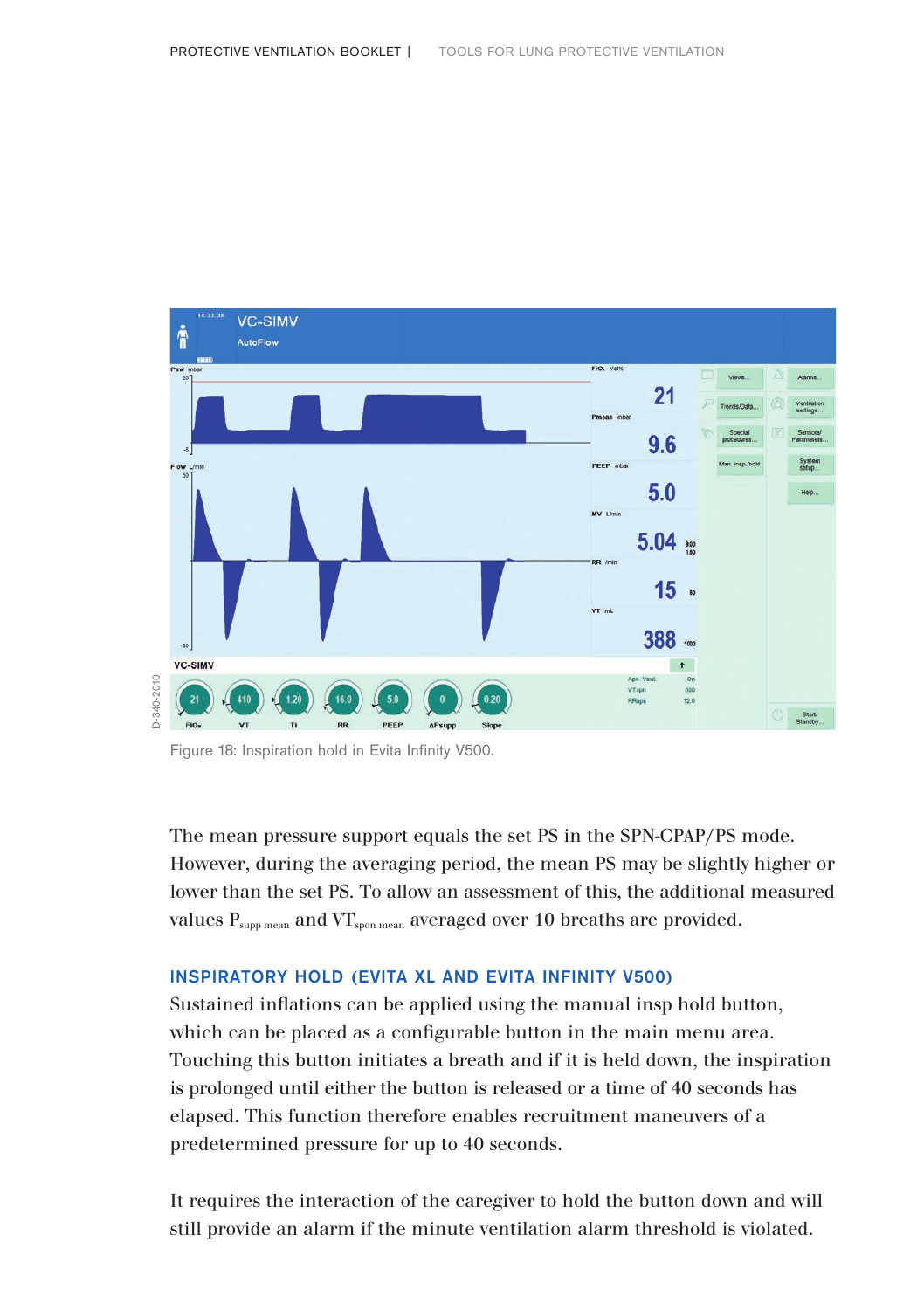

Figure 19: QuickSet and PressureLink function in the Evita XL.

If used for long, sustained inflations, it is recommended to adjust the apnea alarm suitably to avoid activating apnea ventilation while the maneuver is carried out. Sustained inflation maneuvers have been shown to transiently reduce venous return, cardiac output and arterial pressure [48, 58]. Patients must therefore be hemodynamically stable enough to tolerate such maneuvers and be monitored closely.

### QUICKSET AND PRESSURELINK (EVITA XL AND EVITA INFINITY V500)

Both incremental and decremental pressure maneuvers can be performed conveniently with the QuickSet and PressureLink function.

If the rotary knob is held down while setting of PEEP or inspiratory pressure, the parameters are put in place in real time. Respective therapy control knobs turn dark green with a yellow rim indicating that the parameter is adjustable although continuously confirmed and active.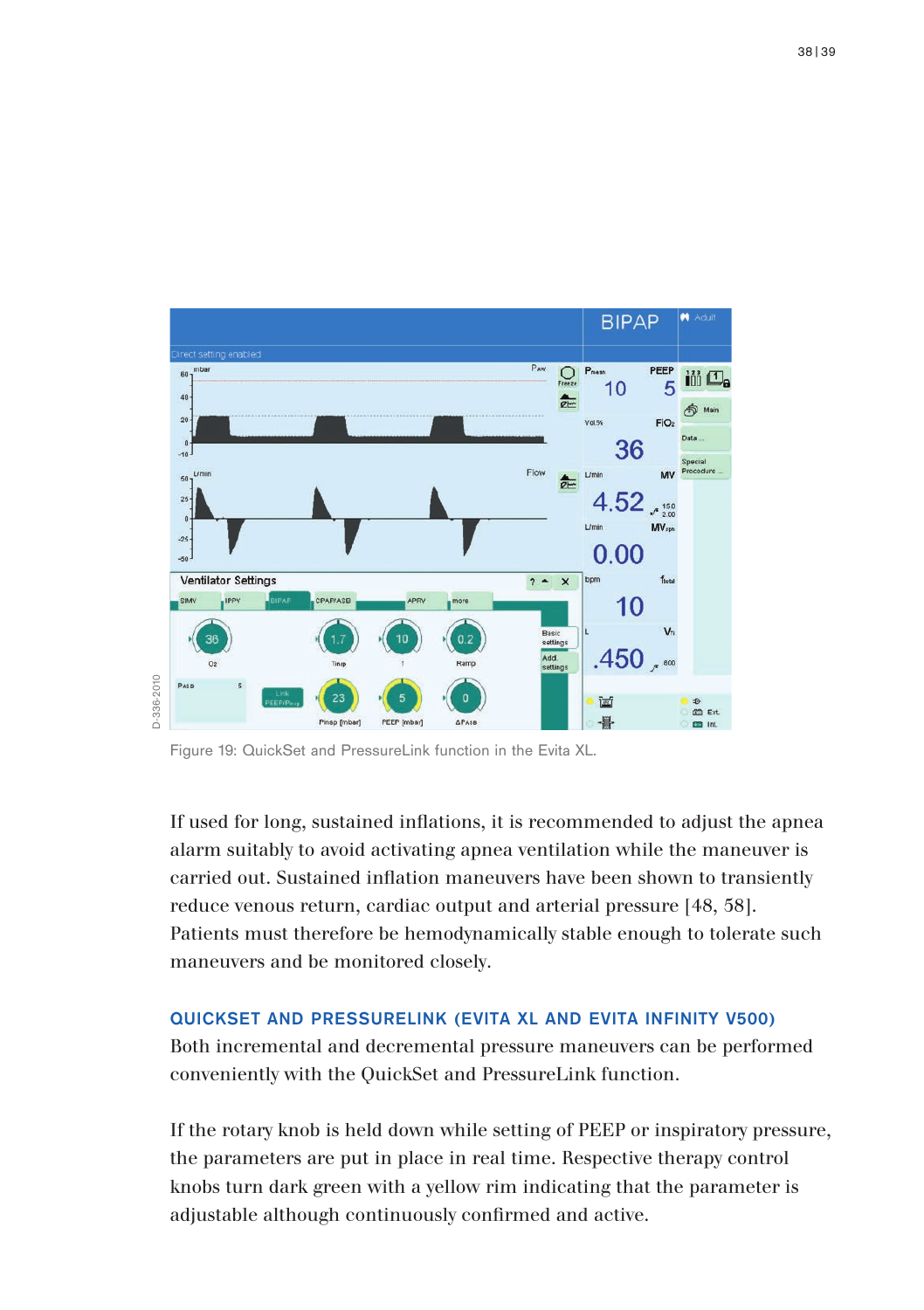

Figure 20: Recruitment trends in Evita XL.

In this QuickSet mode, it is not necessary to preselect, adjust and then confirm. This helps to quickly shift pressures up and down within the span of a few breaths and directly monitor the influence on the patient.

To assess the effect of recruitment maneuvers or decremental PEEP trials by means of the compliance or elastance of the respiratory system, it can be advantageous to keep the delta pressure between PEEP and inspiratory pressure constant during the procedure. With the PressureLink function, caregivers can first select one therapy control knob and then touch the Link button to simultaneously preselect both PEEP and inspiratory pressure settings. Any adjustment will now affect both parameters, and the delta pressure will remain the same.

QuickSet and PressureLink can also be combined to facilitate convenient breath-by- breath adjustments of PEEP and inspiratory pressure with a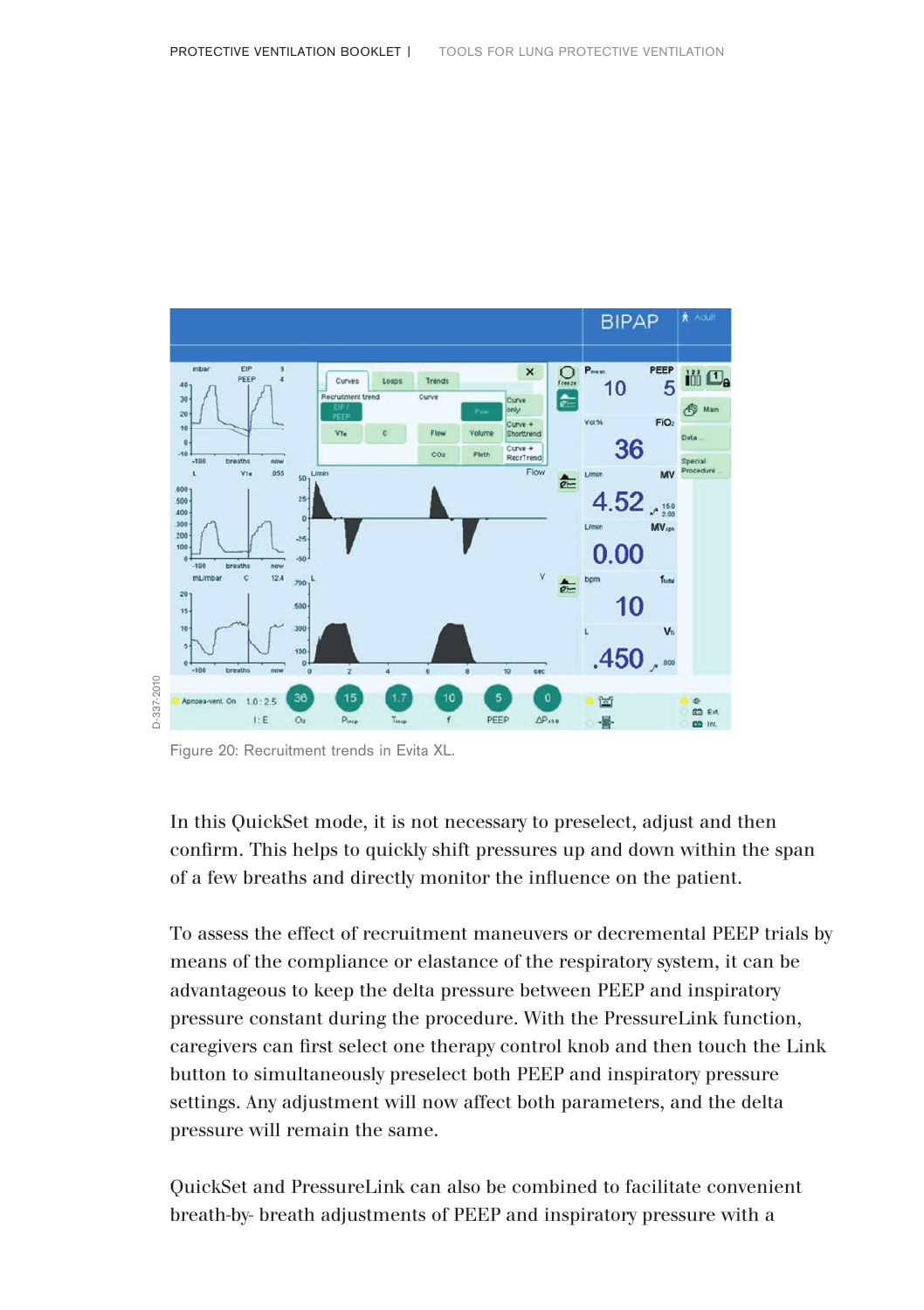constant delta pressure. First, one therapy control knob is preselected, a second is then added by touching the link button. If the rotary knob is held down for approximately 3 seconds, QuickSet is activated for both parameters and a constant delta pressure can be shifted upwards or downwards to assess respiratory mechanics at different points on the pressure volume curve.

### RECRUITMENT TRENDS (EVITA XL)

Breath-by-breath trending of tidal volume, dynamic compliance, PEEP and end-inspiratory pressure provides the caregiver with information about changes in respiratory mechanics at different ventilator settings. Used during a recruitment maneuver or decremental PEEP trial, breath-by-breath changes in compliance or tidal volume may indicate the point of best compliance, the starting point of de-recruitment or overdistention as judged by decreasing compliance. Retrospective analysis of the PEEP and endinspiratory pressure that were in place at the same time may provide valuable information with regard to the optimization of settings.

### LOW FLOW PV LOOP (EVITA XL AND EVITA INFINITY V500)

With the Low Flow PV loop maneuver, a quasi-static PV loop can be recorded during inspiration and expiration. The operator can choose between inspiration-only low-flow inflation and a maneuver which comprises both inflation and deflation. As this maneuver requires appropriate sedation of the patient, it is not possible to initiate it in spontaneous ventilation modes. Leakages should be avoided, since a representative PV loop cannot be recorded in the presence of leaks. Care should be taken to set the type of humidification correctly, as the accuracy of the flow measurement depends on this.

By setting the flow that is delivered during the inflation and also controlled during the deflation at a sufficiently low level, the resistive pressure component can be neglected and virtually only the elastic properties are recorded. The initial pressure of the maneuver can be set between the current PEEP setting and zero. Although some de-recruitment may have to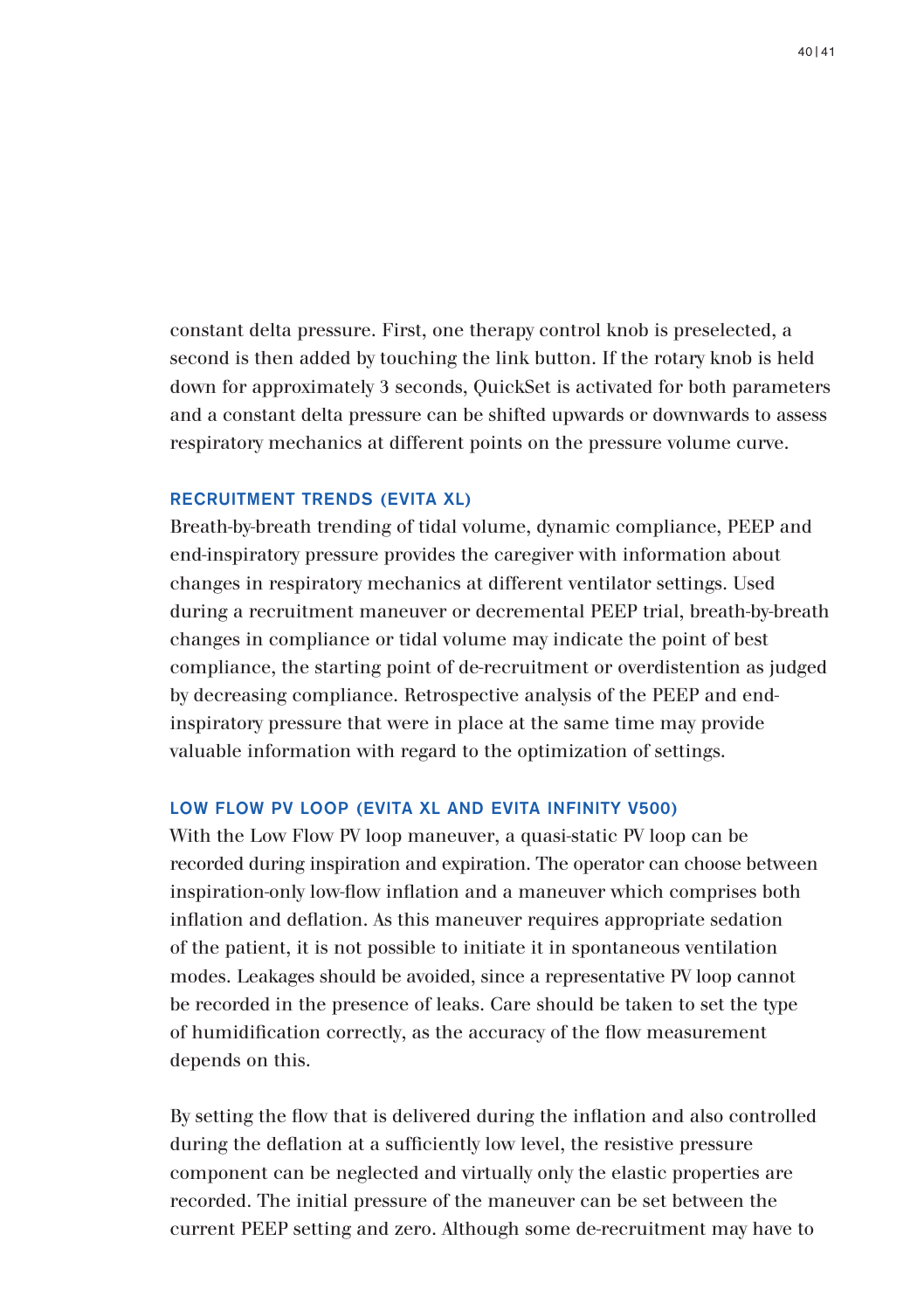

Figure 21: Low flow PV loop maneuver - procedure in the Evita Infinity V500.

be accepted in order to find opening or closing pressures, reducing the PEEP level drastically for such a maneuver in patients with severe lung disease may have detrimental effects [107].

If a pressure between PEEP and zero is selected, the maneuver ends at the set PEEP level, which means that the loop will not be "closed". Because the low-flow PV loop also acts as a lung recruitment maneuver, in order to maintain the positive effect of such recruitment, it is neccessary to apply at least the PEEP level that prevailed prior to the maneuver. If the caregiver decides on a low-flow deflation down to lower pressures, the PEEP level must be reduced prior to the maneuver.

Limits for both pressure and volume can be set for the maneuver. As soon as either the set pressure of volume limit is reached, the maneuver is either discontinued (inspiration) or cycled into low-flow deflation.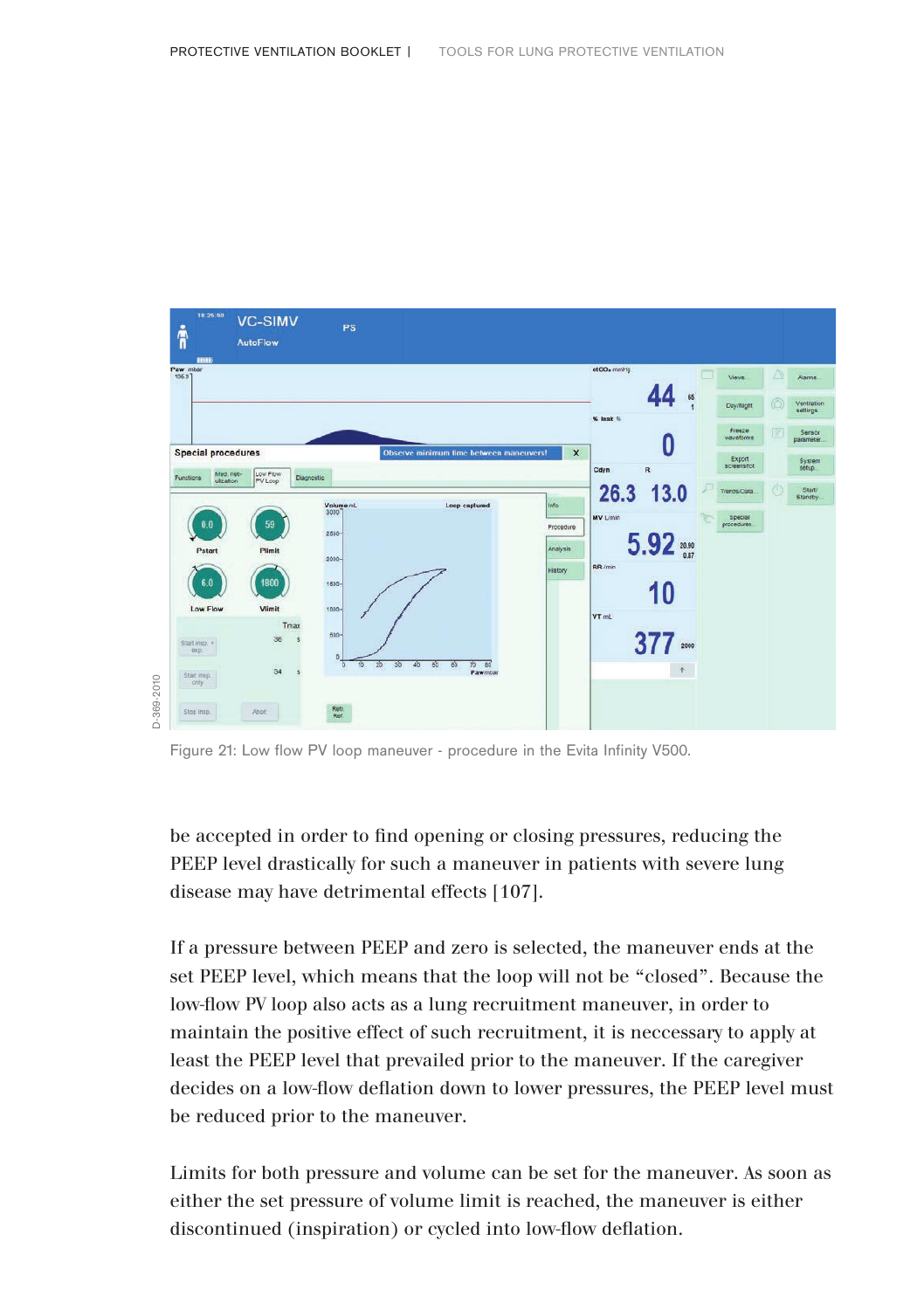The maximum duration of the maneuver is defined by the adjusted volume limit and the low-flow setting and is displayed on the maneuver start page. If the pressure limit is reached before the volume limit is reached, the maneuver time is shortened accordingly.

There are two possibilities to end a low-flow PV loop: The abort button abruptly ends the maneuver and releases the pressure to the PEEP level, as might be required in face of a severe hemodynamic impairment. The abort button must be preselected and confirmed, as a sudden release of pressure may cause a dramatic increased venous return which can potentially cause cardiac distension. The second possibility is to gently end the low-flow inflation and cycle into low-flow deflation (or a predetermined pressure reduction when performing inspiration-only maneuver) by touching the stop inspiration button. This function does not need to be preselected and is activated as soon as the button is touched. The recorded loop is still considered valid and displayed. If the maneuver is aborted, the loop is discarded.

Following completion of a low-flow PV loop maneuver, it is not possible to start another maneuver for 60 seconds in order to avoid potential adverse hemodynamic consequences which could result. The start buttons are "greyed out" during this time.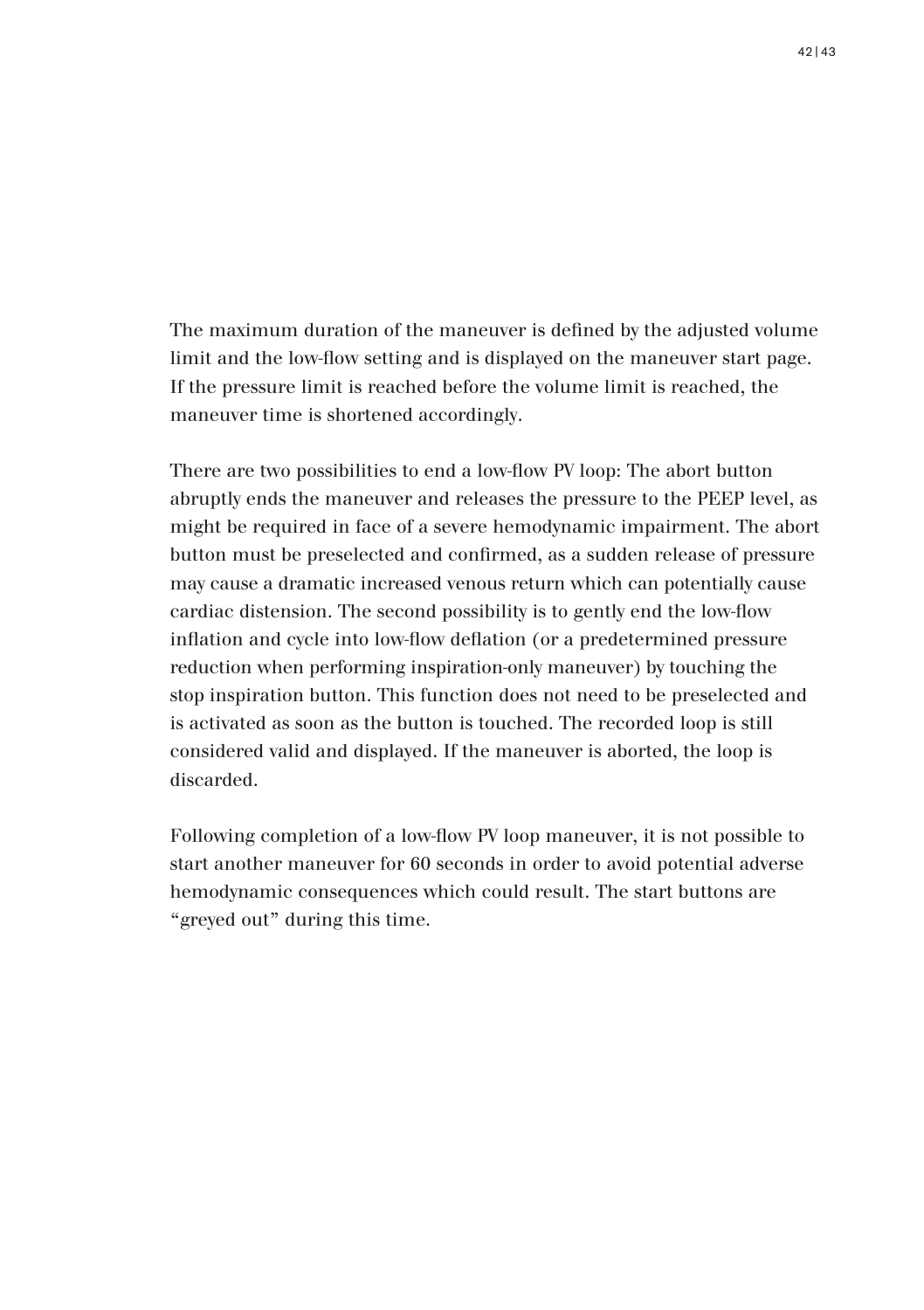

Figure 22: Low flow PV loop maneuver - analysis in the Evita Infinity V500.

Once the maneuver is completed, the loop will be displayed on the analysis page. If inflection points or the point of maximum curvature on the expiratory limb can be identified in the Evita Infinity V500, those points will be indicated with small circles. Cursors will then be placed on these points in order to provide respective measurement of pressures and volumes.

If the PV loop cannot be used to determine these points using the underlying model, none will be displayed in the loop. In such a case, the cursors will be placed at the left and the right end of the loop.

To assist with understanding the volume history of the lung, the ventilation mode, the PEEP setting and the inspiratory pressure or tidal volume setting at the start of the maneuver are recorded and displayed together with the loop. PV loops initiated from higher PEEP levels with high inspiratory pressures look different from PV loops initiated from lower PEEP levels or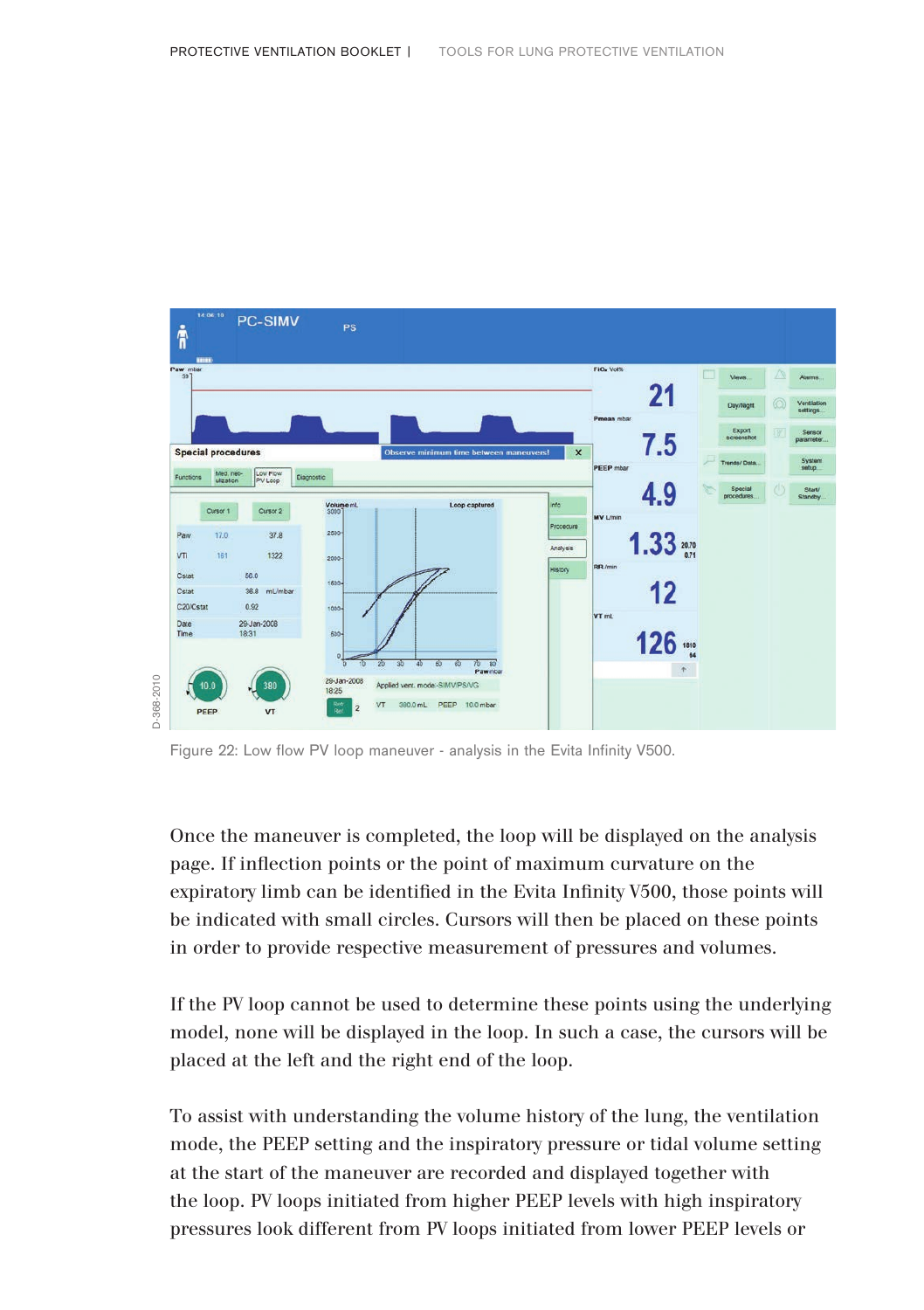smaller inspiratory pressures. This needs to be taken into account when comparing low-flow PV loops which have been recorded at different times.

Up to ten low-flow PV loops can be stored for reference and future assessment. On the analysis page, one low-flow PV loop can be called up as a reference for the most recent PV loop. It is displayed in black as opposed to blue and no inflection point or point of maximum curvature is displayed. Cursors only refere to the current low-flow PV loop and not to the reference. On the history page, each stored low-flow PV loop can be called up, measured with the two cursors. Inflection points or the point of maximum curvature are displayed.

To facilitate graphical optimization of ventilation settings, two therapy control knobs can be found directly on the analysis page. Depending on the ventilation mode in use, PEEP, inspiratory pressure and the tidal volume can be adjusted directly from the analysis page. As soon as these therapy control knobs are preselected or adjusted, a help line is displayed on the PV loop in order to visualize the change in therapy.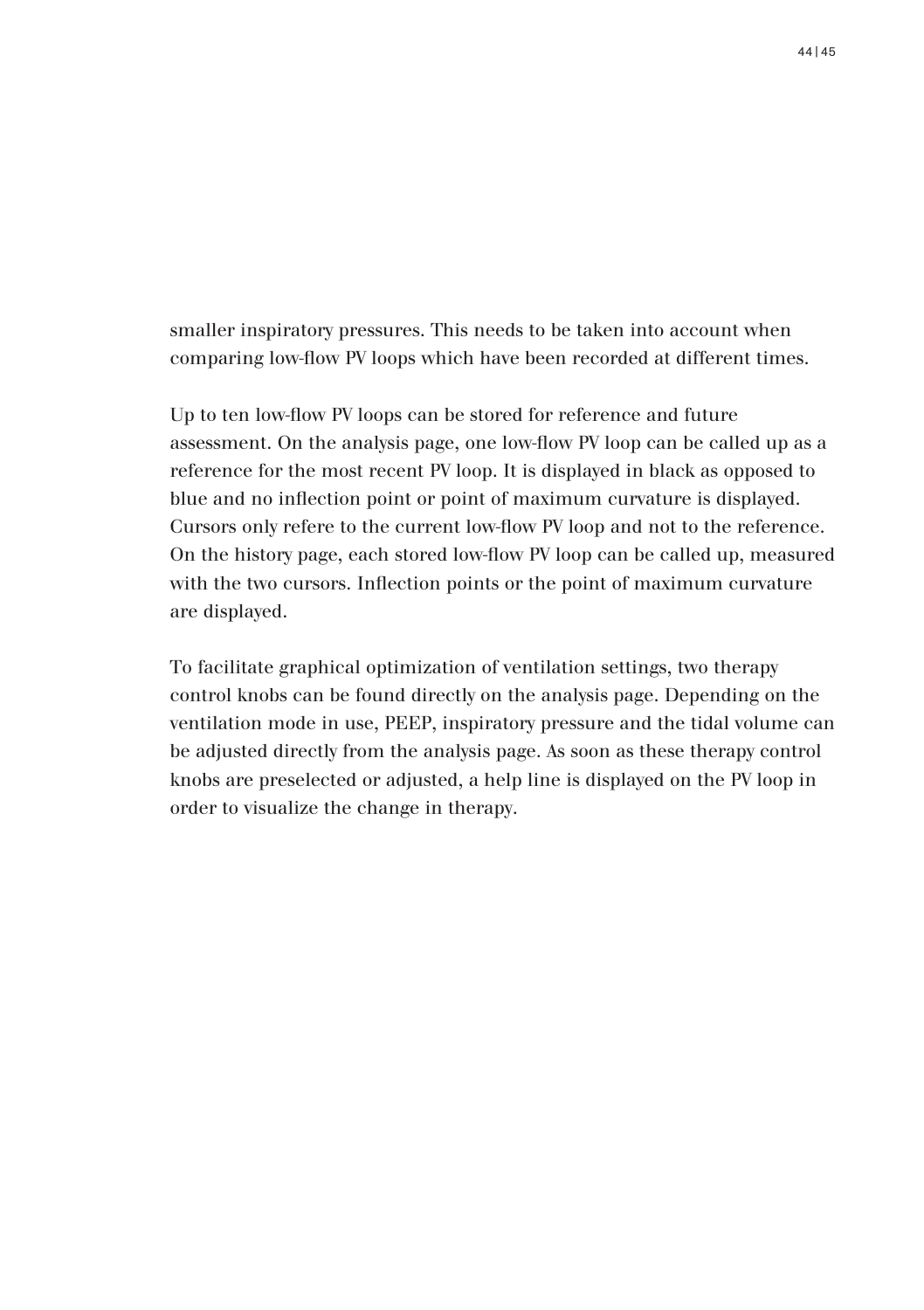# Conclusion and outlook

While tools to optimize ventilator settings for individual patients and treatment phases have become more widely available in modern ventilators, there is one limitation they all have in common: They are global in nature and treat the lung as if it was one organ (which it is) with a disease with evenly distributed symptoms (which it is not). Unfortunately, in the most challenging cases in respiratory therapy, the contrary is true. Instead of relating the tidal volume to predicted or ideal body weight, it has been suggested to relate it to the end-expiratory lung volume, as in an ARDS "baby lung", there might be plenty of non-aerated lung tissue [16]. Whereas the first determines what the patient's gas exchange requires, the latter may better indicate what can still be considered lung protective. Even this would still be global, as end-expiratory lung volume in many cases is by far not evenly distributed across the lung.

To balance stress and strain, atelectrauma and hyperinflation for individual patients in individual situations, regional information of gas distribution is needed. Continuous assessment of the regional development of end-expiratory lung volume and extent and regional distribution of ventilation would allow caregivers to optimize settings based on what happens in different parts of the lung. With the help of a new respiratory monitoring based on electrical impedance tomography, this could be possible in the near future.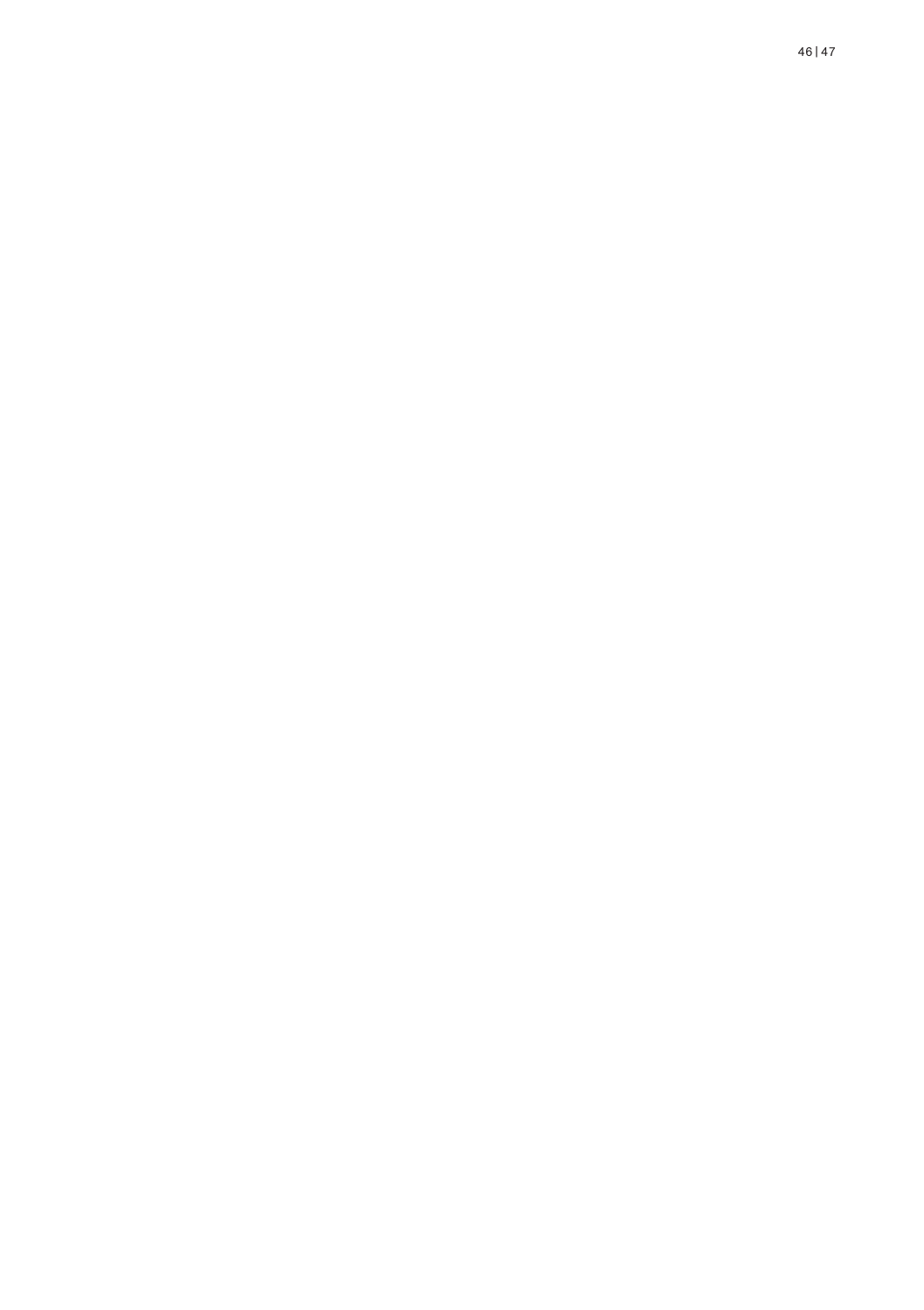# References

- [1] Somerson SJ, Sicilia MR. Historical perspectives on the development and use of mechanical ventilation. J Am Assoc Nurse Anesth 1992; 60: 83-94.
- [2] Lewandowski K. Extracorporeal membrane oxygenation for severe acute respiratory failure. Crit Care. 2000;4(3):156-68. Epub 2000 Apr 12. Review.
- [3] Phua J, Badia JR, Adhikari NK, Friedrich JO, Fowler RA, Singh JM, Scales DC, Stather DR, Li A, Jones A, Gattas DJ, Hallett D, Tomlinson G, Stewart TE, Ferguson ND. Has mortality from acute respiratory distress syndrome decreased over time? A systematic review. Am J Respir Crit Care Med. 2009 Feb 1;179(3):220-7. Epub 2008 Nov 14. Review.
- [4] Slutsky AS, Tremblay LN: Multiple System Organ Failure. Is Mechanical Ventilation a Contributing Factor? Am J Respir Crit Care Med Vol 157. pp 1721–1725, 1998
- [5] Cook DJ, Walter SD, Cook RJ, et al. Incidence of and risk factors for ventilator-associated pneumonia in critically ill patients. Ann Intern Med 1998;129:433–440
- [6] Guidelines for the Management of Adults with Hospital-acquired, Ventilator-associated, and Healthcare-associated Pneumonia. Am J Respir Crit Care Med Vol. 171.pp 388-416, 2005
- [7] Dreyfuss D, Saumon G. Ventilator-induced lung injury: lessons from experimental studies. Am J Respir Crit Care Med. 1998 Jan;157(1): 294-323.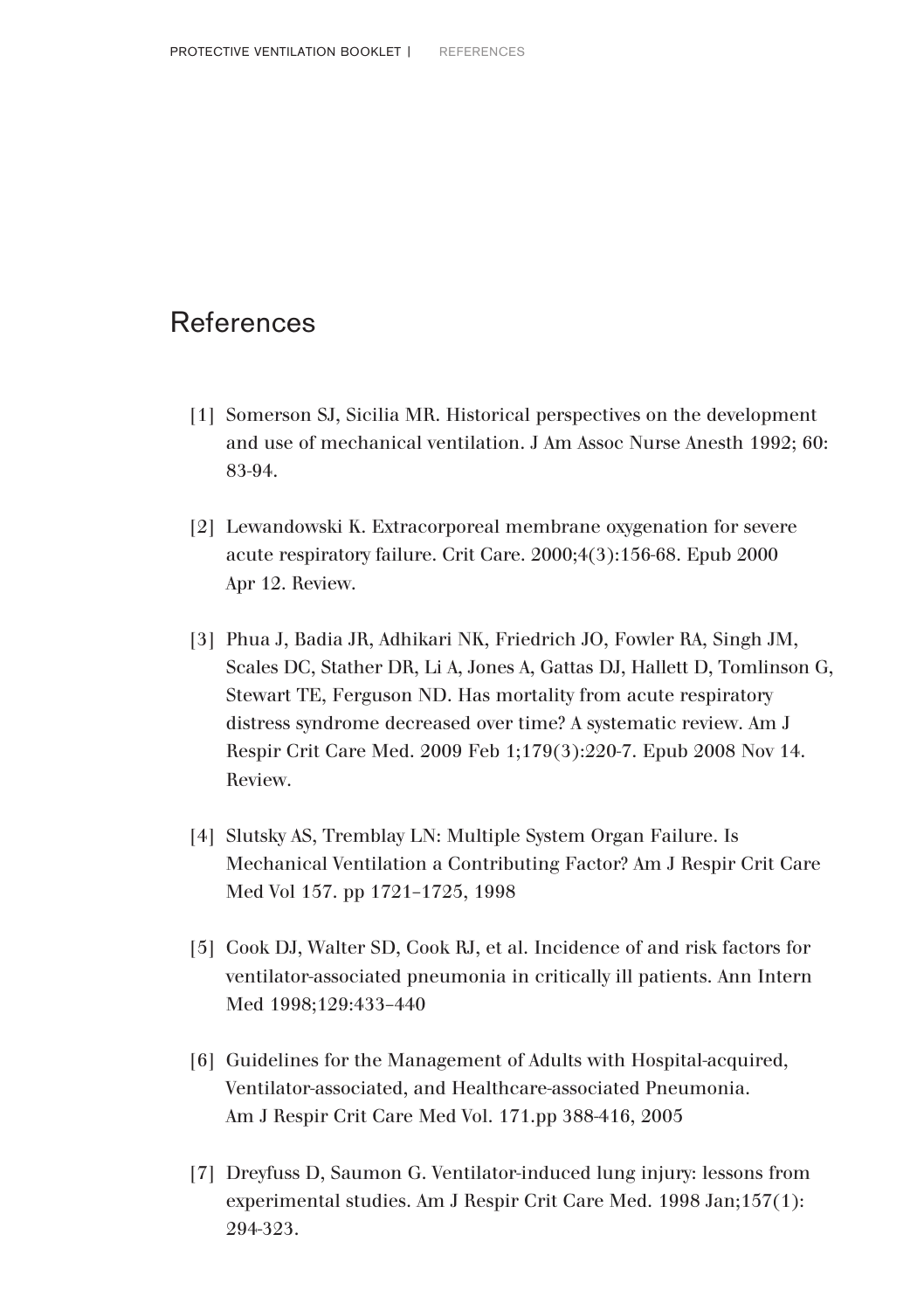- [8] Ricard JD, Dreyfuss D, Saumon G. Ventilator-induced lung injury. European Respiratory Journal, 1 August 2003, vol. 22, no. Supplement 42, pp. 2S-9S
- [9] Slutsky AS. Lung injury caused by mechanical ventilation. Chest. 1999 Jul;116(1 Suppl):9S-15S.
- [10] Chu EK, Whitehead T, Slutsky AS. Effects of cyclic opening and closing at low- and high-volume ventilation on bronchoalveolar lavage cytokines. Crit Care Med. 2004 Jan;32(1):168-74.
- [11] Beale R, Grover ER, Smithies M, Bihari D. Acute respiratory distress syndrome ("ARDS"): no more than a severe acute lung injury? BMJ. 1993 Nov 20;307(6915):1335-9. Review.
- [12] Marini JJ, Gattinoni L. Ventilatory management of acute respiratory distress syndrome: a consensus of two. Crit Care Med. 2004 Jan;32(1):250-5.
- [13] Gattinoni L, Carlesso E, Cadringher P, Valenza F, Vagginelli F, Chiumello D. Physical and biological triggers of ventilator-induced lung injury and its prevention. Eur Respir J Suppl. 2003 Nov;47:15s-25s.
- [14] Murphy DB, Cregg N, Tremblay L, Engelberts D, Laffey JG, Slutsky AS, Romaschin A, Kavanagh BP. Adverse Ventilatory Strategy Causes Pulmonary-to-Systemic Translocation of Endotoxin. Am J Respir Crit Care Med Vol 162. pp 27–33, 2000
- [15] Terragni PP, Rosboch G, Tealdi A, Corno E, Menaldo E, Davini O, Gandini G, Herrmann P, Mascia L, Quintel M, Slutsky AS, Gattinoni L, Ranieri VM. Tidal hyperinflation during low tidal volume ventilation in acute respiratory distress syndrome. Am J Respir Crit Care Med. 2007 Jan 15;175(2):160-6. Epub 2006 Oct 12.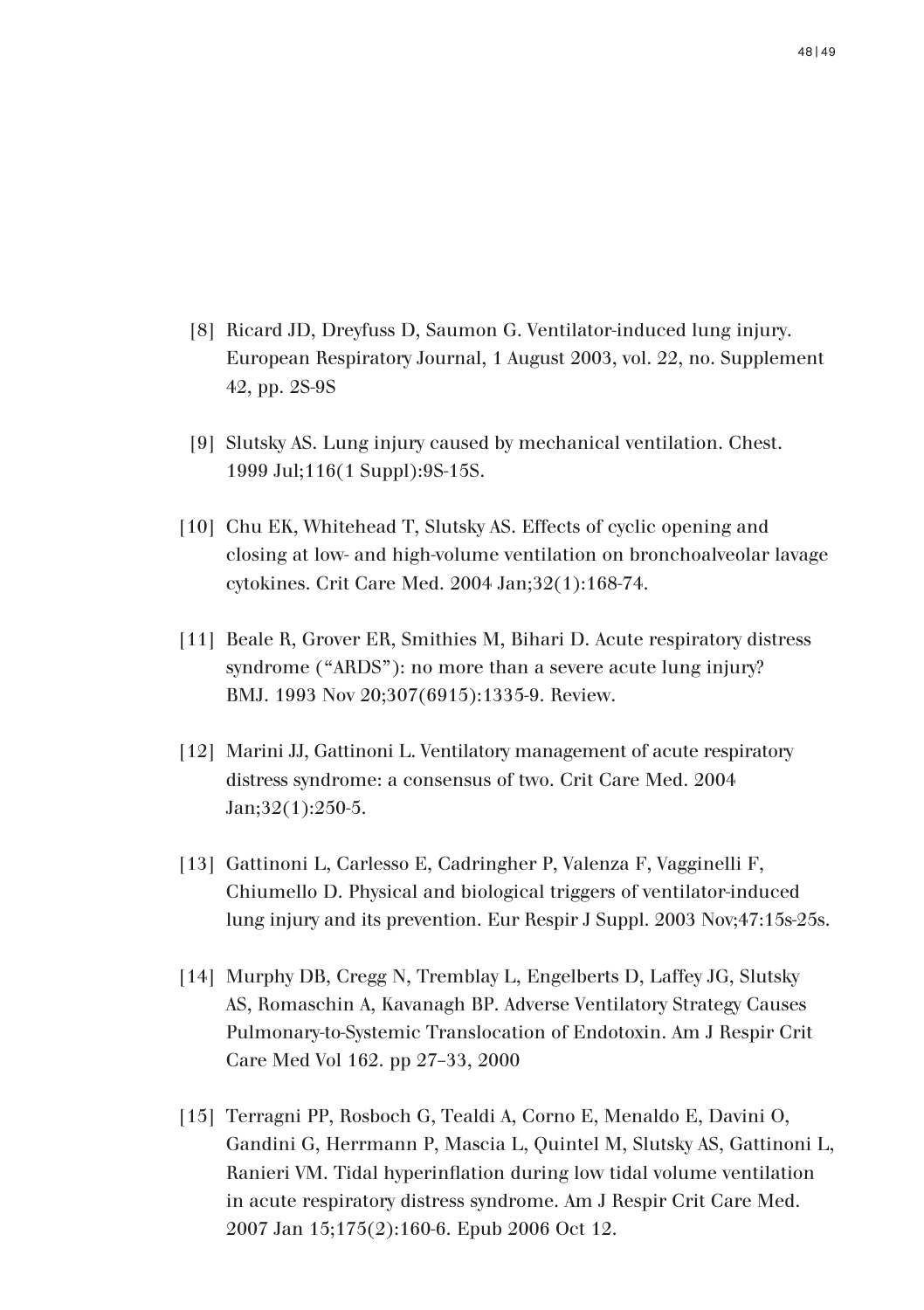- [16] Gattinoni L, Pesenti A, Avalli L, Rossi F, Bombino M. Pressure-volume curve of total respiratory system in acute respiratory failure. Computed tomographic scan study. Am Rev Respir Dis. 1987 Sep;136(3):730-6
- [17] Bidani A, Tzouanakis AE, Cardenas VJ Jr, Zwischenberger JB. Permissive hypercapnia in acute respiratory failure. JAMA1994, 272:957-962.
- [18] Hickling KG, Walsh J, Henderson S, Jackson R. Low mortality rate in adult respiratory distress syndrome using low-volume, pressurelimited ventilation with permissive hypercapnia: a prospective study. Crit Care Med 1994, 22:1568-1578.
- [19] Putensen C, Mutz N, Putensen-Himmer G, Zinserling J. Spontaneous breathing during ventilatory support improves ventilation-perfusion distributions in patients with acute respiratory distress syndrome. Am J Respir Crit Care Med 1999;159:1241–1248.
- [20] Neumann P, Wrigge H, Zinserling J, Hinz J, Maripuu E, Andersson LG, Putensen C, Hedenstierna G. Spontaneous breathing affects the spatial ventilation and perfusion distribution during mechanical ventilatory support. Crit Care Med. 2005 May;33(5):1090-5.
- [21] Wrigge H, Zinserling J, Neumann P, Muders T, Magnusson A, Putensen C, Hedenstierna G. Spontaneous breathing with airway pressure release ventilation favors ventilation in dependent lung regions and counters cyclic alveolar collapse in oleic-acid-induced lung injury: a randomized controlled computed tomography trial. Crit Care. 2005;9(6):R780-9. Epub 2005 Nov 16.
- [22] Putensen C, Hering R, Muders T, Wrigge H. Assisted breathing is better in acute respiratory failure. Curr Opin Crit Care. 2005 Feb;11(1):63-8. Review.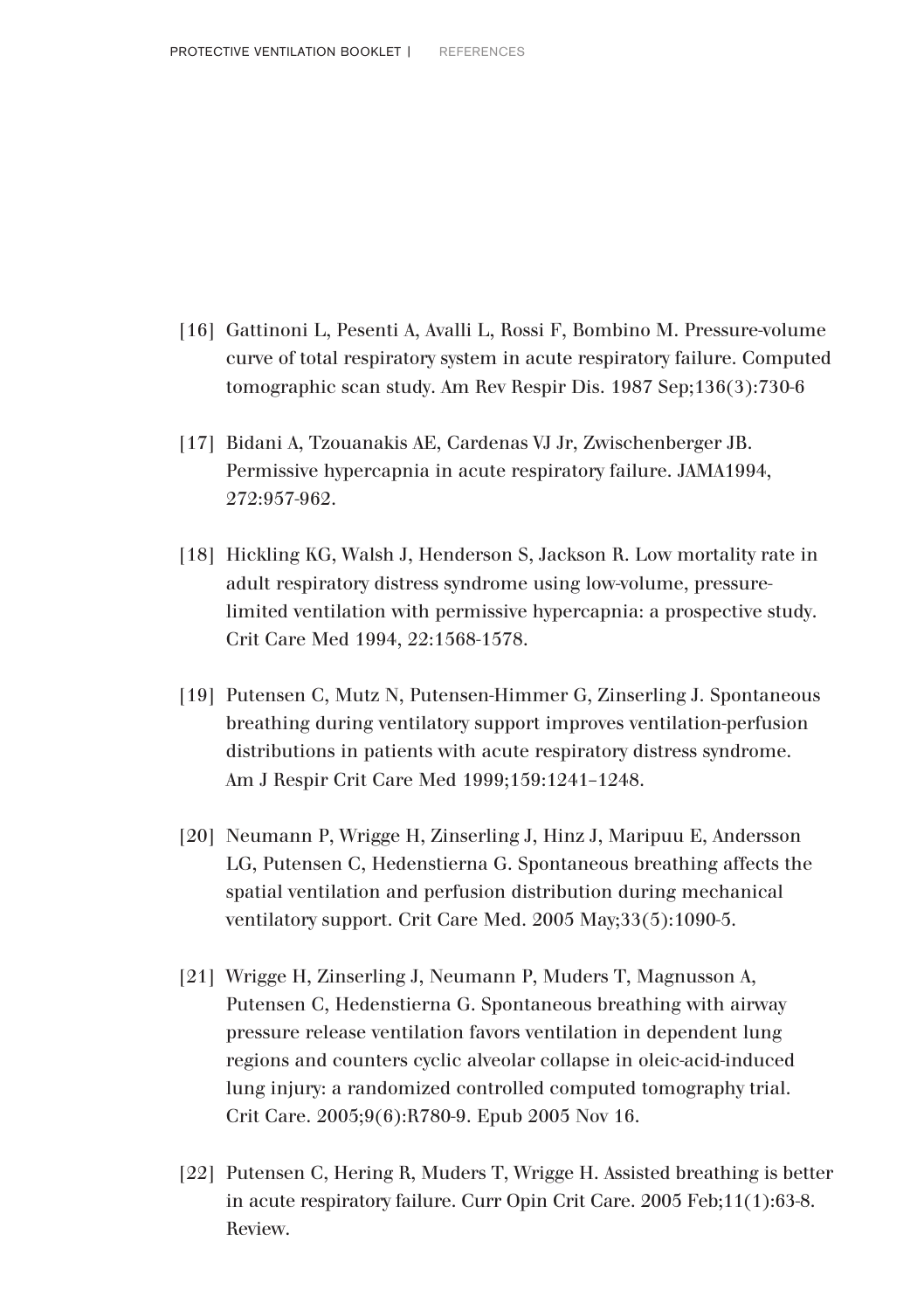- [23] Priori SG, Aliot E, Blomstrom-Lundqvist C, et al. Task Force on Sudden Cardiac Death of the European Society of Cardiology. Eur Heart J 2001; 16: 1374-1450.
- [24] Wysocki M, Cracco C, Teixeira A, Mercat A, Diehl JL, Lefort Y, Derenne JP, Similowski T. Reduced breathing variability as a predictor of unsuccessful patient separation from mechanical ventilation. Crit Care Med. 2006 Aug;34(8):2076-83.
- [25] Funk DJ, Graham MR, Girling LG, Thliveris JA, McManus BM, Walker EK, Rector ES, Hillier C, Scott JE, Mutch WA. A comparison of biologically variable ventilation to recruitment maneuvers in a porcine model of acute lung injury. Respir Res. 2004 Nov 24;5:22.
- [26] McMullen MC, Girling LG, Graham MR, Mutch WA. Biologically variable ventilation improves oxygenation and respiratory mechanics during one-lung ventilation. Anesthesiology 2006; 105:91–7
- [27] Arold SP, Mora R, Lutchen KR, Ingenito EP, Suki B. Variable tidal volume ventilation improves lung mechanics and gas exchange in a rodent model of acute lung injury. Am J Respir Crit Care Med 2002; 165:366–71
- [28] Mutch WA, Harms S, Ruth Graham M, Kowalski SE, Girling LG, Lefevre GR. Biologically variable or naturally noisy mechanical ventilation recruits atelectatic lung. Am J Respir Crit Care Med. 2000 Jul; 162(1):319-23.
- [29] Gama de Abreu M, Spieth PM, Pelosi P, Carvalho AR, Walter C, Schreiber-Ferstl A, Aikele P, Neykova B, Hübler M, Koch T. Noisy pressure support ventilation: A pilot study on a new assisted ventilation mode in experimental lung injury. Crit Care Med 2008; 36:818–27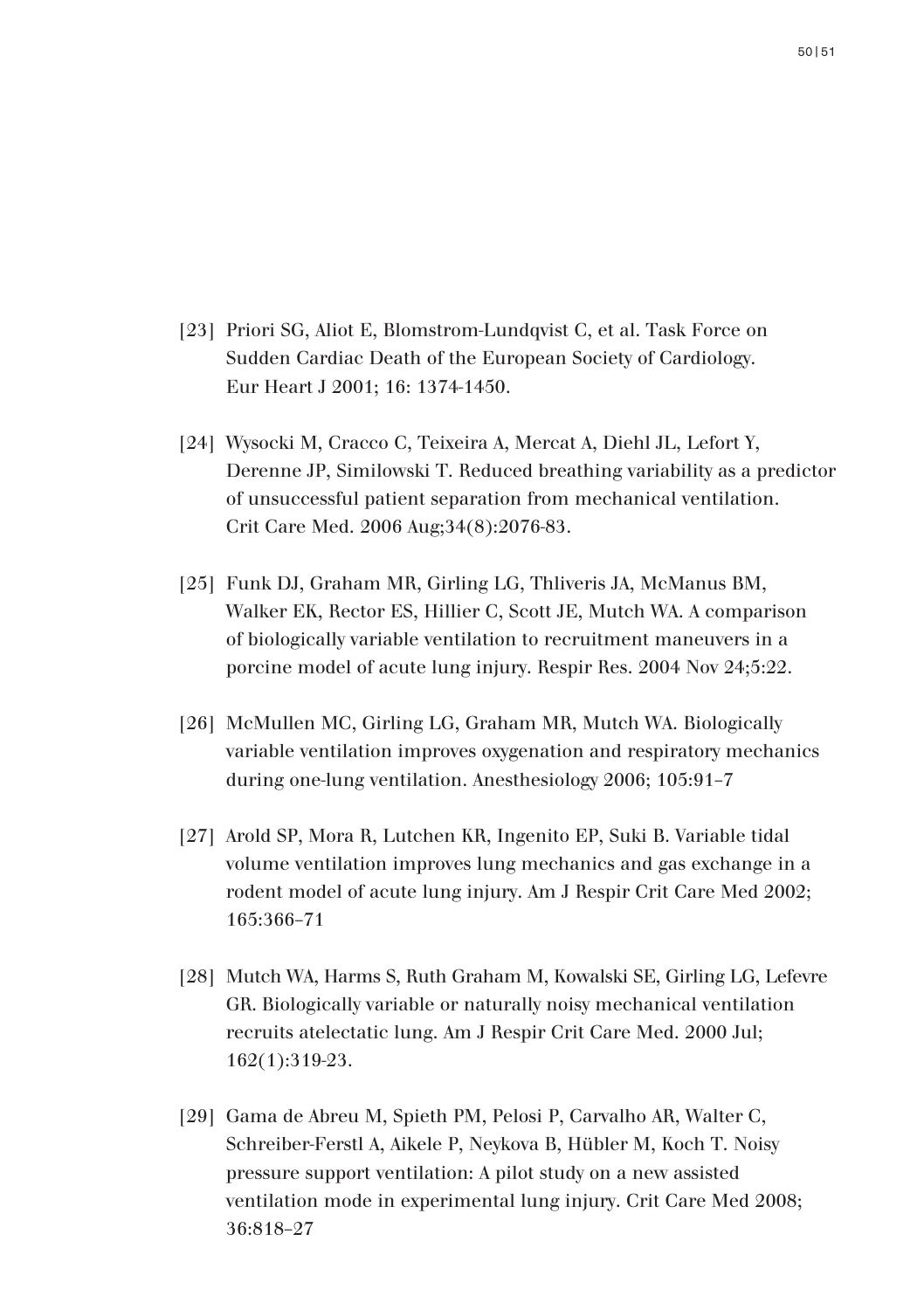- [30] Spieth PM, Carvalho AR, Pelosi P, Hoehn C, Meissner C, Kasper M, Hübler M, von Neindorff M, Dassow C, Barrenschee M, Uhlig S, Koch T, de Abreu MG. Variable tidal volumes improve lung protective ventilation strategies in experimental lung injury. Am J Respir Crit Care Med. 2009 Apr 15;179(8):684-93. Epub 2009 Jan 16.
- [31] Spieth PM, Carvalho AR, Güldner A, Pelosi P, Kirichuk O, Koch T, de Abreu MG. Effects of different levels of pressure support variability in experimental lung injury. Anesthesiology. 2009 Feb;110(2):342-50.
- [32] Suki B, Alencar AM, Sujeer MK, Lutchen KR, Collins JJ, Andrade JS, Ingenito EP, Zapperi S, Stanley HE. Life-support system benefits from noise. Nature 1998; 393:127–8
- [33] Mutch WA, Graham MR, Girling LG, Brewster JF. Fractal ventilation enhances respiratory sinus arrhythmia. Respir Res. 2005 May 9;6:41.
- [34] Chang HK. Mechanisms of gas transport during ventilation by highfrequency oscillation. J Appl Physiol. 1984 Mar;56(3):553-63. Review.
- [35] Ferguson ND, Slutsky AS. Point. High-frequency ventilation is the optimal physiological approach to ventilate ARDS patients. J Appl Physiol. 2008 Apr;104(4):1230-1. Epub 2007 Nov 29. Links
- [36] Putensen, Zech, Wrigge. Longterm effects of spontaneous breathing during ventilatory support in patients with acute lung injury. Am J Respir Crit CareMed 2001; 164:43–49
- [37] Habashi NM. Other approaches to open-lung ventilation: airway pressure release ventilation. Crit Care Med. 2005 Mar;33 (3 Suppl):S228-40. Review.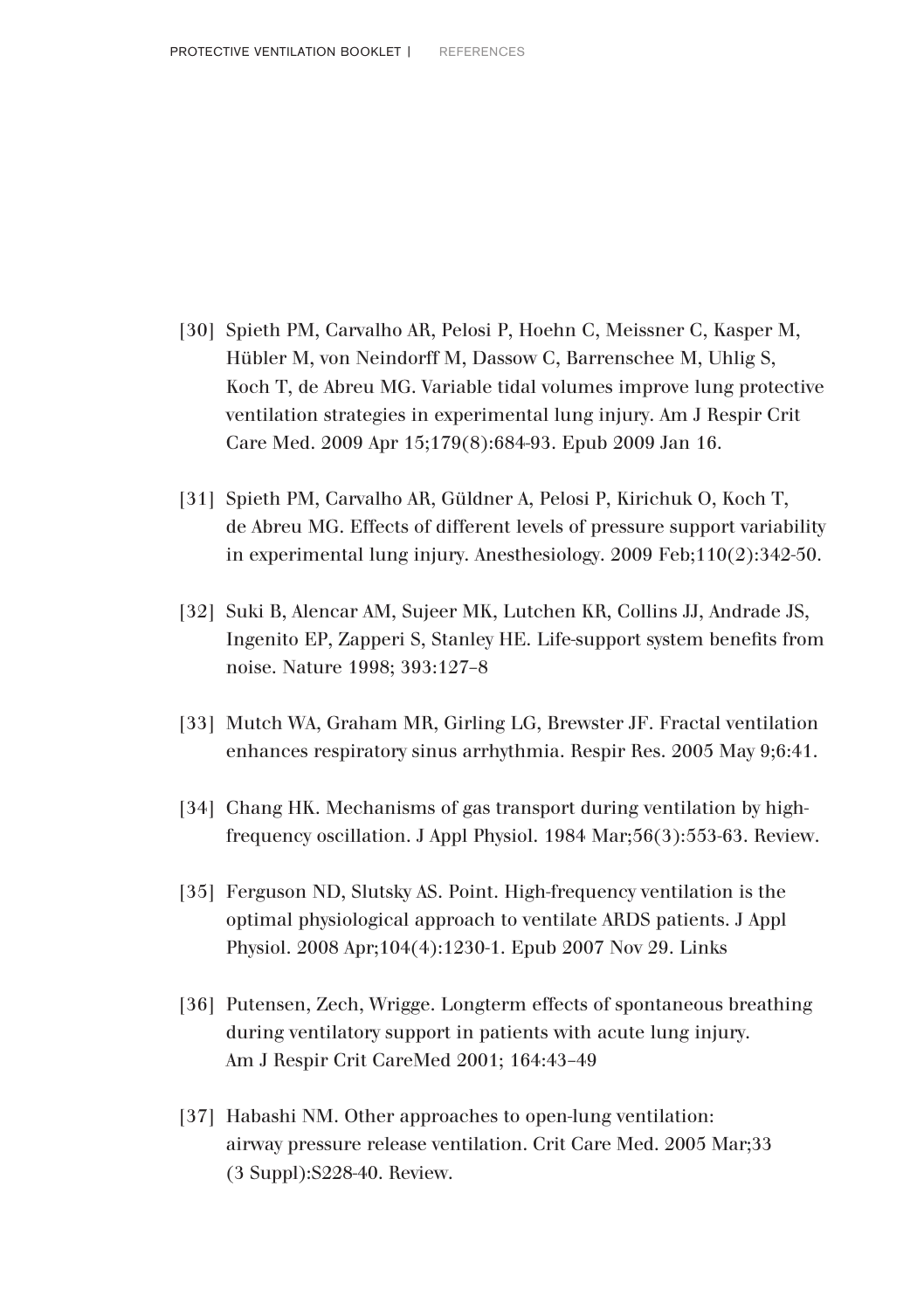- [38] Putensen, Zech, Wrigge. Longterm effects of spontaneous breathing during ventilatory support in patients with acute lung injury. Am J Respir Crit CareMed 2001; 164:43–49
- [39] Froese AB, Kinsella JP. High-frequency oscillatory ventilation: lessons from the neonatal/pediatric experience. Crit Care Med. 2005 Mar;33 (3 Suppl):S115-21.
- [40] Keszler M, Durand DJ. Neonatal high-frequency ventilation. Past, present, and future. Clin Perinatol. 2001 Sep;28(3):579-607.Links
- [41] Lapinsky SE, Mehta S. Bench-to-bedside review: Recruitment and recruiting maneuvers. Crit Care. 2005 Feb;9(1):60-5. Epub 2004 Aug 18.
- [42] Rimensberger PC, Pristine G, Mullen BM, Cox PN, Slutsky AS. Lung recruitment during small tidal volume ventilation allows minimal positive end-expiratory pressure without augmenting lung injury. Crit Care Med. 1999 Sep;27(9):1940-5.
- [43] Rimensberger PC, Cox PN, Frndova H, Bryan AC. The open lung during small tidal volume ventilation: concepts of recruitment and "optimal" positive end-expiratory pressure. Crit Care Med. 1999 Sep: 27(9): 1946-52.
- [44] Carvalho AR, Jandre FC, Pino AV, Bozza FA, Salluh JI, Rodrigues R, Ascoli FO, Giannella-Neto A. Positive end-expiratory pressure at minimal respiratory elastance represents the best compromise between mechanical stress and lung aeration in oleic acid induced lung injury. Crit Care 2007, 11:R86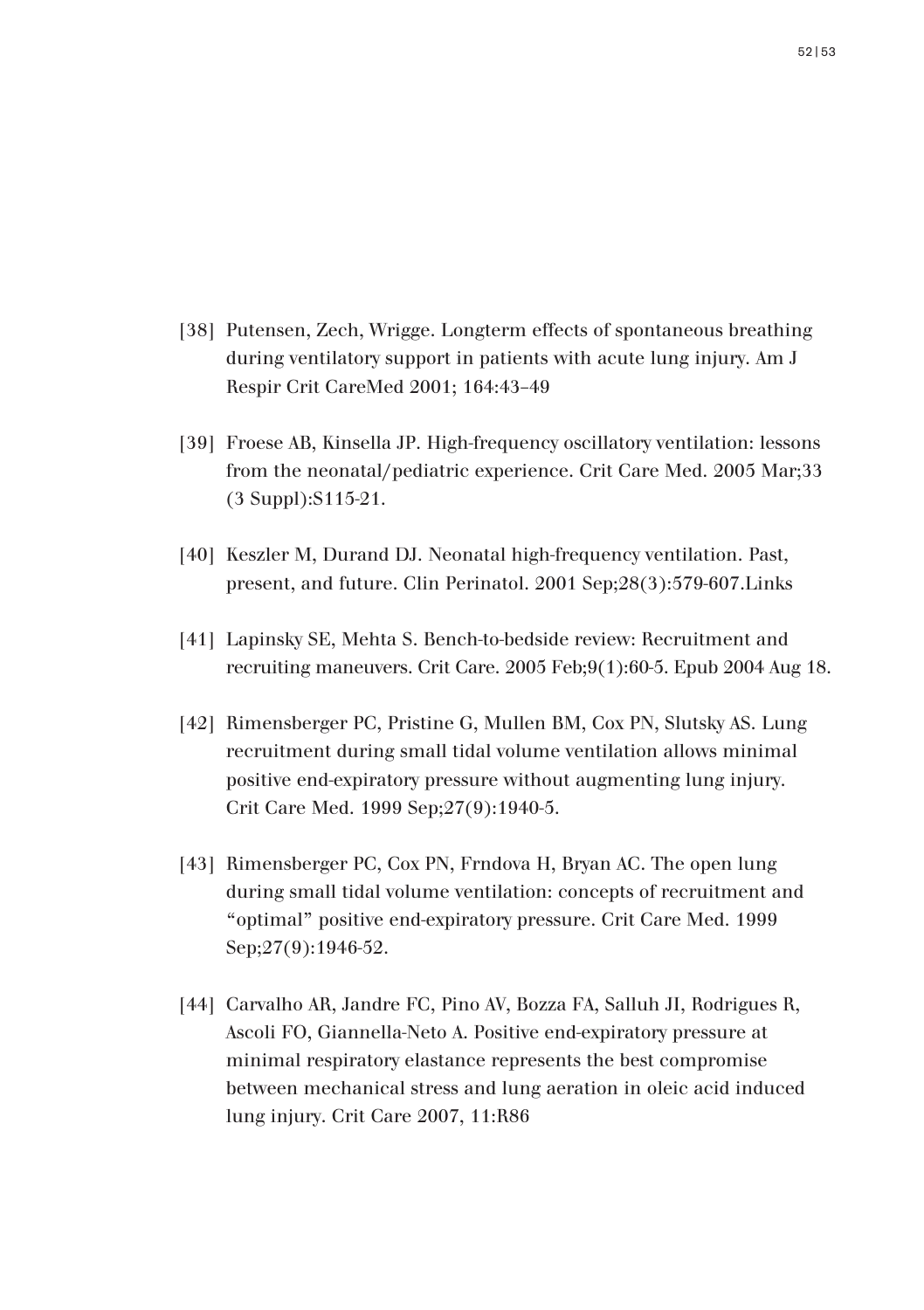- [45] Nielsen J, Nilsson M, Fredén F, Hultman J, Alström U, Kjaergaard J, Hedenstierna G, Larsson A. Central hemodynamics during lung recruitment maneuvers at hypovolemia, normovolemia and hypervolemia. A study by echocardiography and continuous pulmonary artery flow measurements in lung-injured pigs. Intensive Care Med. 2006 Apr;32(4):585-94. Epub 2006 Mar 7.
- [46] Odenstedt H, Lindgren S, Olegård C, Erlandsson K, Lethvall S, Aneman A, Stenqvist O, Lundin S. Slow moderate pressure recruitment maneuver minimizes negative circulatory and lung mechanic side effects: evaluation of recruitment maneuvers using electric impedance tomography. Intensive Care Med. 2005 Dec;31(12):1706-14. Epub 2005 Sep 22.
- [47] Villagrá A, Ochagavía A, Vatua S, Murias G, Del Mar Fernández M, Lopez Aguilar J, Fernández R, Blanch L. Recruitment maneuvers during lung protective ventilation in acute respiratory distress syndrome. Am J Respir Crit Care Med. 2002 Jan 15;165(2):165-70.
- [48] Musch G, Harris RS, Vidal Melo MF, O'Neill KR, Layfield JD, Winkler T, Venegas JG. Mechanism by which a sustained inflation can worsen oxygenation in acute lung injury. Anesthesiology. 2004 Feb;100(2): 323-30. Erratum in: Anesthesiology. 2004 May;100(5):1336.
- [49] Grasso S, Mascia L, Del Turco M, Malacarne P, Giunta F, Brochard L, Slutsky AS, Marco Ranieri V. Effects of recruiting maneuvers in patients with acute respiratory distress syndrome ventilated with protective ventilatory strategy. Anesthesiology. 2002 Apr;96(4):795-802.
- [50] Riva DR, Oliveira MB, Rzezinski AF, Rangel G, Capelozzi VL, Zin WA, Morales MM, Pelosi P, Rocco PR. Recruitment maneuver in pulmonary and extrapulmonary experimental acute lung injury. Crit Care Med. 2008 Jun;36(6):1900-8.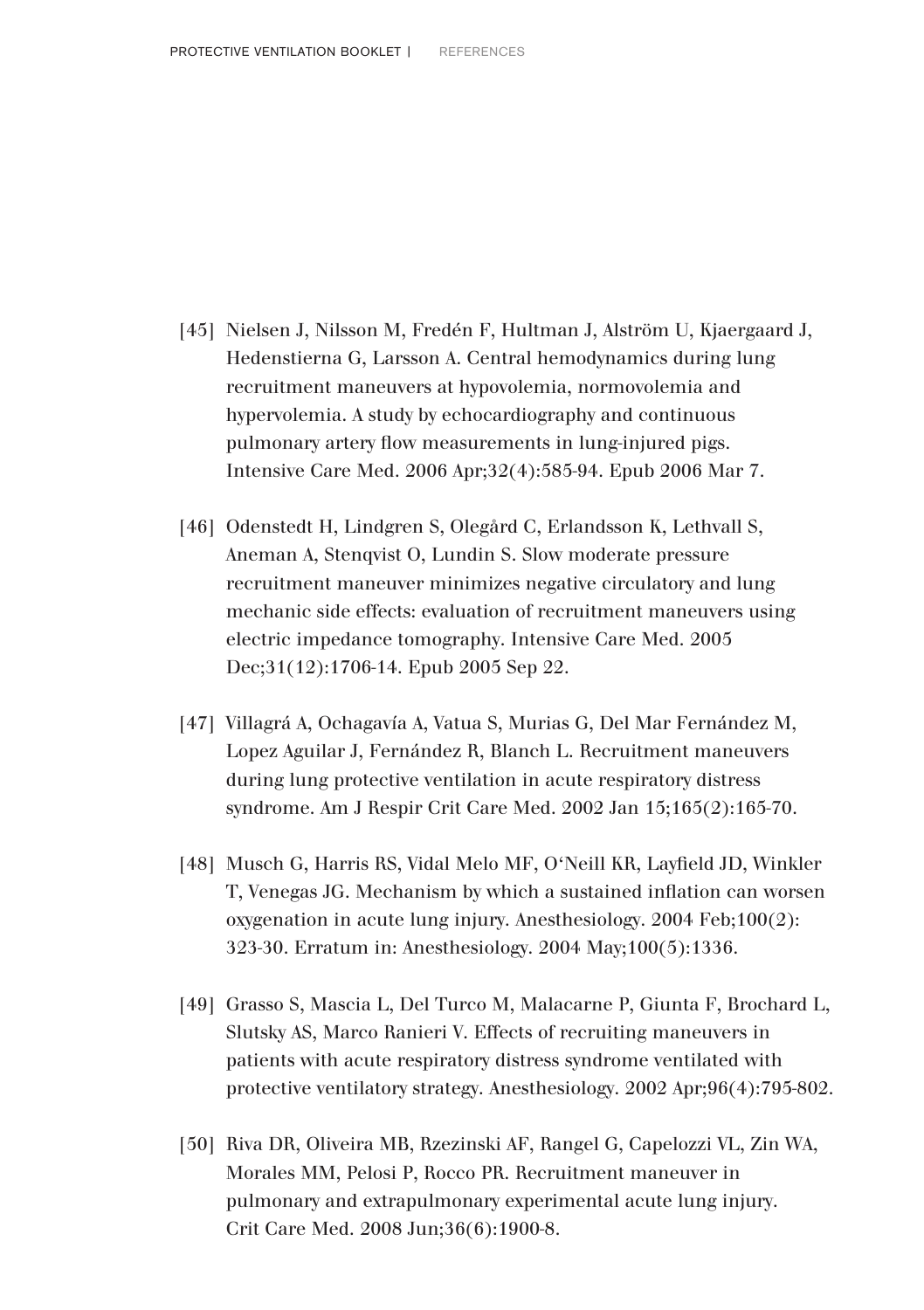- [51] Gattinoni L, Pelosi P, Suter PM, Pedoto A, Vercesi P, Lissoni A. Acute respiratory distress syndrome caused by pulmonary and extrapulmonary disease: Different syndromes? Am J Respir Crit Care Med 1998; 158:3–11
- [52] Thille AW, Richard JC, Maggiore SM, Ranieri VM, Brochard L. Alveolar recruitment in pulmonary and extrapulmonary acute respiratory distress syndrome: comparison using pressure-volume curve or static compliance. Anesthesiology. 2007 Feb;106(2):212-7.
- [53] Brower RG, Morris A, MacIntyre N, Matthay MA, Hayden D, Thompson T, Clemmer T, Lanken PN, Schoenfeld D. ARDS Clinical Trials Network, National Heart, Lung, and Blood Institute, National Institutes of Health. Effects of recruitment maneuvers in patients with acute lung injury and acute respiratory distress syndrome ventilated with high positive end-expiratory pressure. Crit Care Med. 2003 Nov;31(11):2592-7. Erratum in: Crit Care Med. 2004 Mar:32(3):907.
- [54] Borges JB, Okamoto VN, Matos GF, Caramez MP, Arantes PR, Barros F, Souza CE, Victorino JA, Kacmarek RM, Barbas CS, Carvalho CR, Amato MB. Reversibility of lung collapse and hypoxemia in early acute respiratory distress syndrome. Am J Respir Crit Care Med. 2006 Aug 1;174(3):268-78. Epub 2006 May 11.
- [55] Kacmarek RM. Strategies to optimize alveolar recruitment. Curr Opin Crit Care. 2001 Feb;7(1):15-20.
- [56] Bugedo G, Bruhn A, Hernandez G, Rojas G, Varela C, Tapia JC, Castillo L. Lung computed tomography during a lung recruitment maneuver in patients with acute lung injury. Intensive Care Med. 2003 Feb;29(2):218-25. Epub 2003 Jan 18.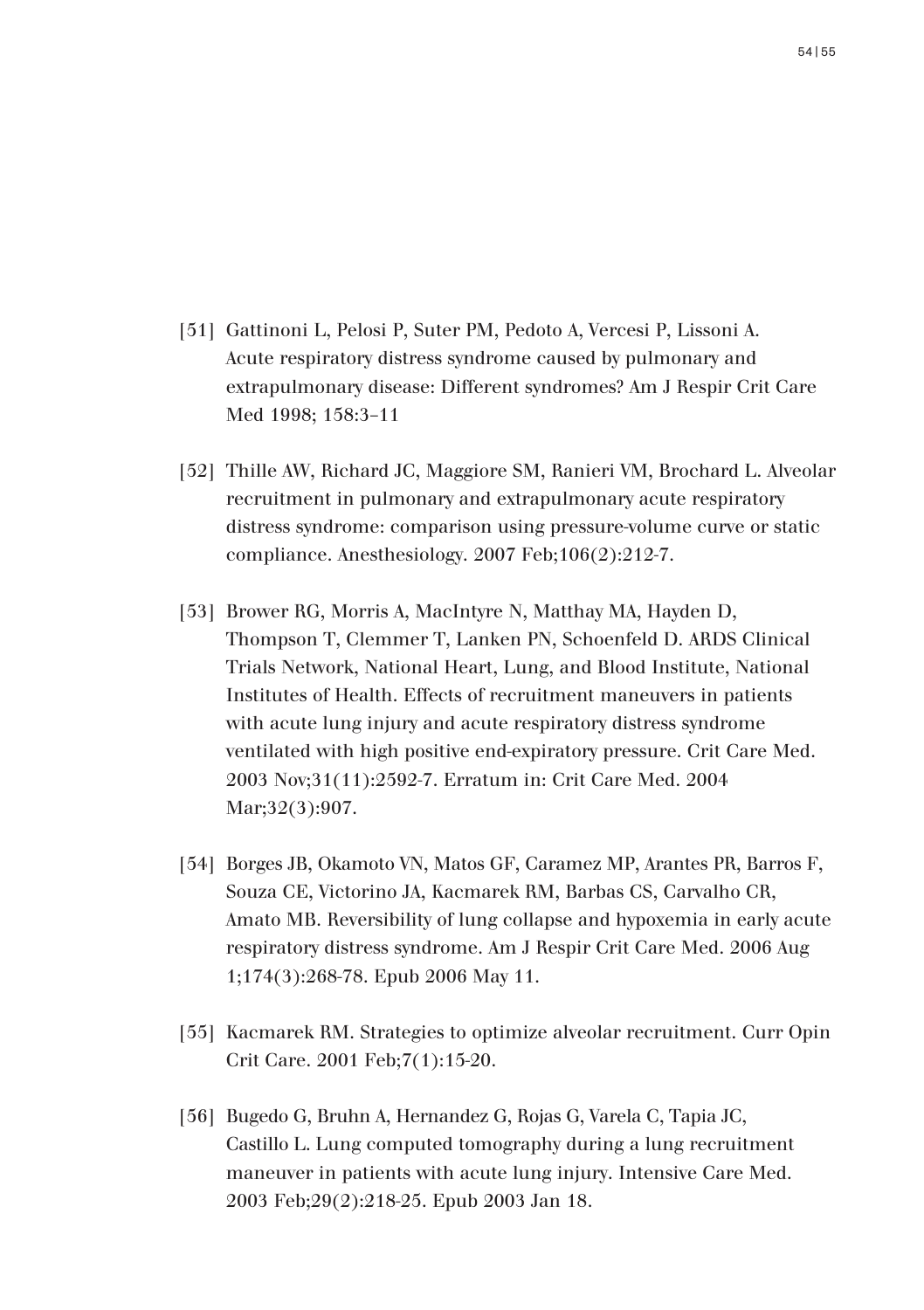- [57] Grasso S, Mascia L, Del Turco M, Malacarne P, Giunta F, Brochard L, Slutsky AS, Marco Ranieri V. Effects of recruiting maneuvers in patients with acute respiratory distress syndrome ventilated with protective ventilatory strategy. Anesthesiology. 2002 Apr;96(4):795-802.
- [58] Odenstedt H, Lindgren S, Olegård C, Erlandsson K, Lethvall S, Aneman A, Stenqvist O, Lundin S. Slow moderate pressure recruitment maneuver minimizes negative circulatory and lung mechanic side effects: evaluation of recruitment maneuvers using electric impedance tomography. Intensive Care Med. 2005 Dec;31(12):1706-14. Epub 2005 Sep 22.
- [59] Patroniti N, Foti G, Cortinovis B, Maggioni E, Bigatello LM, Cereda M, Pesenti A. Sigh improves gas exchange and lung volume in patients with acute respiratory distress syndrome undergoing pressure support ventilation. Anesthesiology. 2002 Apr;96(4):788-94.
- [60] Amato, Barbas, Medeiros et al. Effect of a protective ventilation strategy on mortality in the ARDS. New England Journal of Medicine 1998; 338:347-354.
- [61] Brower RG, Matthay MA, Morris A, Schoenfeld D, Taylor Thompson B, Wheeler A. The Acute Respiratory Distress Syndrome Network: Ventilation with lower tidal volumes as compared with traditional tidal volumes for acute lung injury and the acute respiratory distress syndrome. N Engl J Med. 2000 May 4;342(18):1301-8.
- [62] Stewart TE, Meade MO, Cook DJ, Granton JT, Hodder RV, Lapinsky SE, Mazer CD, McLean RF, Rogovein TS, Schouten BD, Todd TR, Slutsky AS. Evaluation of a ventilation strategy to prevent barotrauma in patients at high risk for acute respiratory distress syndrome. Pressure- and Volume-Limited Ventilation Strategy Group. N Engl J Med. 1998 Feb 5;338(6):355-61.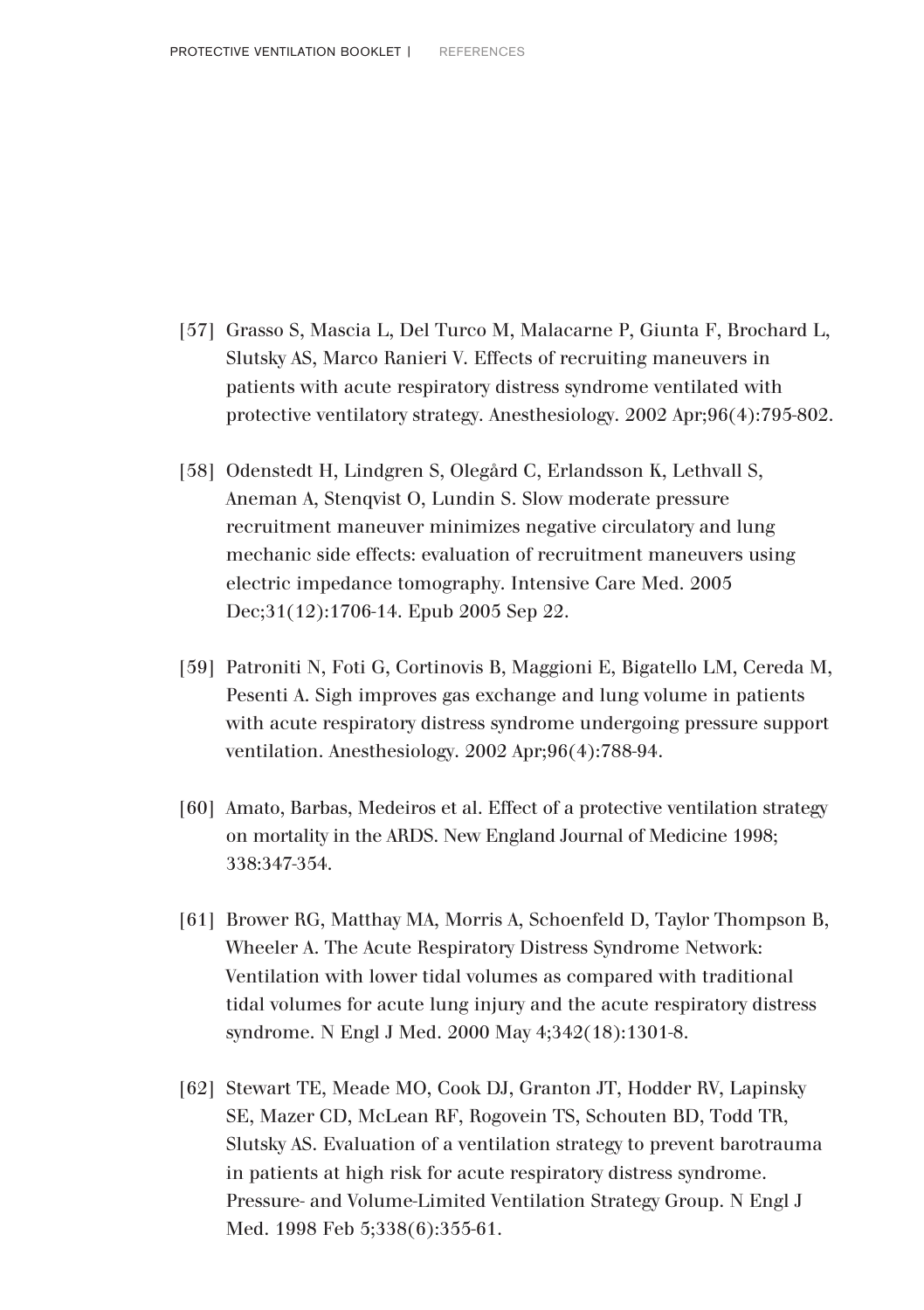- [63] Brochard L, Roudot-Thoraval F, Roupie E, Delclaux C, Chastre J, Fernandez-Mondéjar E, Clémenti E, Mancebo J, Factor P, Matamis D, Ranieri M, Blanch L, Rodi G, Mentec H, Dreyfuss D, Ferrer M, Brun-Buisson C, Tobin M, Lemaire F. Tidal volume reduction for prevention of ventilator-induced lung injury in acute respiratory distress syndrome. The Multicenter Trail Group on Tidal Volume reduction in ARDS. Am J Respir Crit Care Med. 1998 Dec;158(6):1831-8.
- [64] Brower RG, Shanholtz CB, Fessler HE, Shade DM, White P Jr, Wiener CM, Teeter JG, Dodd-o JM, Almog Y, Piantadosi S. Prospective, randomized, controlled clinical trial comparing traditional versus reduced tidal volume ventilation in acute respiratory distress syndrome patients. Crit Care Med. 1999 Aug;27(8):1492-8.
- [65] Brower RG, Lanken PN, MacIntyre N, et al. Higher versus lower positive end-expiratory pressures in patients with the acute respiratory distress syndrome. N Engl J Med. 2004;351(4):327-336.
- [66] Meade MO, Cook DJ, Guyatt GH, Slutsky AS, Arabi YM, Cooper DJ, Davies AR, Hand LE, Zhou Q, Thabane L, Austin P, Lapinsky S, Baxter A, Russell J, Skrobik Y, Ronco JJ, Stewart TE. Lung Open Ventilation Study Investigators. Ventilation strategy using low tidal volumes, recruitment maneuvers, and high positive end-expiratory pressure for acute lung injury and acute respiratory distress syndrome: a randomized controlled trial. JAMA. 2008 Feb 13;299(6):637-45.
- [67] Mercat A, Richard JC, Vielle B, Jaber S, Osman D, Diehl JL, Lefrant JY, Prat G, Richecoeur J, Nieszkowska A, Gervais C, Baudot J, Bouadma L, Brochard L. Expiratory Pressure (Express) Study Group. Positive end-expiratory pressure setting in adults with acute lung injury and acute respiratory distress syndrome: a randomized controlled trial. JAMA. 2008 Feb 13;299(6):646-55.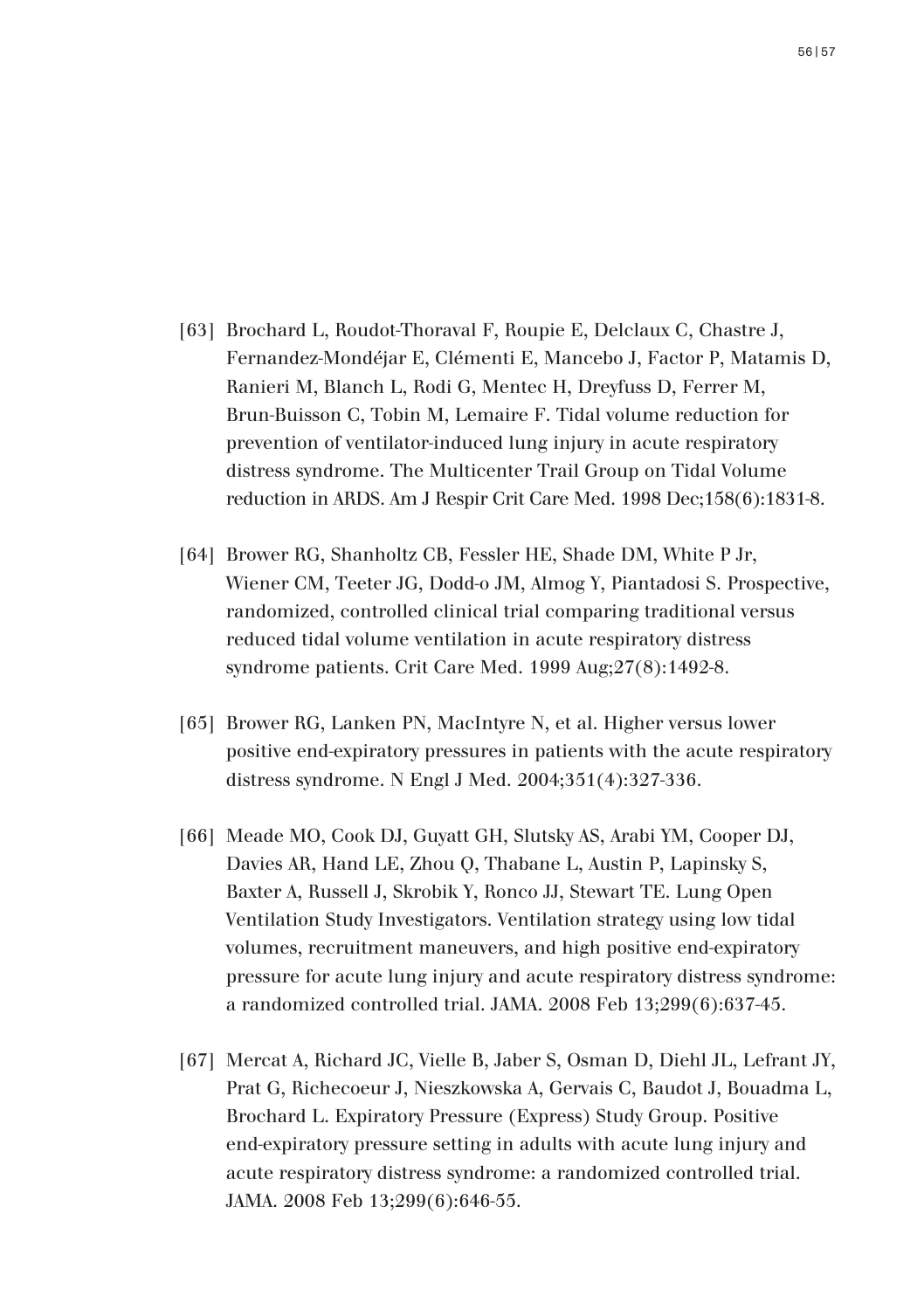- [68] Vieillard-Baron A, Charron C, Jardin F. Lung "recruitment" or lung overinflation maneuvers? Intensive Care Med. 2006 Jan;32(1):177-8. Epub 2005 Nov 11.
- [69] Lim CM, Soon Lee S, Seoung Lee J, Koh Y, Sun Shim T, Do Lee S, Sung Kim W, Kim DS, Dong Kim W. Morphometric effects of the recruitment maneuver on saline-lavaged canine lungs. A computed tomographic analysis. Anesthesiology. 2003 Jul;99(1):71-80.
- [70] Caramez MP, Kacmarek RM, Helmy M, Miyoshi E, Malhotra A, Amato MB, Harris RS. A comparison of methods to identify open-lung PEEP. Intensive Care Med. 2009 Apr;35(4):740-7. Epub 2009 Jan 31.
- [71] Carvalho AR, Jandre FC, Pino AV, Bozza FA, Salluh JI, Rodrigues R, Ascoli FO, Giannella-Neto A. Positive end-expiratory pressure at minimal respiratory elastance represents the best compromise between mechanical stress and lung aeration in oleic acid induced lung injury. Crit Care 2007, 11:R86.
- [72] Schreiter D, Reske A, Stichert B, Seiwerts M, Bohm SH, Kloeppel R, Josten C. Alveolar recruitment in combination with sufficient positive end-expiratory pressure increases oxygenation and lung aeration in patients with severe chest trauma. Crit Care Med. 2004 Apr;32(4):968- 75.
- [73] Badet M, Bayle F, Richard JC, Guérin C. Comparison of optimal positive end-expiratory pressure and recruitment maneuvers during lung-protective mechanical ventilation in patients with acute lung injury/acute respiratory distress syndrome. Respir Care. 2009 Jul;54(7):847-54.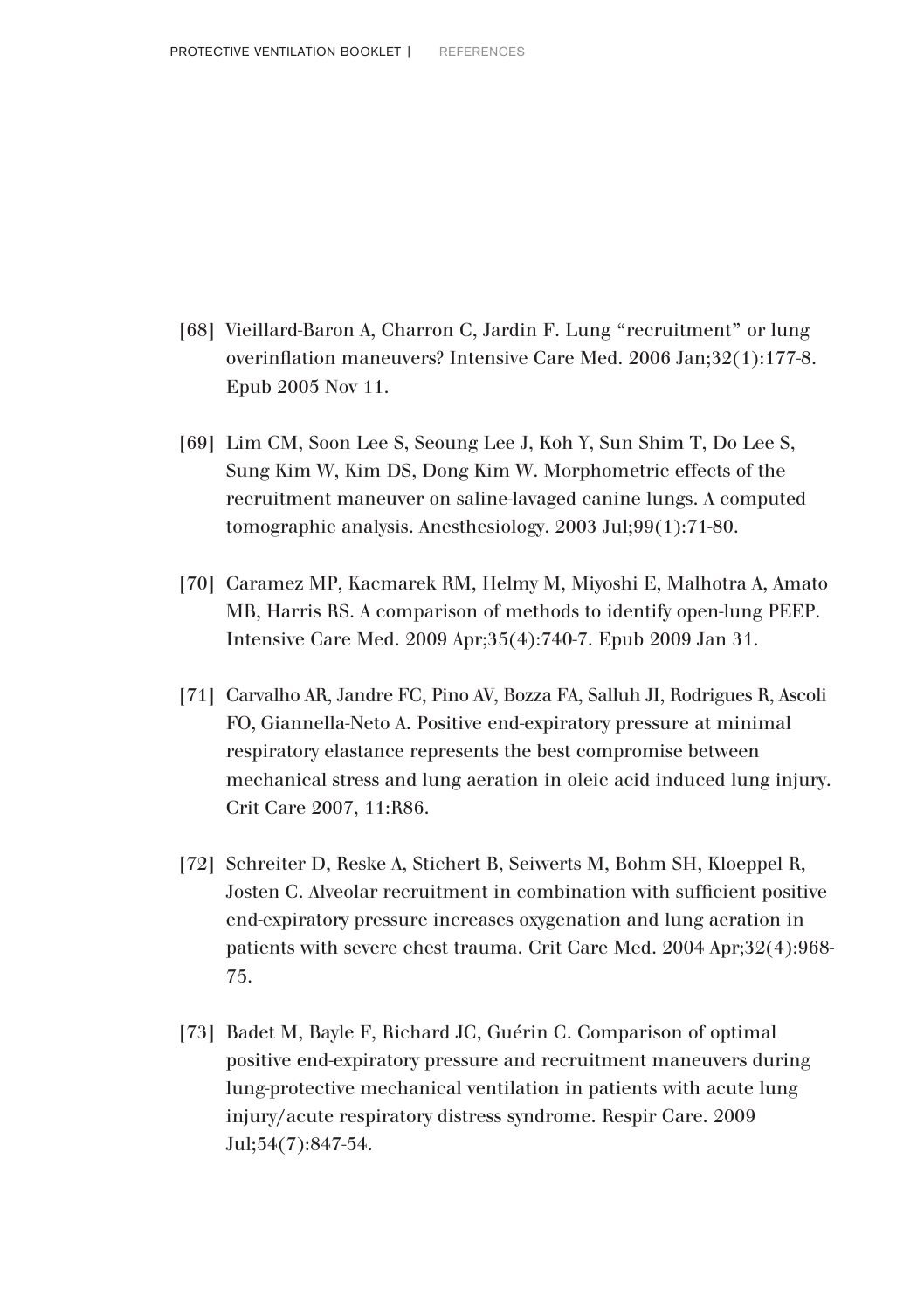- [74] Hickling KG. Best compliance during a decremental, but not incremental, positive end-expiratory pressure trial is related to openlung positive end-expiratory pressure: a mathematical model of acute respiratory distress syndrome lungs. Am J Respir Crit Care Med. 2001 Jan;163(1):69-78
- [75] Toth I, Leiner T, Mikor A, Szakmany T, Bogar L, Molnar Z. Hemodynamic and respiratory changes during lung recruitment and descending optimal positive end-expiratory pressure titration in patients with acute respiratory distress syndrome. Crit Care Med. 2007 Mar:35(3):787-93.
- [76] Albaiceta GM, Piacentini E, Villagrá A, Lopez-Aguilar J, Taboada F, Blanch L. Application of continuous positive airway pressure to trace static pressure-volume curves of the respiratory system. Crit Care Med. 2003 Oct;31(10):2514-9.
- [77] Suter PM, Fairley B, Isenberg MD. Optimum end-expiratory airway pressure in patients with acute pulmonary failure. N Engl J Med 1975;292(6):284-289.
- [78] Brochard L. What is a pressure-volume curve? Crit Care. 2006;10(4):156. Review.
- [79] Albaiceta GM, Luyando LH, Parra D, Menendez R, Calvo J, Pedreira PR, Taboada F. Inspiratory vs. expiratory pressure-volume curves to set end-expiratory pressure in acute lung injury. Intensive Care Med. 2005 Oct;31(10):1370-8. Epub 2005 Aug 10.
- [80] Mankikian B, Lemaire F, Benito S, Brun-Buisson C, Harf A, Maillot JP, Becker J. A new device for measurement of pulmonary pressurevolume curves in patients on mechanical ventilation. Crit Care Med. 1983 Nov; 11(11): 897-901.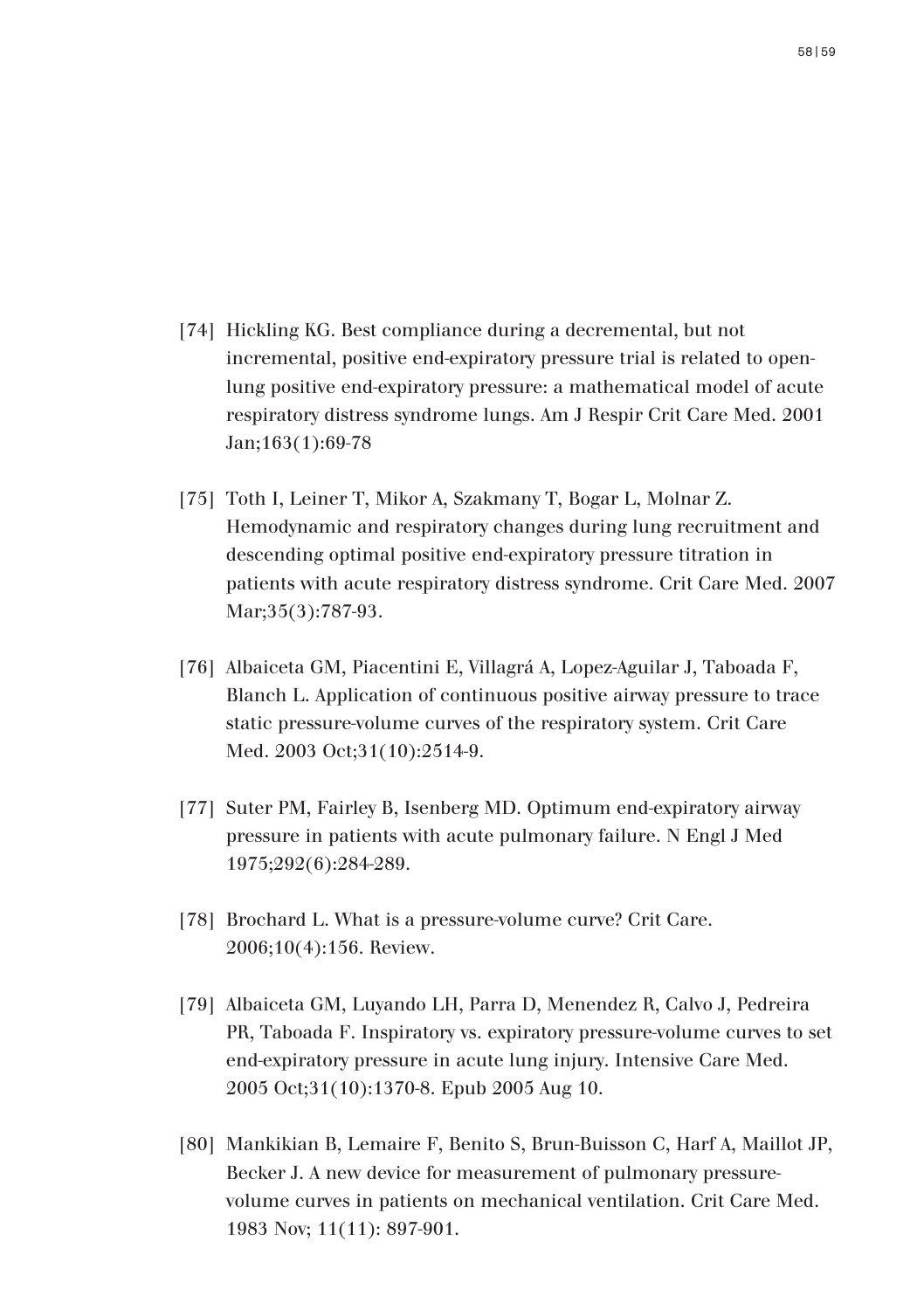- [81] Blanc Q, Sab JM, Philit F, Langevin B, Thouret JM, Noel P, Robert D, Guerin C. Inspiratory pressure-volume curves obtained using automated low constant flow inflation and automated occlusion methods in ARDS patients with a new device. Intensive Care Med. 2002 Jul;28(7):990-4. Epub 2002 Jun 12.
- [82] Gama AM, Meyer EC, Gaudencio AM, Grunauer MA, Amato MB, de Carvalho CR, Barbas CS. Different low constant flows can equally determine the lower inflection point in acute respiratory distress syndrome patients. Artif Organs. 2001 Nov; 25(11): 882-9.
- [83] Servillo G, Svantesson C, Beydon L, Roupie E, Brochard L, Lemaire F, Jonson B. Pressure-volume curves in acute respiratory failure: automated low flow inflation versus occlusion. Am J Respir Crit Care Med. 1997 May: 155(5): 1629-36.
- [84] Lu Q, Vieira SRR, Richecoeur J, Puybasset L, Kalfon P, Coriat P, Rouby JJ. A simple automated method for measuring pressure–volume curves during mechanical ventilation. Am J Respir Crit Care Med 1999;159:275–282.
- [85] Piacentini E, Wysocki M, Blanch L. A new automated method versus continuous positive airway pressure method for measuring pressurevolume curves in patients with acute lung injury. Intensive Care Med. 2009 Mar;35(3):565-70. Epub 2008 Oct 14.
- [86] Artigas A, Bernard GB, Carlet J, et al. The American-European Consensus Conference on ARDS, part 2. Ventilatory, pharmacologic, supportive therapy, study design strategies, and issues related to recovery and remodeling. Am J Respir Crit Care Med 1998; 157: 1332± 1347.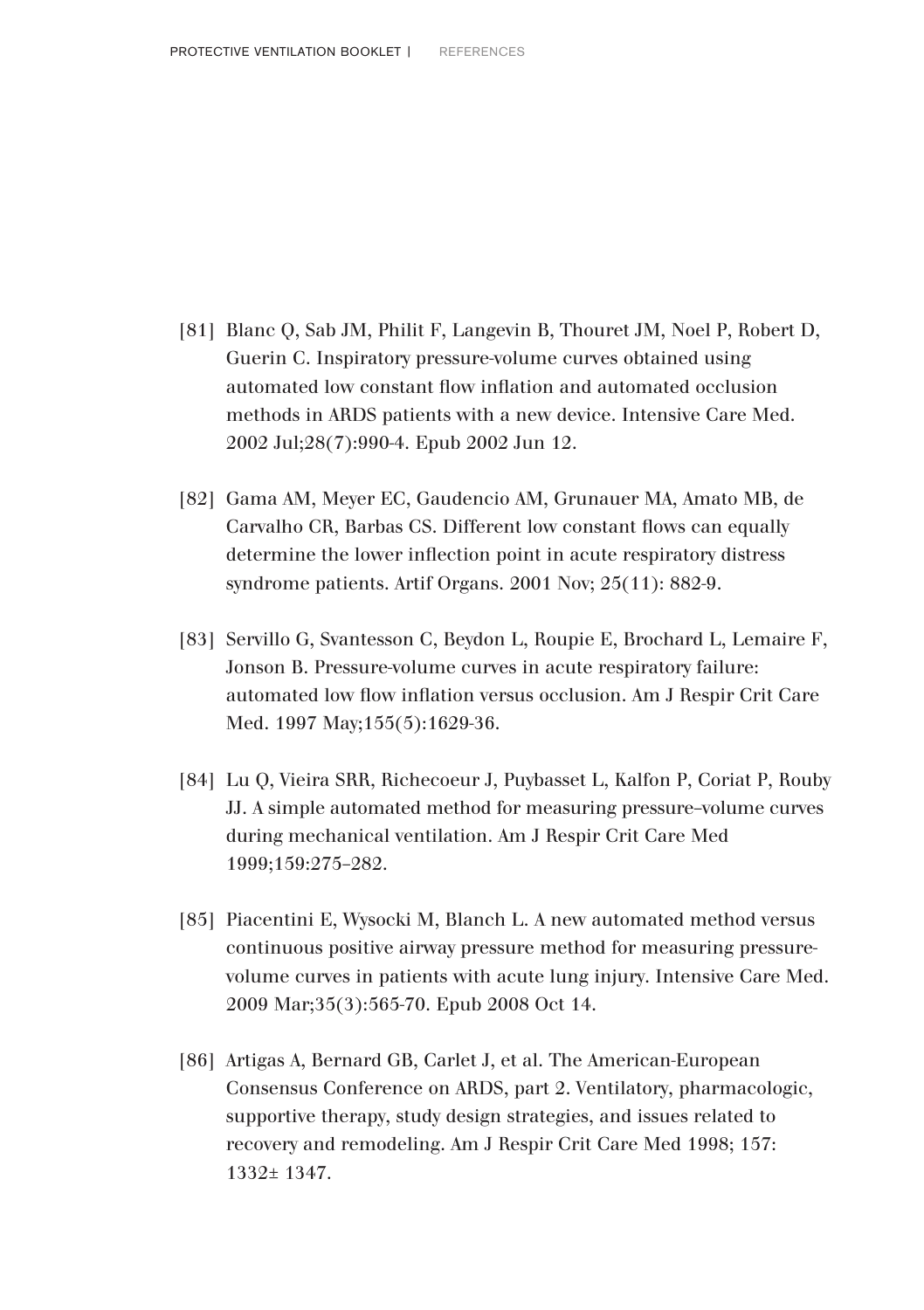- [87] Matamis D, Lemaire F, Harf A, et al. Total respiratory pressurevolume curves in the adult respiratory distress syndrome. Chest 1984; 86: 58± 66.
- [88] Jonson B, Richard JC, Straus C, Mancebo J, Lemaire F, Brochard L. Pressure-volume curves and compliance in acute lung injury: evidence of recruitment above the lower inflection point. Am J Respir Crit Care Med. 1999 Apr; 159(4 Pt 1): 1172-8.
- [89] Hickling KG.The pressure-volume curve is greatly modified by recruitment. A mathematical model of ARDS lungs. Am J Respir Crit Care Med. 1998 Jul;158(1):194-202.
- [90] Takeuchi M, Goddon S, Dolhnikoff M, Shimaoka M, Hess D, Amato MB, Kacmarek RM. Set positive end-expiratory pressure during protective ventilation affects lung injury. Anesthesiology. 2002 Sep: 97(3): 682-92.
- [91] Kallet RH. Pressure-volume curves in the management of acute respiratory distress syndrome.Respir Care Clin N Am. 2003 Sep; 9(3): 321-41.
- [92] Creamer KM, McCloud LL, Fisher LE, Ehrhart IC. Closing pressure rather than opening pressure determines optimal positive endexpiratory pressure and avoids overdistention. Chest. 1999 Jul;116 (1 Suppl):26S-27S.
- [93] Rimensberger PC, Cox PN, Frndova H, Bryan AC. The open lung during small tidal volume ventilation: concepts of recruitment and "optimal" positive end-expiratory pressure. Crit Care Med. 1999 Sep: 27(9): 1946-52.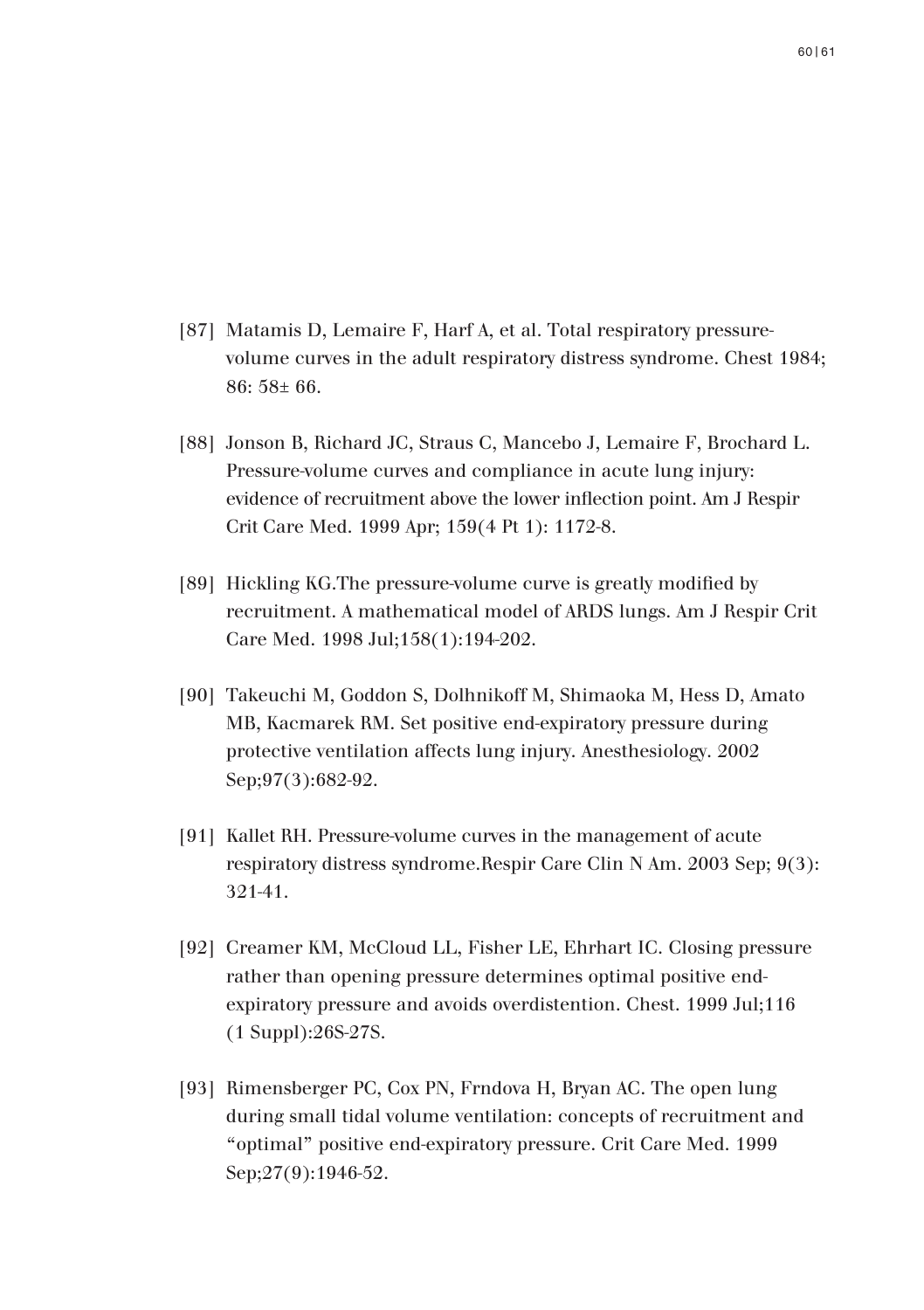- [94] Hickling KG. Best compliance during a decremental, but not incremental, positive end-expiratory pressure trial is related to openlung positive end-expiratory pressure: a mathematical model of acute respiratory distress syndrome lungs. Am J Respir Crit Care Med. 2001 Jan;163(1):69-78
- [95] Nishida T, Suchodolski K, Schettino GP, Sedeek K, Takeuch M, Kacmarek RM. Peak volume history and peak pressure-volume curve pressures independently affect the shape of the pressure-volume curve of the respiratory system. Crit Care Med. 2004 Jun;32(6):1358-64.
- [96] Takeuchi M, Sedeek KA, Schettino GP, Suchodolski K, Kacmarek RM. Peak pressure during volume history and pressure-volume curve measurement affects analysis. Am J Respir Crit Care Med. 2001 Oct 1;164(7):1225-30.
- [97] Hickling KG. The pressure-volume curve is greatly modified by recruitment. A mathematical model of ARDS lungs Am J Respir Crit Care Med. 1998 Jul;158(1):194-202
- [98] Mehta S, Stewart TE, MacDonald R, Hallett D, Banayan D, Lapinsky S, Slutsky A. Temporal change, reproducibility, and interobserver variability in pressure-volume curves in adults with acute lung injury and acute respiratory distress syndrome. Crit Care Med. 2003 Aug; 31(8): 2118-25.
- [99] Harris RS, Hess DR, Venegas JG. An objective analysis of the pressurevolume curve in the acute respiratory distress syndrome. Am J Respir Crit Care Med 2000, 161:432-9.
- [100] Venegas JG, Harris RS, Simon BA. A comprehensive equation for the pulmonary pressure-volume curve. J Appl Physiol. 1998 Jan; 84(1): 389-95.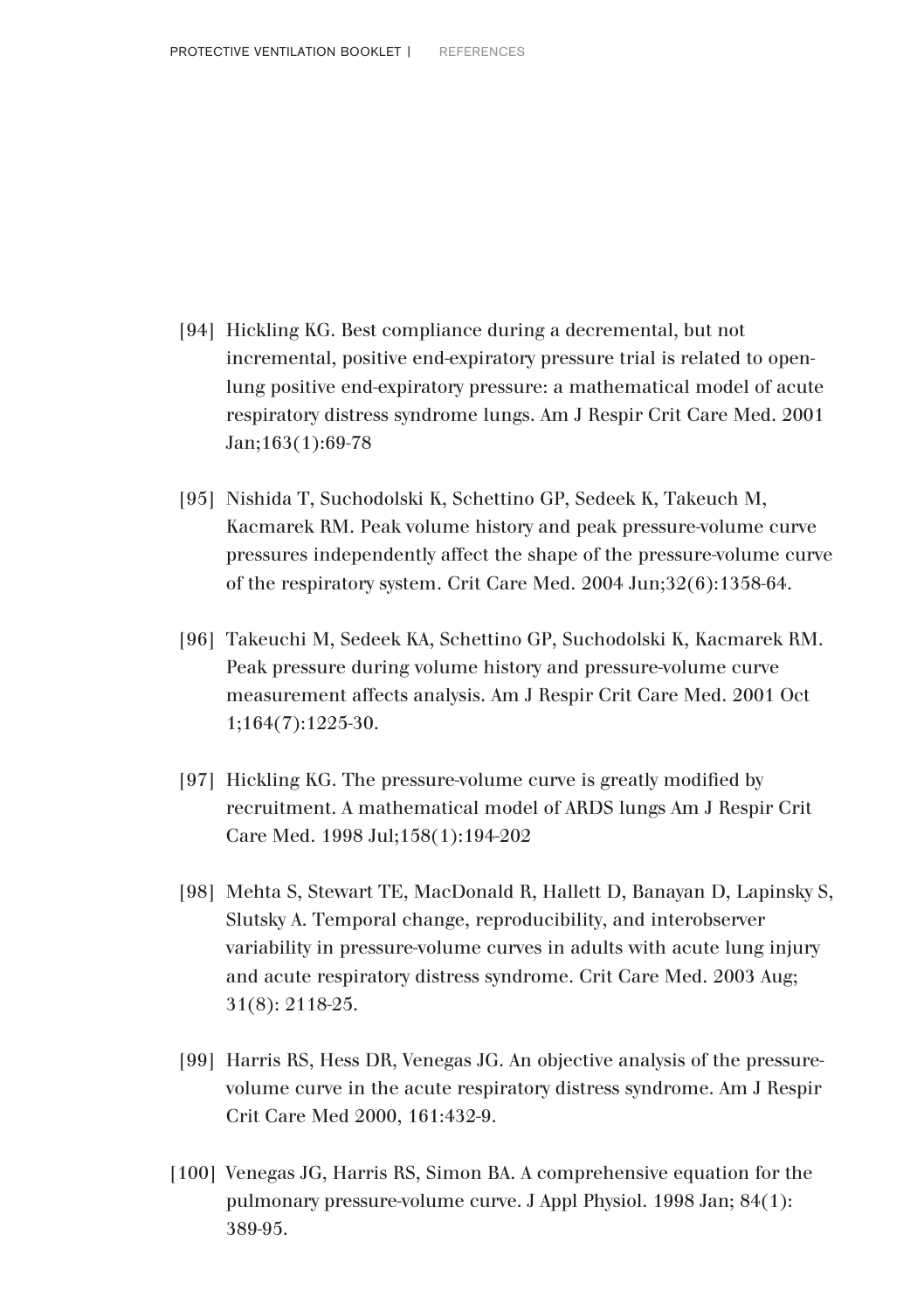- [101] Heller H, Brandt S, Schuster KD. Development of an algorithm for improving the description of the pulmonary pressure-volume curve. J Appl Physiol 2002, 92:1770.
- [102] Henzler D, Orfao S, Rossaint R, Kuhlen R. Modification of a sigmoidal equation for the pulmonary pressure-volume curve for asymmetric data. J Appl Physiol 2003, 95:2183-4. author reply 2184
- [103] Albaiceta GM, Garcia E, Taboada F. Comparative study of four sigmoid models of pressure-volume curve in acute lung injury. Biomed Eng Online. 2007 Feb 14;6:7.
- [104] Nielsen J. Ostergaard M. Kjaergaard J. et al. Lung recruitment maneuver depresses central haemodynamics in patients following cardiac surgery. Intensive Care Med 2005; 31:1189–1194
- [105] Nielsen J, Nilsson M, Fredén F, Hultman J, Alström U, Kjaergaard J, Hedenstierna G, Larsson A. Central hemodynamics during lung recruitment maneuvers at hypovolemia, normovolemia and hypervolemia. A study by echocardiography and continuous pulmonary artery flow measurements in lung-injured pigs. Intensive Care Med. 2006 Apr;32(4):585-94. Epub 2006 Mar 7.
- [106] Dall'ava-Santucci J, Armaganidis A, Brunet F, Dhainaut JF, Chelucci GL, Monsallier JF, Lockhart A. Causes of error of respiratory pressure-volume curves in paralyzed subjects. J Appl Physiol. 1998 Jan;64(1):42-9
- [107] Henzler D, Mahnken A, Dembinski R, Waskowiak B, Rossaint R, Kuhlen R. Repeated generation of the pulmonary pressure-volume curve may lead to derecruitment in experimental lung injury. Intensive Care Med. 2005 Feb;31(2):302-10. Epub 2004 Dec 9.